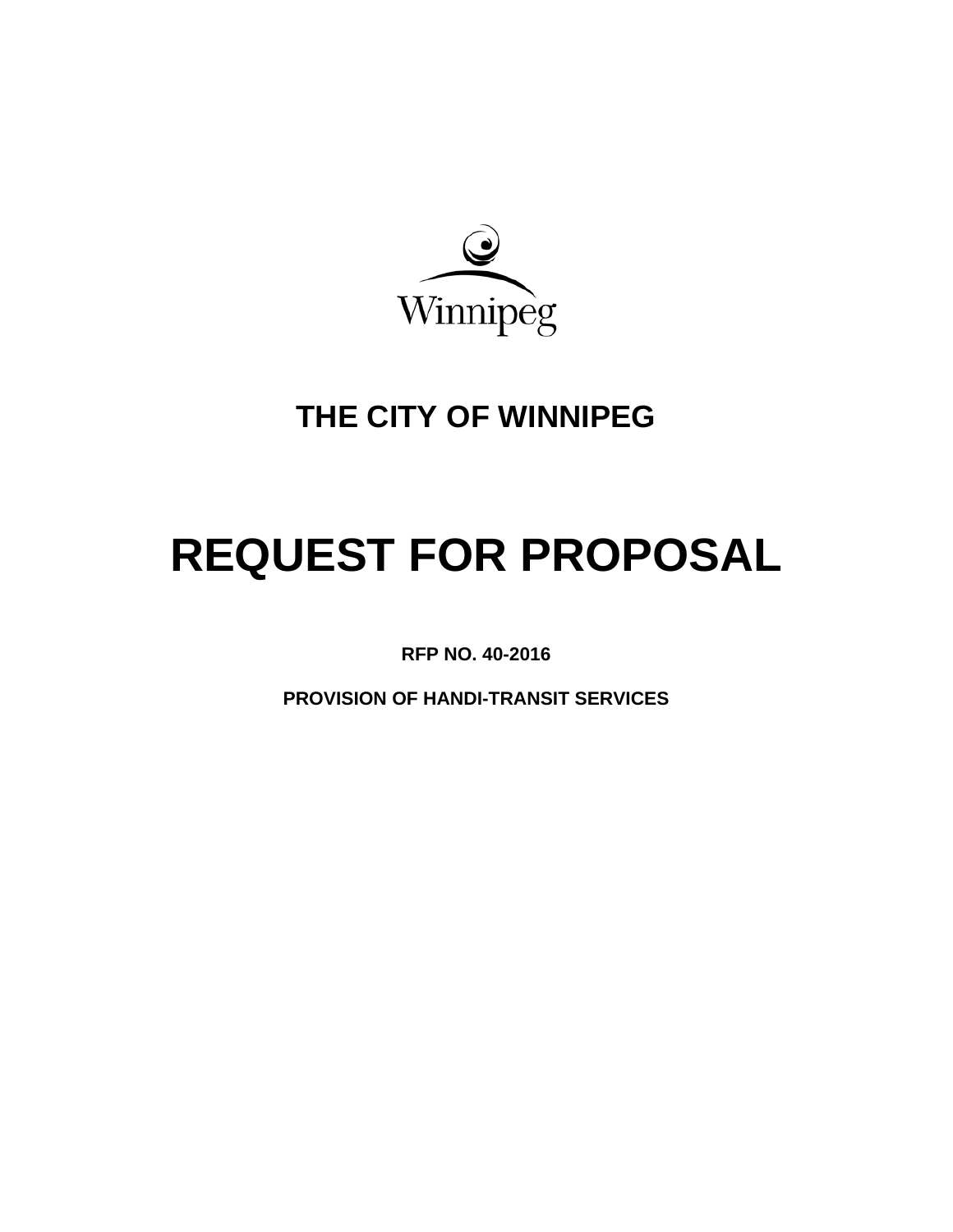# **TABLE OF CONTENTS**

| <b>PART A - PROPOSAL SUBMISSION</b> |  |
|-------------------------------------|--|
|                                     |  |

| Form A: Proposal<br>Form B: Prices                                                                                                                                                                                                                                                                                                                                                                                                                                                                                                                                                | 1<br>4                                                                                                                                                          |
|-----------------------------------------------------------------------------------------------------------------------------------------------------------------------------------------------------------------------------------------------------------------------------------------------------------------------------------------------------------------------------------------------------------------------------------------------------------------------------------------------------------------------------------------------------------------------------------|-----------------------------------------------------------------------------------------------------------------------------------------------------------------|
| <b>PART B - BIDDING PROCEDURES</b>                                                                                                                                                                                                                                                                                                                                                                                                                                                                                                                                                |                                                                                                                                                                 |
| <b>B1.</b> Contract Title<br><b>B2.</b> Submission Deadline<br>B3. Proponents' Conference<br>B4. Enquiries<br>B5. Confidentiality<br>B6. Addenda<br>B7. Substitutes<br><b>B8.</b> Proposal Submission<br>B9. Proposal<br>B10. Prices<br>B11. Price Adjustment Mechanism<br>B12. Qualification<br>B13. Business Plan<br>B <sub>14</sub> . References<br>B15. Opening of Proposals and Release of Information<br>B16. Irrevocable Offer<br>B17. Withdrawal of Offers<br>B <sub>18</sub> . Interviews<br>B19. Negotiations<br>B20. Evaluation of Proposals<br>B21. Award of Contract | 1<br>1<br>1<br>1<br>1<br>$\overline{\mathbf{c}}$<br>$\overline{\mathbf{c}}$<br>3<br>4<br>4<br>4<br>5<br>$6\phantom{1}6$<br>6<br>6<br>6<br>7<br>7<br>7<br>7<br>8 |
| <b>PART C - GENERAL CONDITIONS</b>                                                                                                                                                                                                                                                                                                                                                                                                                                                                                                                                                |                                                                                                                                                                 |
| C0. General Conditions                                                                                                                                                                                                                                                                                                                                                                                                                                                                                                                                                            | 1                                                                                                                                                               |
| PART D - SUPPLEMENTAL CONDITIONS                                                                                                                                                                                                                                                                                                                                                                                                                                                                                                                                                  |                                                                                                                                                                 |
| General<br>D1. General Conditions<br>D2. Scope of Services<br>D3. Definitions<br>D4. Contract Administrator<br>D5. Contractor's Supervisor<br>D6. Ownership of Information, Confidentiality and Non Disclosure<br>D7.<br><b>Notices</b>                                                                                                                                                                                                                                                                                                                                           | 1<br>1<br>1<br>$\overline{c}$<br>$\overline{c}$<br>3<br>3                                                                                                       |
| <b>Submissions</b><br>D8. Authority to Carry on Business<br>D9. Safe Work Plan<br>D <sub>10</sub> . Insurance<br>D11. Records<br>D12. Performance Security<br>D13. Subcontractor List<br>D14. Equipment List                                                                                                                                                                                                                                                                                                                                                                      | 3<br>3<br>3<br>4<br>4<br>5<br>5                                                                                                                                 |
| <b>Schedule of Work</b><br>D <sub>15</sub> . Commencement<br>D16. The Workplace Safety and Health Act (Manitoba) – Qualifications<br>D17. Safety<br>D18. Employee Behaviour and Supervision                                                                                                                                                                                                                                                                                                                                                                                       | 5<br>5<br>5<br>6                                                                                                                                                |
| <b>Measurement and Payment</b><br>D19. Invoices                                                                                                                                                                                                                                                                                                                                                                                                                                                                                                                                   | 6                                                                                                                                                               |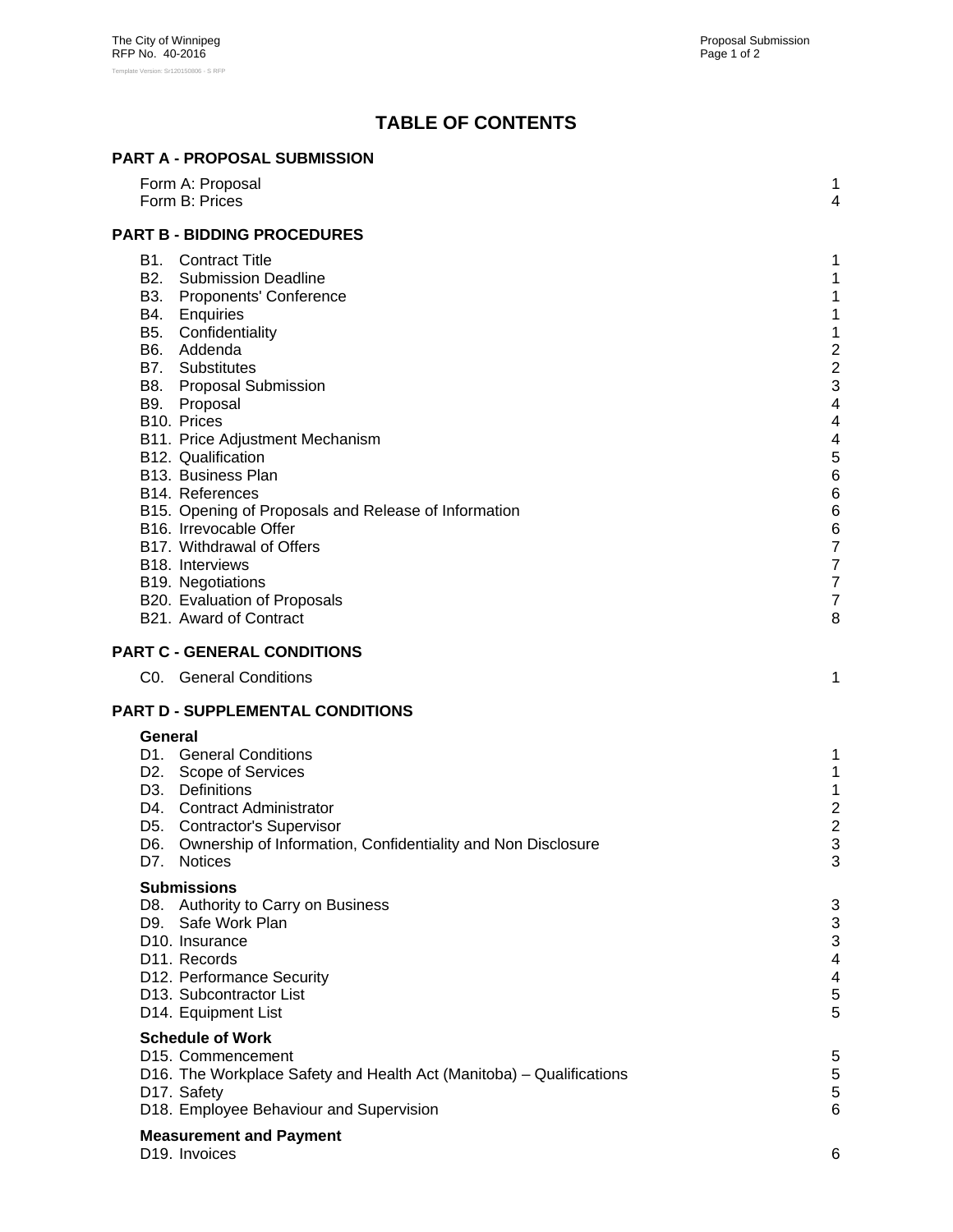| D <sub>20</sub> . Payment                     | 6  |
|-----------------------------------------------|----|
| Form H1: Performance Bond                     | 8  |
| Form H2: Irrevocable Standby Letter of Credit | 10 |
| Form J: Subcontractor List                    | 12 |
| Form K: Equipment                             | 13 |
| <b>PART E - SPECIFICATIONS</b>                |    |

## **General**

| General                                 |    |
|-----------------------------------------|----|
| E1.<br><b>Applicable Specifications</b> |    |
| E2.<br><b>Operating Hours</b>           |    |
| Service Area<br>E3.                     |    |
| E4.<br>Vehicles                         |    |
| E5.<br><b>Drivers</b>                   | 3  |
| E6.<br>Scheduling                       | 5  |
| E7.<br><b>Estimated Quantities</b>      | 5  |
| E8.<br>Background                       | 8  |
| E9. Passenger Assignment                | 8  |
| E <sub>10</sub> . Fares                 | 8  |
| E11. Passenger Service                  | 8  |
| E12. Documentation                      | 10 |
| E13. Service Monitoring                 | 10 |
| E14. Customer Complaints                | 10 |
| E15. Suspension Of Work                 | 11 |
|                                         |    |

# **PART F - SECURITY CLEARANCE**

| F1. Security Clearance |  |
|------------------------|--|
|------------------------|--|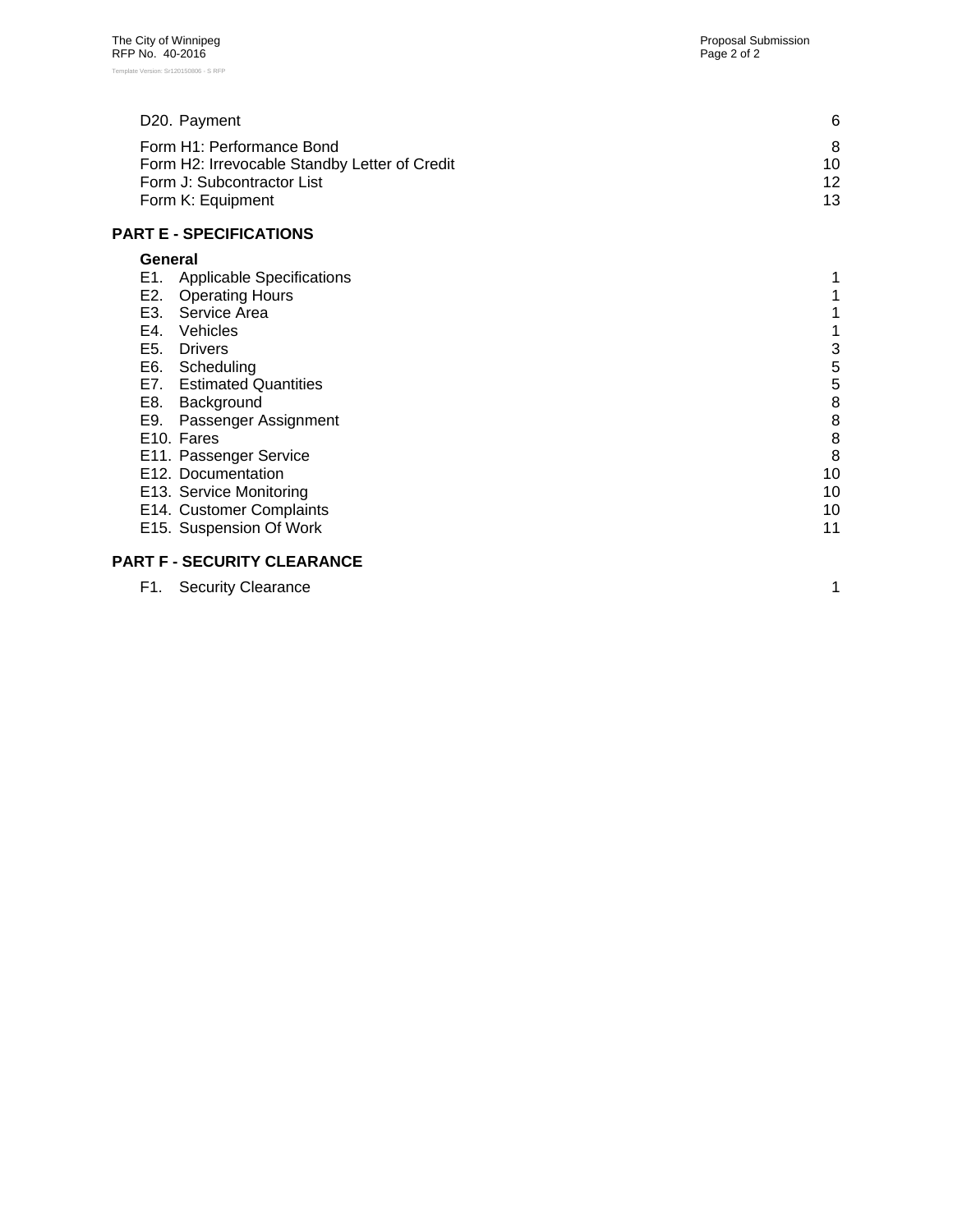#### **PART B - BIDDING PROCEDURES**

#### **B1. CONTRACT TITLE**

B1.1 PROVISION OF HANDI-TRANSIT SERVICES

#### **B2. SUBMISSION DEADLINE**

- B2.1 The Submission Deadline is 12:00 noon Winnipeg time, Feb 5, 2016.
- B2.2 Proposals determined by the Manager of Materials to have been received later than the Submission Deadline will not be accepted and will be returned upon request.
- B2.3 The Contract Administrator or the Manager of Materials may extend the Submission Deadline by issuing an addendum at any time prior to the time and date specified in B2.1.

#### **B3. PROPONENTS' CONFERENCE**

- B3.1 The Contract Administrator will hold a Proponents' conference at 414 Osborne Street from 1:00 p.m. to 2:00 p.m. on Thursday January 21, 2016.
- B3.2 The Proponent shall not be entitled to rely on any information or interpretation received at the Proponents' conference unless that information or interpretation is provided by the Contract Administrator in writing.

#### **B4. ENQUIRIES**

- B4.1 All enquiries shall be directed to the Contract Administrator identified in D4.1.
- B4.2 If the Proponent finds errors, discrepancies or omissions in the Request for Proposal, or is unsure of the meaning or intent of any provision therein, the Proponent shall promptly notify the Contract Administrator of the error, discrepancy or omission at least five (5) Business Days prior to the Submission Deadline.
- B4.3 If the Proponent is unsure of the meaning or intent of any provision therein, the Proponent should request clarification as to the meaning or intent prior to the Submission Deadline.
- B4.4 Responses to enquiries which, in the sole judgment of the Contract Administrator, require a correction to or a clarification of the Request for Proposal will be provided by the Contract Administrator to all Proponents by issuing an addendum.
- B4.5 Responses to enquiries which, in the sole judgment of the Contract Administrator, do not require a correction to or a clarification of the Request for Proposal will be provided by the Contract Administrator only to the Proponent who made the enquiry.
- B4.6 The Proponent shall not be entitled to rely on any response or interpretation received pursuant to B4 unless that response or interpretation is provided by the Contract Administrator in writing.

#### **B5. CONFIDENTIALITY**

- B5.1 Information provided to a Proponent by the City or acquired by a Proponent by way of further enquiries or through investigation is confidential. Such information shall not be used or disclosed in any way without the prior written authorization of the Contract Administrator. The use and disclosure of the confidential information shall not apply to information which:
	- (a) was known to the Proponent before receipt hereof; or
	- (b) becomes publicly known other than through the Proponent; or
	- (c) is disclosed pursuant to the requirements of a governmental authority or judicial order.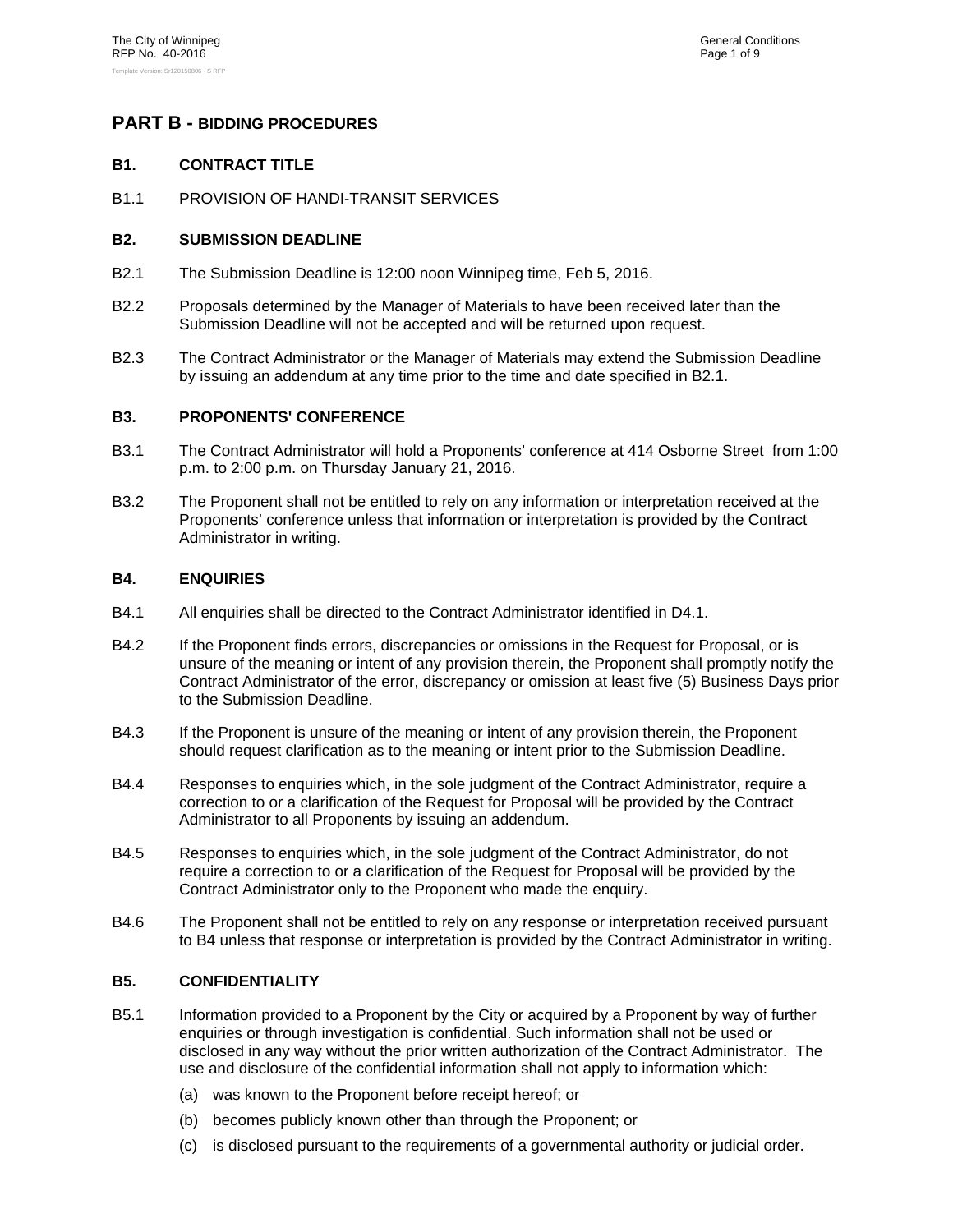B5.2 The Proponent shall not make any statement of fact or opinion regarding any aspect of the Bid Opportunity to the media or any member of the public without the prior written authorization of the Contract Administrator.

#### **B6. ADDENDA**

- B6.1 The Contract Administrator may, at any time prior to the Submission Deadline, issue addenda correcting errors, discrepancies or omissions in the Request for Proposal, or clarifying the meaning or intent of any provision therein.
- B6.2 The Contract Administrator will issue each addendum at least two (2) Business Days prior to the Submission Deadline, or provide at least two (2) Business Days by extending the Submission Deadline.
- B6.2.1 Addenda will be available on the Bid Opportunities page at The City of Winnipeg, Corporate Finance, Materials Management Division website at http://www.winnipeg.ca/matmgt/bidopp.asp
- B6.2.2 The Proponent is responsible for ensuring that he/she has received all addenda and is advised to check the Materials Management Division website for addenda regularly and shortly before the Submission Deadline, as may be amended by addendum.
- B6.3 The Proponent shall acknowledge receipt of each addendum in Paragraph 9 of Form A: Proposal. Failure to acknowledge receipt of an addendum may render a Proposal nonresponsive.

#### **B7. SUBSTITUTES**

- B7.1 The Work is based on the Plant, Materials and methods specified in the Request for Proposal.
- B7.2 Substitutions shall not be allowed unless application has been made to and prior approval has been granted by the Contract Administrator in writing.
- B7.3 Requests for approval of a substitute will not be considered unless received in writing by the Contract Administrator at least five (5) Business Days prior to the Submission Deadline.
- B7.4 The Proponent shall ensure that any and all requests for approval of a substitute:
	- (a) provide sufficient information and details to enable the Contract Administrator to determine the acceptability of the Plant, Material or method as either an approved equal or alternative;
	- (b) identify any and all changes required in the applicable Work, and all changes to any other Work, which would become necessary to accommodate the substitute;
	- (c) identify any anticipated cost or time savings that may be associated with the substitute;
	- (d) certify that, in the case of a request for approval as an approved equal, the substitute will fully perform the functions called for by the general design, be of equal or superior substance to that specified, is suited to the same use and capable of performing the same function as that specified and can be incorporated into the Work, strictly in accordance with the proposed work schedule and the dates specified in the Supplemental Conditions for Substantial Performance and Total Performance;
	- (e) certify that, in the case of a request for approval as an approved alternative, the substitute will adequately perform the functions called for by the general design, be similar in substance to that specified, is suited to the same use and capable of performing the same function as that specified and can be incorporated into the Work, strictly in accordance with the proposed work schedule and the dates specified in the Supplemental Conditions for Substantial Performance and Total Performance.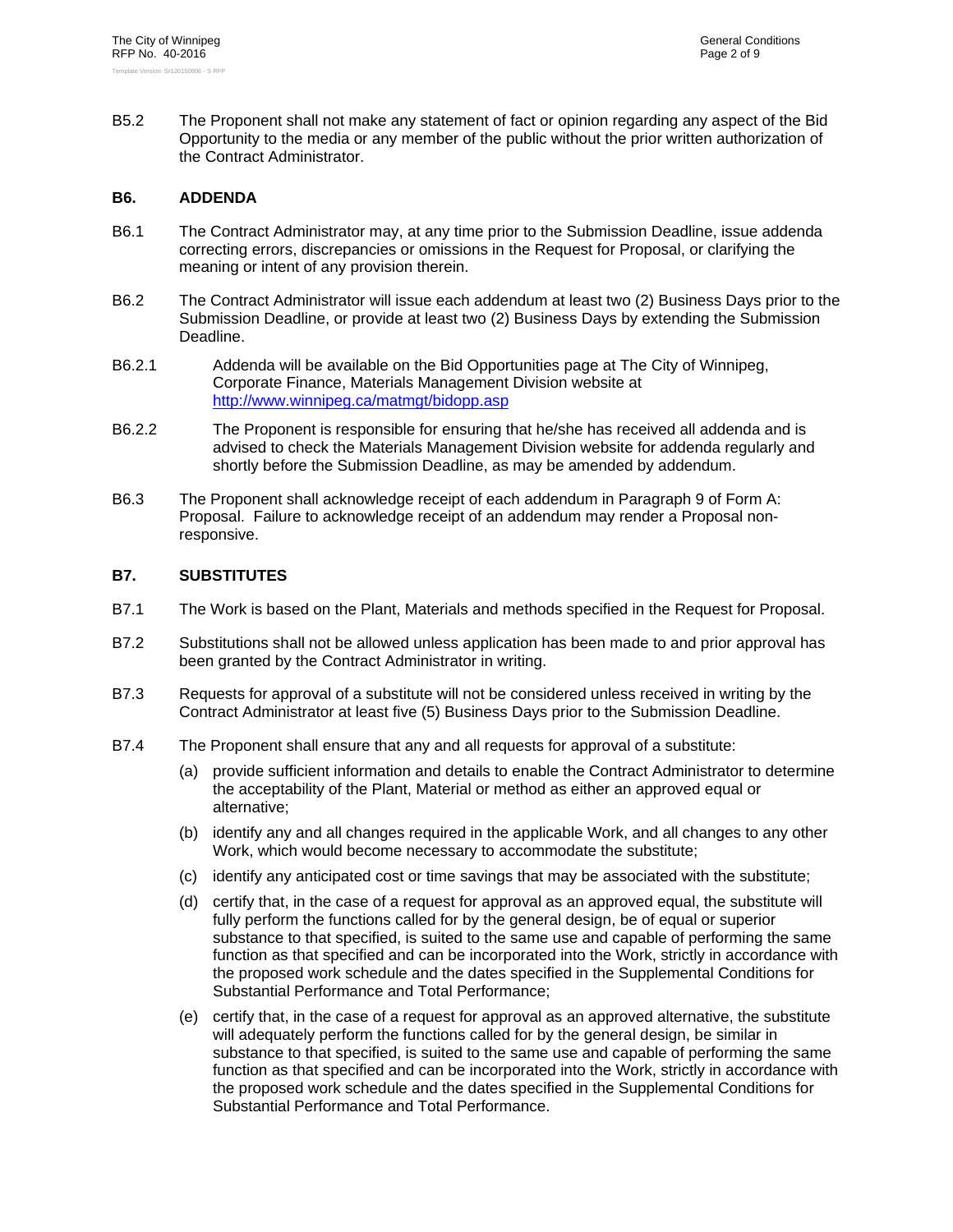- B7.5 The Contract Administrator, after assessing the request for approval of a substitute, may in his/her sole discretion grant approval for the use of a substitute as an "approved equal" or as an "approved alternative", or may refuse to grant approval of the substitute.
- B7.6 The Contract Administrator will provide a response in writing, at least two (2) Business Days prior to the Submission Deadline, to the Proponent who requested approval of the substitute.
- B7.6.1 The Contract Administrator will issue an Addendum, disclosing the approved materials, equipment, methods and products to all potential Proponents. The Proponent requesting and obtaining the approval of a substitute shall be responsible for disseminating information regarding the approval to any person or persons he/she wishes to inform.
- B7.7 If the Contract Administrator approves a substitute as an "approved equal", any Proponent may use the approved equal in place of the specified item.
- B7.8 If the Contract Administrator approves a substitute as an "approved alternative", any Proponent bidding that approved alternative may base his/her Total Bid Price upon the specified item but may also indicate an alternative price based upon the approved alternative. Such alternatives will be evaluated in accordance with B20.
- B7.9 No later claim by the Contractor for an addition to the Total Bid Price because of any other changes in the Work necessitated by the use of an approved equal or an approved alternative will be considered.

#### **B8. PROPOSAL SUBMISSION**

- B8.1 The Proposal shall consist of the following components:
	- (a) Form A: Proposal;
	- (b) Form B: Prices;
	- (c) Business Plan;
	- (d) References.
- B8.2 Further to B8.1 all components of the Proposal shall be fully completed or provided in the order indicated, and submitted by the Proponent no later than the Submission Deadline, with all required entries made clearly and completely, to constitute a responsive Proposal.
- B8.3 Proponents should submit one (1) unbound 8.5" x 11" original (marked "original") and two (2) copies (copies can be in any size format) for sections identified in B8.1.
- B8.4 Proposal format, including type of binding, number of pages, size of pages and, font, etc., will not be regulated, except that the Proposal should contain a table of contents, page numbering and should be in the Sections identified above. Proponents are encouraged to use their creativity to submit a Proposal which provides the requested information for evaluation and other information which illustrates the strength of their team.
- B8.5 Proponents are advised that inclusion of terms and conditions inconsistent with the Request for Proposal, will be evaluated in accordance with B20.1(a).
- B8.6 The Proposal shall be submitted enclosed and sealed in an envelope/package clearly marked with the RFP number and the Proponent's name and address.
- B8.7 Proposals submitted by facsimile transmission (fax) or internet electronic mail (e-mail) will not be accepted.
- B8.8 Proposals shall be submitted to:

The City of Winnipeg Corporate Finance Department Materials Management Division 185 King Street, Main Floor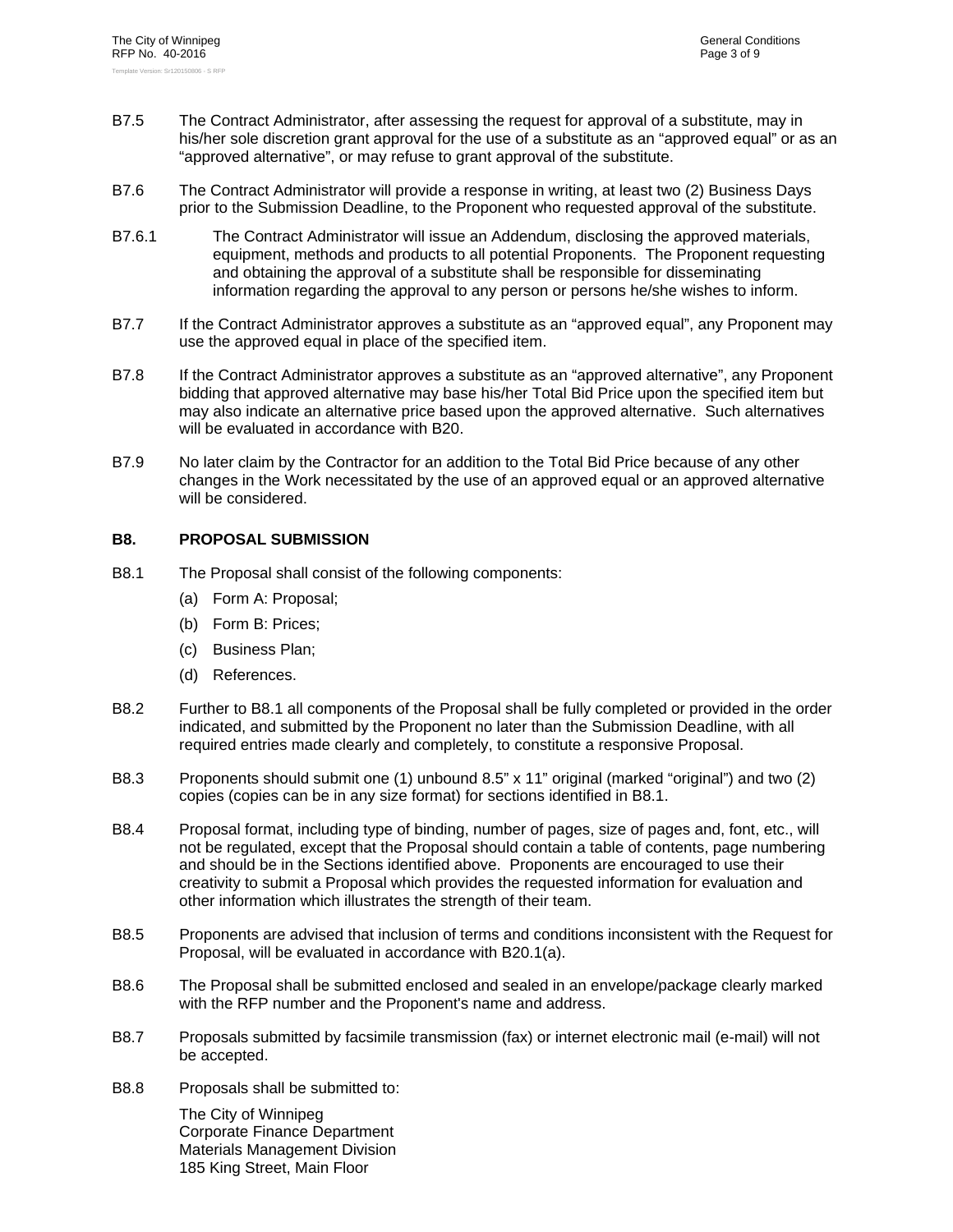#### Winnipeg MB R3B 1J1

B8.9 Any cost or expense incurred by the Proponent that is associated with the preparation of the Proposal shall be borne solely by the Proponent.

#### **B9. PROPOSAL**

- B9.1 The Proponent shall complete Form A: Proposal, making all required entries.
- B9.2 Paragraph 2 of Form A: Proposal shall be completed in accordance with the following requirements:
	- (a) if the Proponent is a sole proprietor carrying on business in his/her own name, his/her name shall be inserted;
	- (b) if the Proponent is a partnership, the full name of the partnership shall be inserted;
	- (c) if the Proponent is a corporation, the full name of the corporation shall be inserted;
	- (d) if the Proponent is carrying on business under a name other than his/her own, the business name and the name of every partner or corporation who is the owner of such business name shall be inserted.
- B9.2.1 If a Proposal is submitted jointly by two or more persons, each and all such persons shall identify themselves in accordance with B9.2.
- B9.3 In Paragraph 3 of Form A: Proposal, the Proponent shall identify a contact person who is authorized to represent the Proponent for purposes of the Proposal.

#### **B10. PRICES**

- B10.1 The Proponent shall state a price in Canadian funds for each item of the Work identified on Form B: Prices.
- B10.1.1 Notwithstanding C11.1.3, prices on Form B: Prices shall not include the Goods and Services Tax (GST) or Manitoba Retail Sales Tax (MRST, also known as PST), which shall be extra where applicable.
- B10.2 The quantities listed on Form B: Prices are to be considered approximate only. The City will use said quantities for the purpose of comparing Proposals.
- B10.3 The quantities for which payment will be made to the Contractor are to be determined by the Work actually performed and completed by the Contractor, to be measured as specified in the applicable Specifications.
- B10.4 Payments to Non-Resident Contractors are subject to Non-Resident Withholding Tax pursuant to the Income Tax Act (Canada).

#### **B11. PRICE ADJUSTMENT MECHANISM**

- B11.1 Prices shall be fixed for the duration of the Contract except that:
- B11.2 The Prices for year one (1) of the Contract will be as stated on Form B: Prices and will be in effect until November 30, 2016.
- B11.3 Notwithstanding C.7.3, the prices for year two (2), year three (3), year four (4), year five (5), will be adjusted by the percentage change in the Statistics Canada Consumer Price Index for Transportation for Manitoba from the previous year applied to fifteen percent (15%) of the unit price. The unit price adjustment will be effective on December 01, 2016 and every year after that. (http://www40.statcan.gc.ca/101/cst01/cpis01h-eng.htm).
- B11.4 If there is a percentage decrease in the Statistics Canada Consumer Price Index for Transportation for Manitoba from the previous year, the City of Winnipeg will adjust fifteen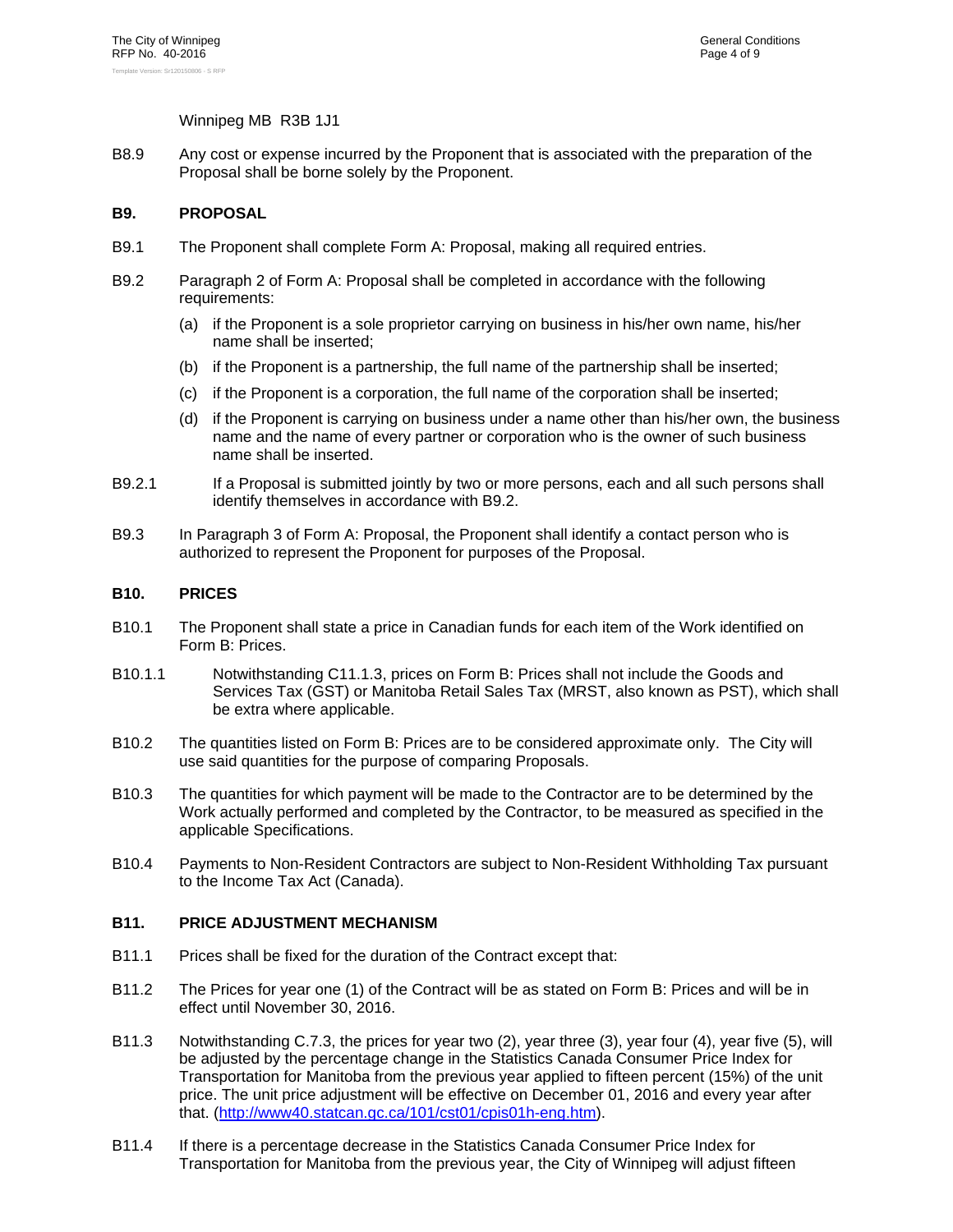percent (15%) of the unit price downward for that upcoming year. All price adjustment calculations will be rounded to the nearest hundredth of a dollar (\$0.0001).

B11.5 The Contract Administrator shall notify the Contractor in writing of the change in Unit Price, based on B11.3 or B11.4, within ten (10) Calendar Days of the Unit Price taking effect.

#### **B12. QUALIFICATION**

- B12.1 The Proponent shall:
	- (a) undertake to be in good standing under The Corporations Act (Manitoba), or properly registered under The Business Names Registration Act (Manitoba), or otherwise properly registered, licensed or permitted by law to carry on business in Manitoba, or if the Proponent does not carry on business in Manitoba, in the jurisdiction where the Proponent does carry on business; and
	- (b) be financially capable of carrying out the terms of the Contract; and
	- (c) have all the necessary experience, capital, organization, and equipment to perform the Work in strict accordance with the terms and provisions of the Contract.
- B12.2 The Proponent and any proposed Subcontractor (for the portion of the Work proposed to be subcontracted to them) shall:
	- (a) be responsible and not be suspended, debarred or in default of any obligations to the City. A list of suspended or debarred individuals and companies is available on the Information Connection page at The City of Winnipeg, Corporate Finance, Materials Management Division website at http://www.winnipeg.ca/matmgt/debar.stm
- B12.3 The Proponent and/or any proposed Subcontractor (for the portion of the Work proposed to be subcontracted to them) shall:
	- (a) have successfully carried out work similar in nature, scope and value to the Work; and
	- (b) be fully capable of performing the Work required to be in strict accordance with the terms and provisions of the Contract; and
	- (c) have a written workplace safety and health program, if required, pursuant to The Workplace Safety and Health Act (Manitoba);
	- (d) upon request of the Contract Administrator , obtain Security Clearances in accordance with PART F -
- B12.4 Further to B12.3(c), the Proponent shall, within five (5) Business Days of a request by the Contract Administrator, provide proof satisfactory to the Contract Administrator that the Proponent/Subcontractor has a workplace safety and health program meeting the requirements of The Workplace Safety and Health Act (Manitoba), by providing:
	- (a) a copy of their valid Manitoba COR certificate and Letter of Good Standing (or Manitoba equivalency) as issued under the Certificate of Recognition (COR) Program administered by the Construction Safety Association of Manitoba or by the Manitoba Heavy Construction Association's WORKSAFELY™ COR™ Program; or
	- (b) a copy of their valid Manitoba SECOR™ certificate and Letter of Good Standing (or Manitoba equivalency) as issued under the Small Employer Certificate of Recognition Program (SECOR™) administered by the Construction Safety Association of Manitoba or by the Manitoba Heavy Construction Association's WORKSAFELY™ COR™ Program; or
	- (c) a report or letter to that effect from an independent reviewer acceptable to the City. (A list of acceptable reviewers and the review template are available on the Information Connection page at The City of Winnipeg, Corporate Finance, Materials Management Division website at http://www.winnipeg.ca/matmgt/.
- B12.5 The Proponent shall submit, within three (3) Business Days of a request by the Contract Administrator, proof satisfactory to the Contract Administrator of the qualifications of the Proponent and of any proposed Subcontractor.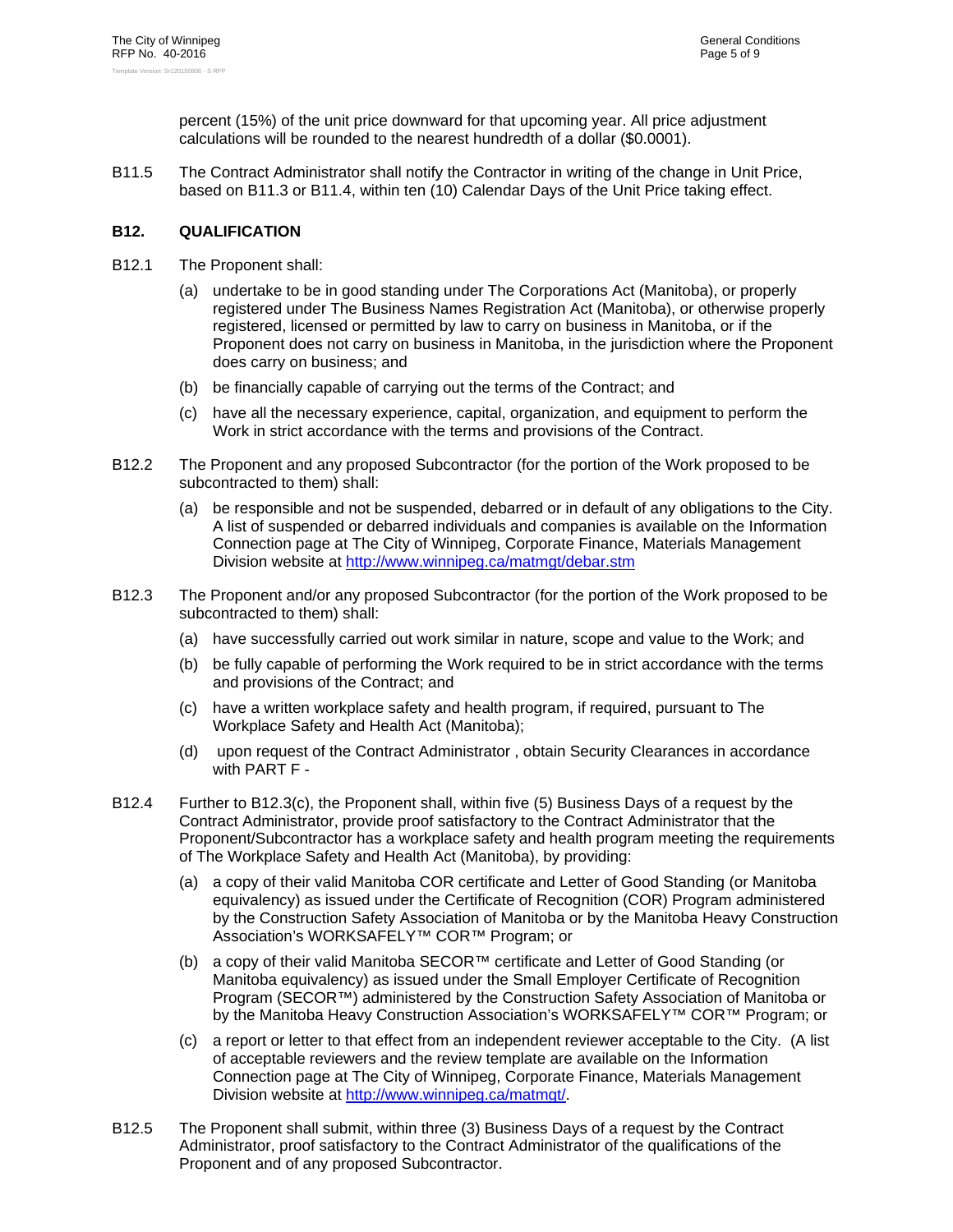B12.6 The Proponent shall provide, on the request of the Contract Administrator, full access to any of the Proponent's equipment and facilities to confirm, to the Contract Administrator's satisfaction, that the Proponent's equipment and facilities are adequate to perform the Work.

#### **B13. BUSINESS PLAN**

- B13.1 The Bidder shall submit a Business Plan which outlines "start-up" plans if appropriate, operational plans, financial plans, and accurately represents the Work for which the Bidder is submitting including but not limited to a consideration of the following matters where applicable:
	- (a) Management and organization structure of the Bidder including the roles and responsibilities of the staff who will have management and supervisory positions with regard to the Contract,
	- (b) Personnel data on key executives including resumes outlining relevant business experience and any other information that indicates the necessary skills.
	- (c) Financial Information to include driver wages, fuel costs, maintenance and insurance costs; vehicle costs or payments, and expected profit for each year of the contract
	- (d) Operating Plan; and
	- (e) Proposed Implementation Plan.

#### **B14. REFERENCES**

- B14.1 The Bidder shall submit References which will include the following, three (3) references from past clients including:
	- (a) length of contract;
	- (b) contract value;
	- (c) contract name; and
	- (d) telephone number.
- B14.2 References will be evaluated on issues such as complaints, unsafe vehicle operation and poor vehicle condition. If an existing contractor with Handi-Transit, points will be deducted for issues such as complaints, unsafe vehicle operation and poor vehicle condition, etc

#### **B15. OPENING OF PROPOSALS AND RELEASE OF INFORMATION**

- B15.1 Proposals will not be opened publicly.
- B15.2 After award of Contract, the names of the Proponents and the Contract amount of the successful Proponent will be available on the Closed Bid Opportunities (or Public/Posted Opening & Award Results) page at The City of Winnipeg, Corporate Finance, Materials Management Division website at http://www.winnipeg.ca/matmgt/
- B15.3 To the extent permitted, the City shall treat all Proposal Submissions as confidential, however the Proponent is advised that any information contained in any Proposal may be released if required by City policy or procedures, by The Freedom of Information and Protection of Privacy Act (Manitoba), by other authorities having jurisdiction, or by law.
- B15.4 Following the award of Contract, a Proponent will be provided with information related to the evaluation of his/her submission upon written request to the Contract Administrator.

#### **B16. IRREVOCABLE OFFER**

B16.1 The Proposal(s) submitted by the Proponent shall be irrevocable for the time period specified in Paragraph 10 of Form A: Proposal.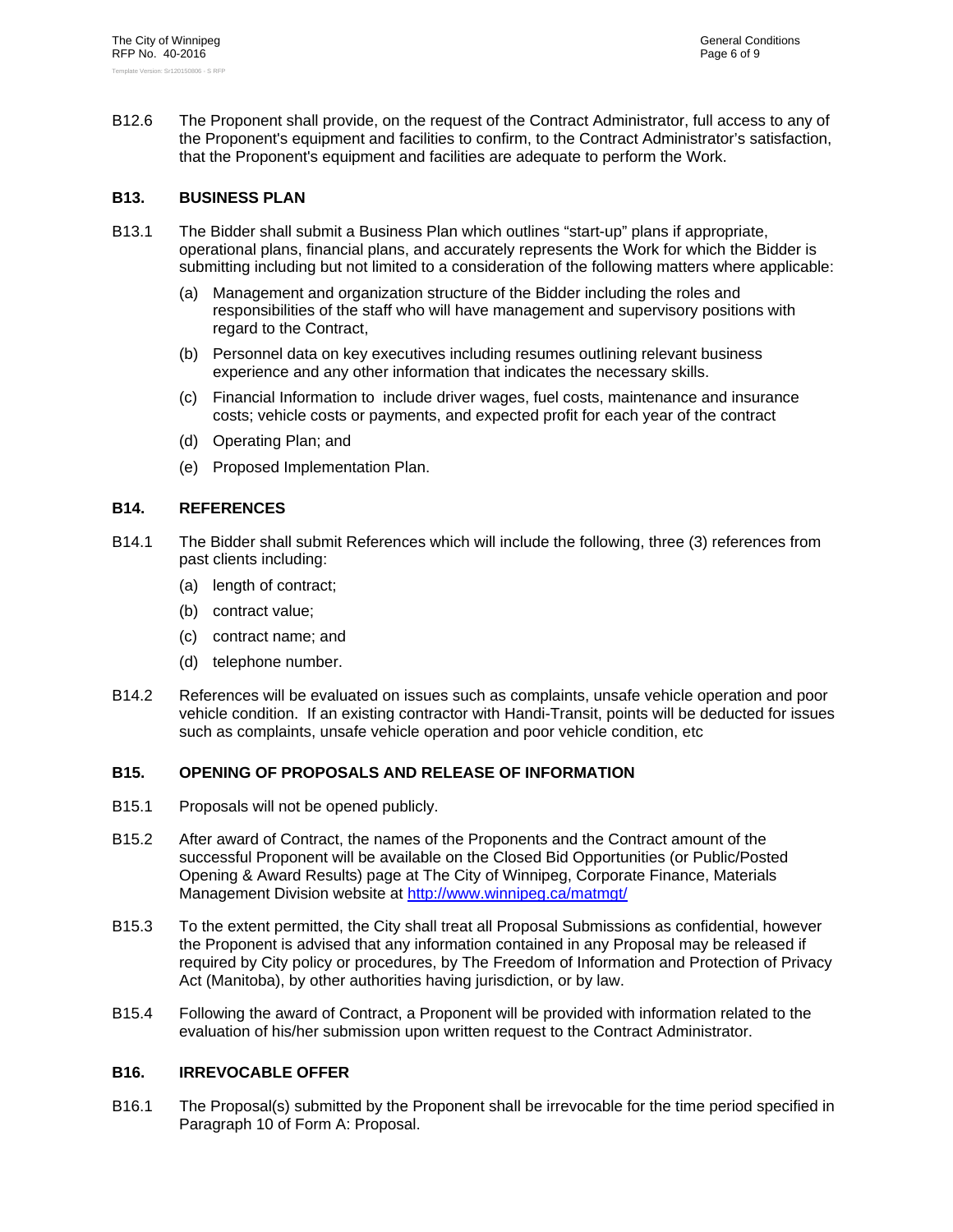B16.2 The acceptance by the City of any Proposal shall not release the Proposals of the other responsive Proponents and these Proponents shall be bound by their offers on such Work until a Contract for the Work has been duly executed and the performance security furnished as herein provided, but any offer shall be deemed to have lapsed unless accepted within the time period specified in Paragraph 10 of Form A: Proposal.

#### **B17. WITHDRAWAL OF OFFERS**

- B17.1 A Proponent may withdraw his/her Proposal without penalty by giving written notice to the Manager of Materials at any time prior to the Submission Deadline.
- B17.1.1 Notwithstanding C22.5, the time and date of receipt of any notice withdrawing a Proposal shall be the time and date of receipt as determined by the Manager of Materials.
- B17.1.2 The City will assume that any one of the contact persons named in Paragraph 3 of Form A: Proposal or the Proponent's authorized representatives named in Paragraph 11 of Form A: Proposal, and only such person, has authority to give notice of withdrawal.
- B17.1.3 If a Proponent gives notice of withdrawal prior to the Submission Deadline, the Manager of Materials will:
	- (a) retain the Proposal until after the Submission Deadline has elapsed;
	- (b) open the Proposal to identify the contact person named in Paragraph 3 of Form A: Proposal and the Proponent's authorized representatives named in Paragraph 11 of Form A: Proposal; and
	- (c) if the notice has been given by any one of the persons specified in B17.1.3(b), declare the Proposal withdrawn.
- B17.2 A Proponent who withdraws his/her Proposal after the Submission Deadline but before his/her offer has been released or has lapsed as provided for in B16.2 shall be liable for such damages as are imposed upon the Proponent by law and subject to such sanctions as the Chief Administrative Officer considers appropriate in the circumstances. The City, in such event, shall be entitled to all rights and remedies available to it at law.

#### **B18. INTERVIEWS**

B18.1 The Contract Administrator may, in his/her sole discretion, interview Proponents during the evaluation process.

#### **B19. NEGOTIATIONS**

- B19.1 The City reserves the right to negotiate details of the Contract with any Proponent. Proponents are advised to present their best offer, not a starting point for negotiations in their Proposal Submission.
- B19.2 The City may negotiate with the Proponents submitting, in the City's opinion, the most advantageous Proposals. The City may enter into negotiations with one or more Proponents without being obligated to offer the same opportunity to any other Proponents. Negotiations may be concurrent and will involve each Proponent individually. The City shall incur no liability to any Proponent as a result of such negotiations.
- B19.3 If, in the course of negotiations pursuant to B19.2 or otherwise, the Proponent amends or modifies a Proposal after the Submission Deadline, the City may consider the amended Proposal as an alternative to the Proposal already submitted without releasing the Proponent from the Proposal as originally submitted.

#### **B20. EVALUATION OF PROPOSALS**

B20.1 Award of the Contract shall be based on the following evaluation criteria: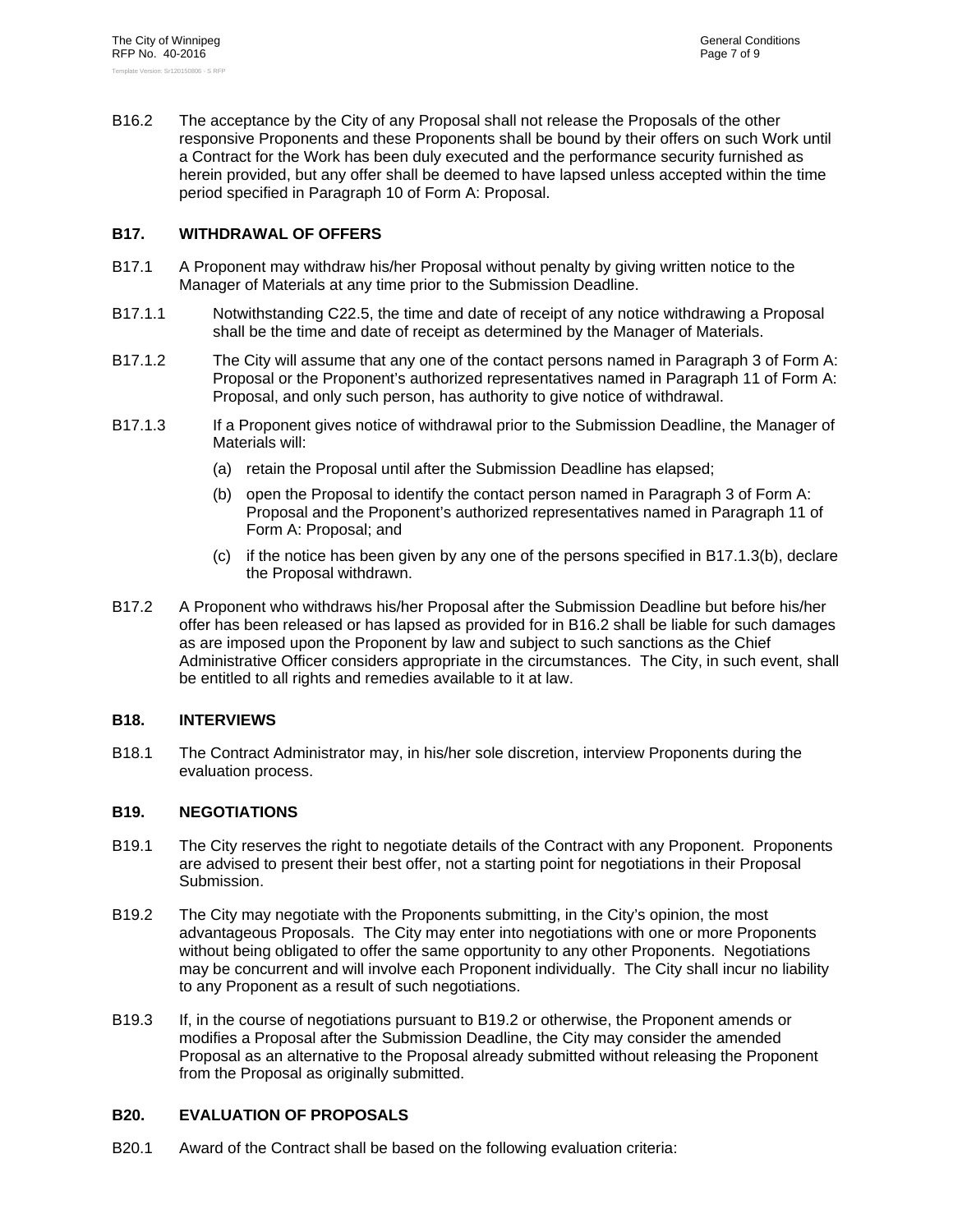- (a) compliance by the Proponent with the requirements of the Request for Proposal or acceptable deviation therefrom: (pass/fail) (b) qualifications of the Proponent and the Subcontractors, if any, pursuant to B12.3: (pass/fail) (c) Evaluated Bid Price; 65% (d) Business Plan 20% (e) References 15%
- B20.2 Further to B20.1(a), the Award Authority may reject a Proposal as being non-responsive if the Proposal Submission is incomplete, obscure or conditional, or contains additions, deletions, alterations or other irregularities. The Award Authority may reject all or any part of any Proposal, or waive technical requirements or minor informalities or irregularities if the interests of the City so require.
- B20.3 Further to B20.1(b), the Award Authority shall reject any Proposal submitted by a Proponent who does not demonstrate, in its Proposal or in other information required to be submitted, that it is responsible and qualified.
- B20.4 Further to B20.1(c), the Evaluated Bid Price shall be the sum of the quantities multiplied by the unit prices for each item shown on Form B: Prices
- B20.5 This Contract will be awarded as a whole.
- B20.6 If, in the sole opinion of the City, a Proposal does not achieve a pass rating for B20.1(a) and B20.1(b), the Proposal will be determined to be non-responsive and will not be further evaluated.
- B20.7 Further to B20.1(d), the business plan will be evaluated based on the information provided in the Proposal or in other information required to be submitted and will be evaluated upon completeness and reasonableness of the plan. If a business plan does not achieve a score of fifteen (15) points or greater it will not be further evaluated.
- B20.8 Further to B20.1(e), references will be evaluated based upon a standard format of questions that will be asked of all references. Reference checks will not be restricted to only those submitted by the Proponent, and may include organizations representing persons with disabilities, the Handi-Transit Policy Advisory Committee, companies or individuals known to have done business with the Proponent. Points will be allocated for the following general criteria:
	- (a) positive recommendation based on experience with the Proponent in the type of work described herein, cleanliness of vehicles, driver behaviour and schedule adherence. Points will be deducted for issues such as complaints, unsafe vehicle operation and poor vehicle condition, etc. If an existing Handi-Transit contractor, their overall complaint/compliment record will be reviewed and positive points assessed (added/deducted) based on performance.

#### **B21. AWARD OF CONTRACT**

- B21.1 The City will give notice of the award of the Contract, or will give notice that no award will be made.
- B21.2 The City will have no obligation to award a Contract to a Proponent, even though one or all of the Proponents are determined to be responsible and qualified, and the Proposals are determined to be responsive.
- B21.2.1 Without limiting the generality of B21.2, the City will have no obligation to award a Contract where:
	- (a) the prices exceed the available City funds for the Work;
	- (b) the prices are materially in excess of the prices received for similar work in the past;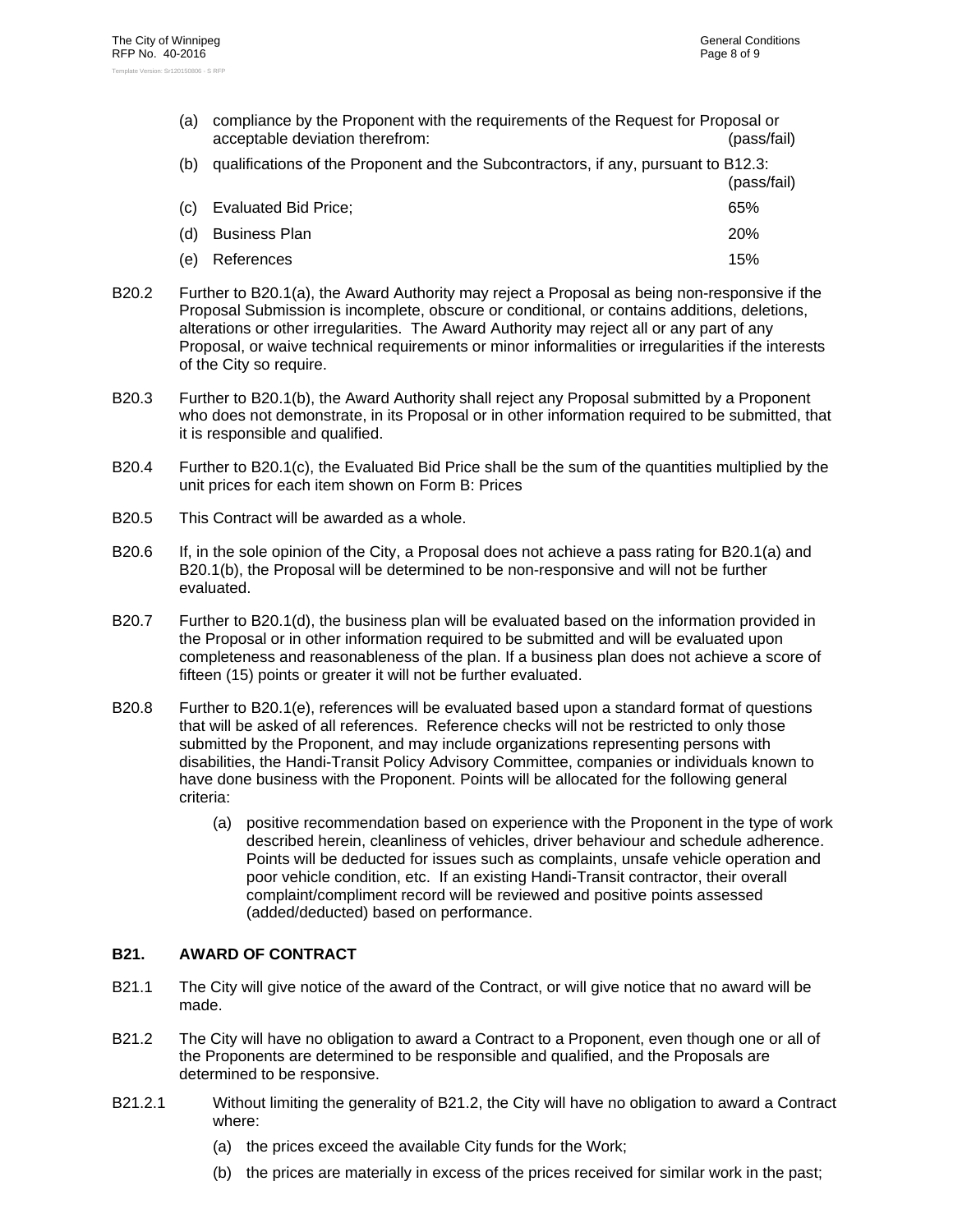- (c) the prices are materially in excess of the City's cost to perform the Work, or a significant portion thereof, with its own forces;
- (d) only one Proposal is received; or
- (e) in the judgment of the Award Authority, the interests of the City would best be served by not awarding a Contract.
- B21.3 Where an award of Contract is made by the City, the award shall be made to the responsible and qualified Proponent submitting the most advantageous offer.
- B21.3.1 Following the award of contract, a Proponent will be provided with information related to the evaluation of his/her Proposal upon written request to the Contract Administrator.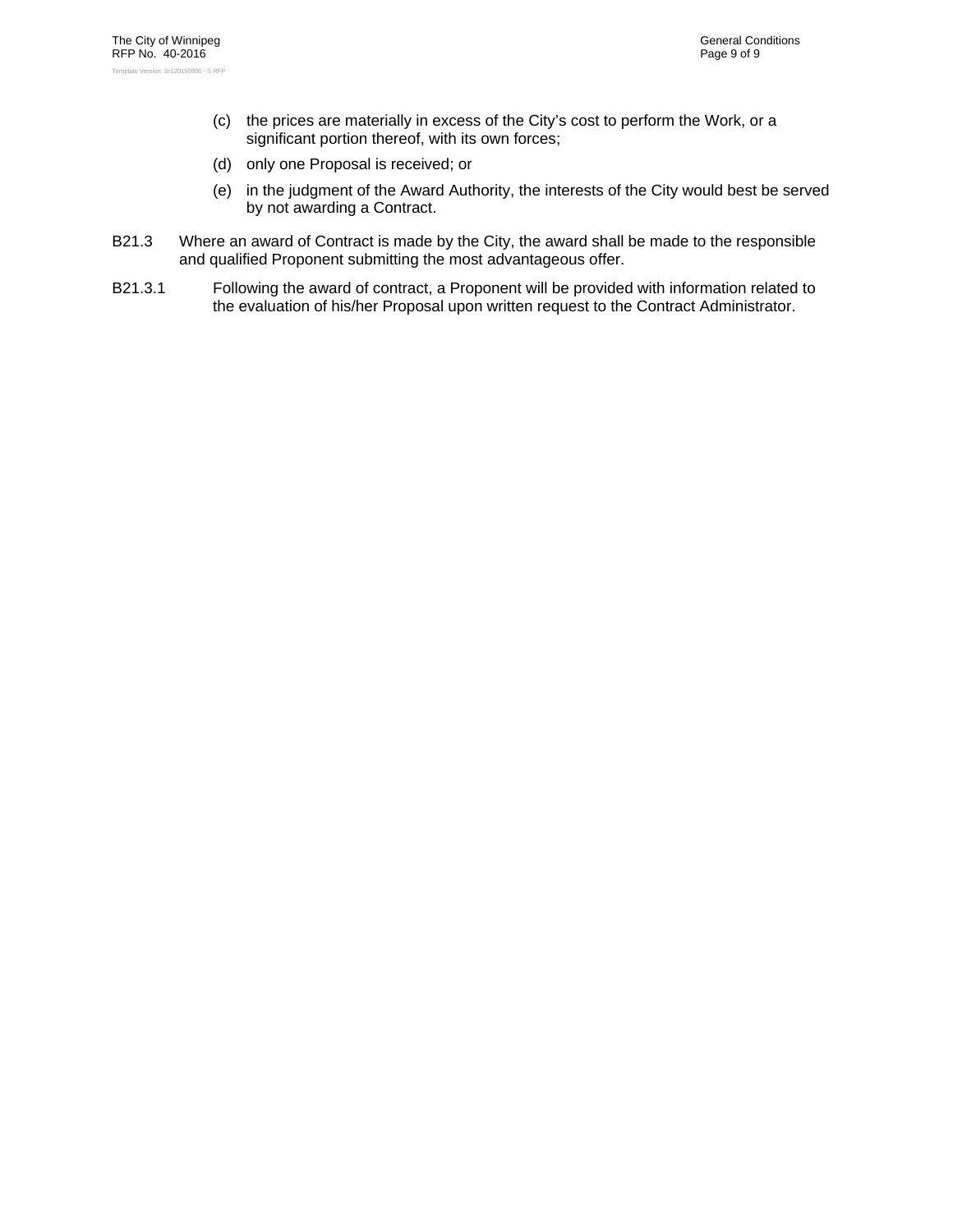# **PART C - GENERAL CONDITIONS**

#### **C0. GENERAL CONDITIONS**

- C0.1 The *General Conditions for Supply of Services* (Revision 2007 04 12) are applicable to the Work of the Contract.
- C0.1.1 The *General Conditions for Supply of Services* are available on the Information Connection page at The City of Winnipeg, Corporate Finance, Materials Management Division website at http://www.winnipeg.ca/matmgt/gen\_cond.stm
- C0.2 A reference in the Request for Proposal to a section, clause or subclause with the prefix "**C**" designates a section, clause or subclause in the *General Conditions for Supply of Services*.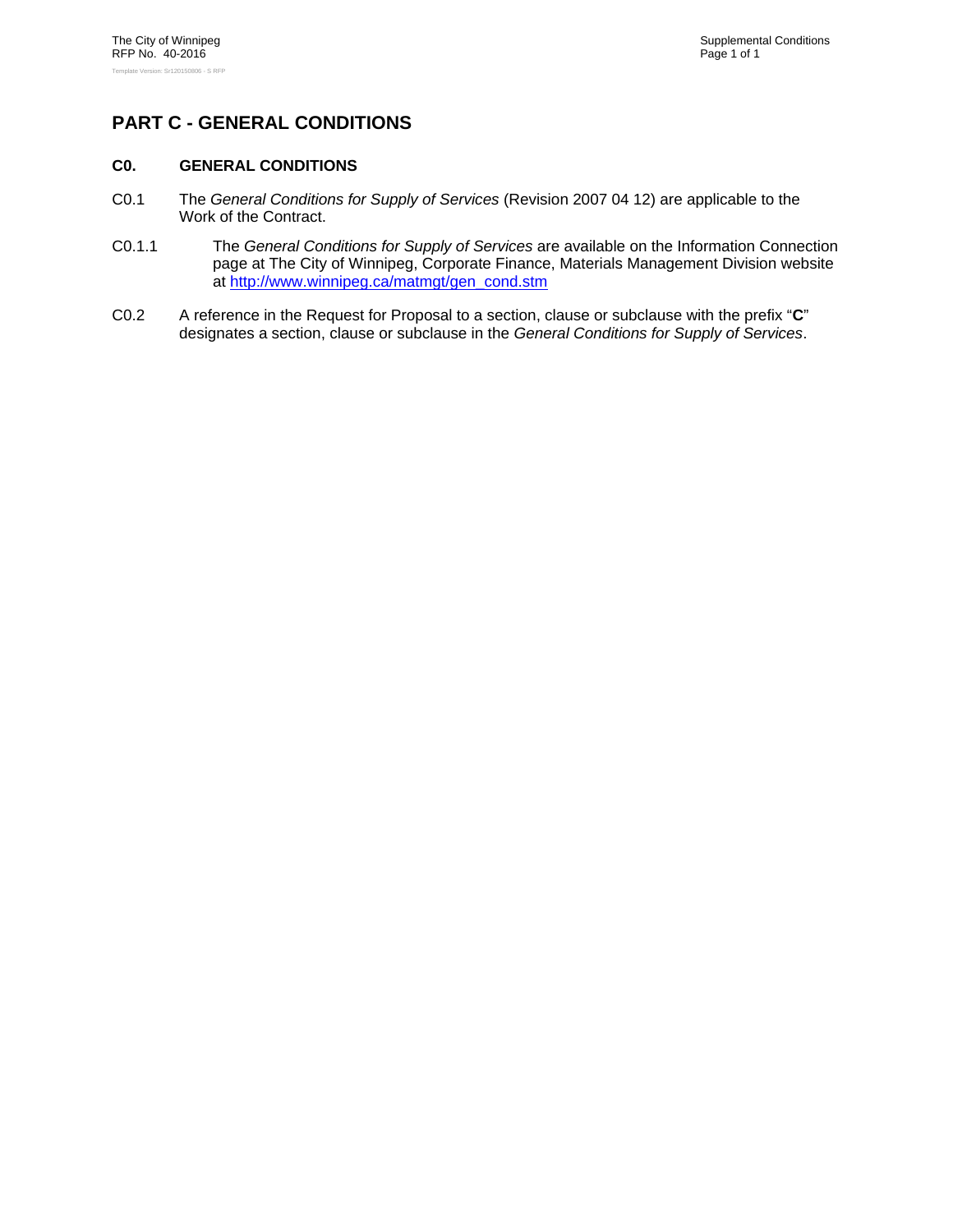#### **PART D - SUPPLEMENTAL CONDITIONS**

#### **GENERAL**

#### **D1. GENERAL CONDITIONS**

D1.1 In addition to the *General Conditions for Supply of Services*, these Supplemental Conditions are applicable to the Work of the Contract.

#### **D2. SCOPE OF SERVICES**

- D2.1 The Work to be done under the Contract shall consist of public transportation services for persons with physical and / or cognitive disabilities or legally blind for the period of June 1 2016 to May 31, 2021.
- D2.2 If the Contract start date is delayed through no fault of the Contractor the Contract period will be 5 (five) years from the actual start date of the Work.
- D2.3 The major components of the Work are as follows:
	- (a) Providing transportation for persons with disabilities who require assistance to / from and into / out of the vehicle who travel in a wheelchair and require the use of a wheelchair accessible vehicle.
	- (b) Providing transportation for persons with disabilities who require assistance to / from and into / out of the vehicle who use a wheelchair or scooter but can transfer to the seat of a vehicle without assistance, and
	- (c) Providing transportation for persons with disabilities who require assistance to / from and into / out of the vehicle who are ambulatory and may use a mobility device such as a cane or walker.
- D2.4 The Work shall be done on an "as required" basis during the term of the Contract.
- D2.4.1 The type and quantity of Work to be performed under this Contract shall be as authorized from time to time by the Contract Administrator and / or Users.
- D2.4.2 Subject to C7.2, the City shall have no obligation under the Contract to purchase any quantity of any item in excess of its actual operational requirements.
- D2.5 Notwithstanding D2.2, in the event that operational changes result in substantial changes to the requirements for Work, the City reserves the right to alter the type or quantity of work performed under this Contract, or to terminate the Contract, upon thirty (30) Calendar Days written notice by the Contract Administrator. In such an event, no claim may be made for damages on the ground of loss of anticipated profit on Work

#### **D3. DEFINITIONS**

- D3.1 When used in this Request for Proposal:
	- (a) "**Proponent**" means any Person or Persons submitting a Proposal for Services;
	- (b) **Accessible Building Entrance Door**" means a door at a building entrance accessible without negotiating stairs in excess of three (3) risers, unless otherwise approved by the Supervisor of Handi-Transit;
	- (c) "**Ambulatory**" means a person with a disability able to walk with or without assistance but who does not use a wheelchair or scooter;;
	- (d) "**Budget**" means the annual budget of the City for the Provision of Handi-Transit Services which includes the supplementary "Service" to be provided;
	- (e) "**Cancellation**" means a scheduled trip cancelled with notification to the Contractor, by telephone or electronically.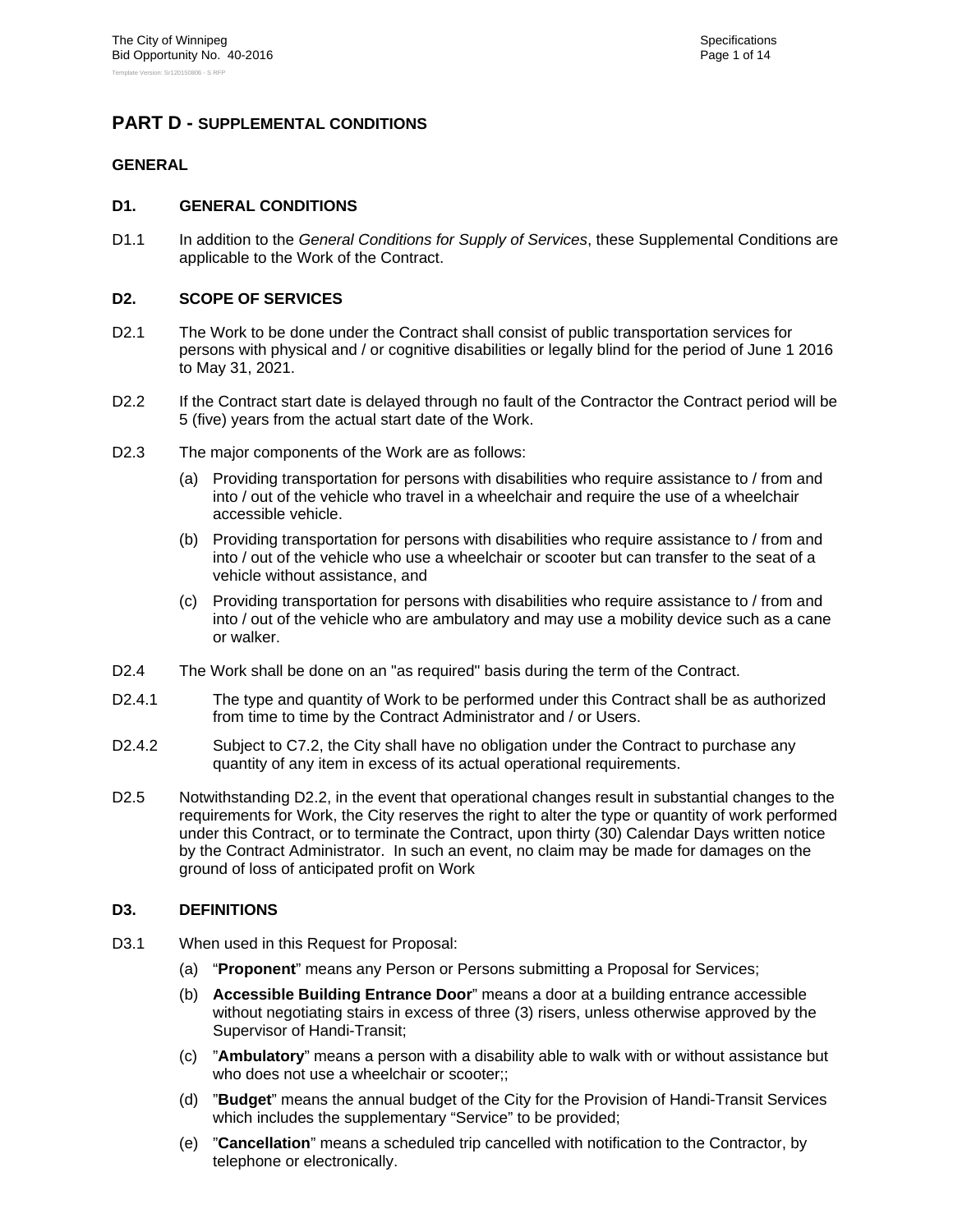- (f) **"Contract"** means the combined documents consisting of the Request for Proposal package and any documents and drawings referred to and incorporated therein together with any submissions required to be made by the Contractor after award, and all amendments to the foregoing;
- (g) **"Dispatch"** means a person employed by the City who dispatches vehicles to meet the schedule requirements of the City;
- (h) **"Handi-Transit Vehicle"** is defined under this Contract as a low floor, right passenger side-entry, wheelchair accessible modified van meeting or exceeding the CAN/CSA-409-02 (Reaffirmed 2007) standards, fully crash tested to meet Canadian Motor Vehicles Safety Standards (CMVSS) with a passenger capacity of at least two(2) wheelchairs of any style, two (2) seated passengers and of a design and material approved by the Contract Administrator, eligible vehicle is a Dodge Caravan;
- (i) **"No Show"** means a scheduled trip cancelled *without* telephone notification to the Hand-Transit Contact Centre at least thirty (30) minutes before the scheduled pick-up time;
- (j) **Passenger Trip"** means one (1) passenger transported from an origin point to a destination point. In the case of a route request with one (1) or more intermediate destinations, each stage of the route shall be a "Passenger Trip";
- (k) **"run"** means one (1) vehicle scheduled and available for or performing the Work for one (1) day;
- (l) **"Statutory Holiday"** means a statutory holiday as observed by the City except Easter Monday;
- (m) **"Vehicle Hour"** means one (1) vehicle scheduled and available for or performing the Work for one (1) hour.

#### **D4. CONTRACT ADMINISTRATOR**

D4.1 The Contract Administrator is: Josie Fernandes Manager of Client Services

> Telephone No.: 204 986-5329 Email: jfernandes@winnipeg.ca

- D4.2 At the pre-commencement meeting, the Contract Administrator will identify additional personnel representing the Contract Administrator and their respective roles and responsibilities for the Work.
- D4.3 Bids Submissions must be submitted to the address in B8.8

#### **D5. CONTRACTOR'S SUPERVISOR**

- D5.1 Further to C6.19, the Contractor shall employ and keep on the Work, at all times during the performance of the Work, a competent supervisor and assistants, if necessary, acceptable to the Contract Administrator. The supervisor shall represent the Contractor on the Site. The supervisor shall not be replaced without the prior consent of the Contract Administrator unless the supervisor proves to be unsatisfactory to the Contractor and ceases to be in his/her employ.
- D5.2 Before commencement of Work, the Contractor shall identify his/her designated supervisor and any additional personnel representing the Contractor and their respective roles and responsibilities for the Work.
- D5.2.1 Further to C5.5 Contract Administrator may give instructions or orders to the Contractor's supervisor and such instructions or orders shall be deemed to have been given to the Contractor.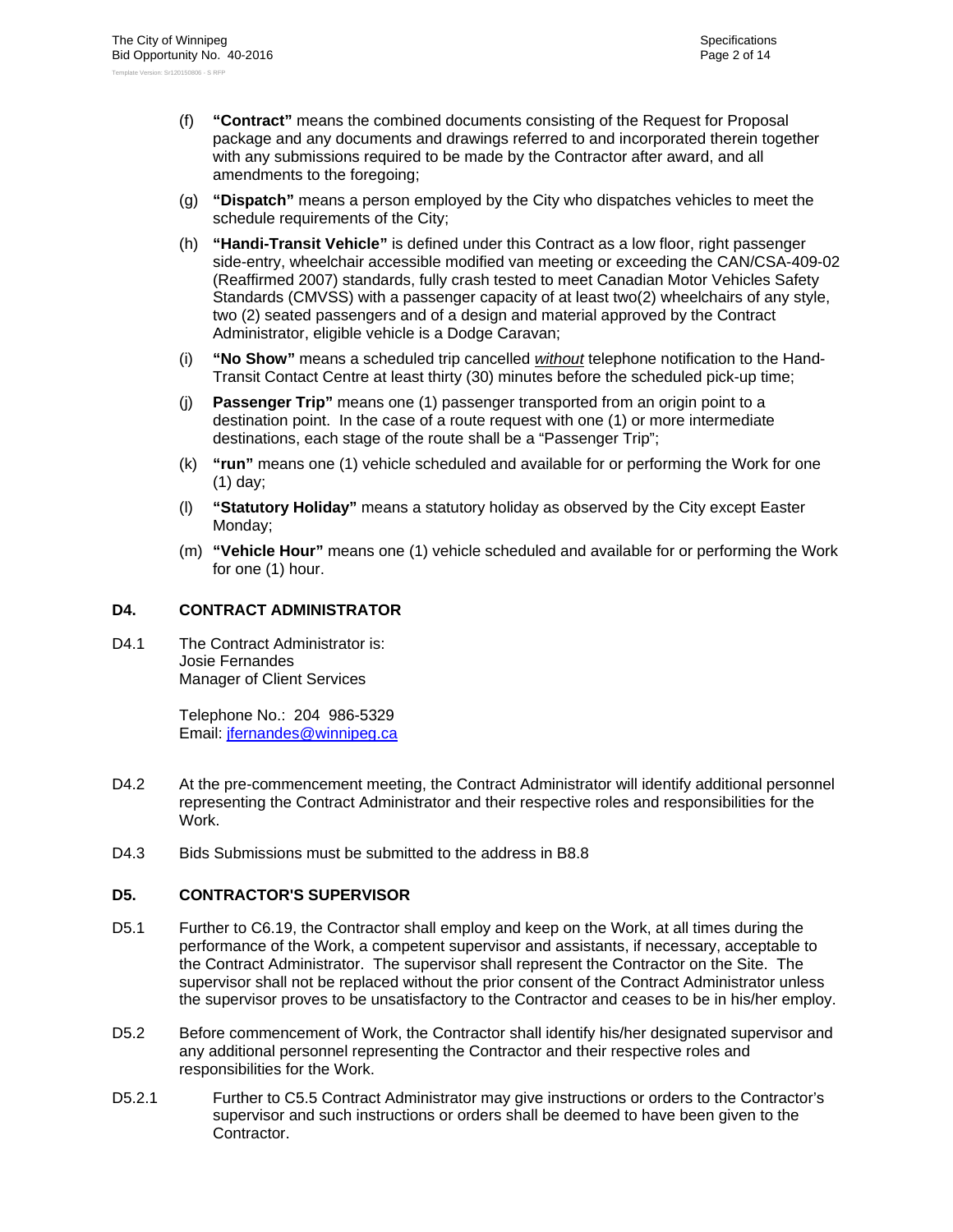#### **D6. OWNERSHIP OF INFORMATION, CONFIDENTIALITY AND NON DISCLOSURE**

- D6.1 The Contract, all deliverables produced or developed, and information provided to or acquired by the Contractor are the property of the City and shall not be appropriated for the Contractors own use, or for the use of any third party.
- D6.2 The Contractor shall not make any public announcements or press releases regarding the Contract, without the prior written authorization of the Contract Administrator.
- D6.3 The following shall be confidential and shall not be disclosed by the Contractor to the media or any member of the public without the prior written authorization of the Contract Administrator;
	- (a) information provided to the Contractor by the City or acquired by the Contractor during the course of the Work;
	- (b) the Contract, all deliverables produced or developed; and
	- (c) any statement of fact or opinion regarding any aspect of the Contract.
- D6.4 A Contractor who violates any provision of D6 may be determined to be in breach of Contract.

#### **D7. NOTICES**

D7.1 Notwithstanding C22.3, all notices of appeal to the Chief Administrative Officer shall be sent to the attention of the Chief Financial Officer at the following facsimile number:

The City of Winnipeg Chief Financial Officer

Facsimile No.: 204- 949-1174

D7.2 Bid Submissions must be submitted to the address in B8.8

#### **SUBMISSIONS**

#### **D8. AUTHORITY TO CARRY ON BUSINESS**

D8.1 The Contractor shall be in good standing under The Corporations Act (Manitoba), or properly registered under The Business Names Registration Act (Manitoba), or otherwise properly registered, licensed or permitted by law to carry on business in Manitoba, or if the Contractor does not carry on business in Manitoba, in the jurisdiction where the Contractor does carry on business, throughout the term of the Contract, and shall provide the Contract Administrator with evidence thereof upon request.

#### **D9. SAFE WORK PLAN**

- D9.1 The Contractor shall provide the Contract Administrator with a Safe Work Plan at least five (5) Business Days prior to the commencement of any Work on the Site but in no event later than the date specified in C4.1 for the return of the executed Contract.
- D9.2 The Safe Work Plan should be prepared and submitted in the format shown in the City's template which is available on the Information Connection page at The City of Winnipeg, Corporate Finance, Materials Management Division website at http://www.winnipeg.ca/matmgt/safety/default.stm

#### **D10. INSURANCE**

- D10.1 The Contractor shall provide and maintain the following insurance coverage:
	- (a) commercial general liability insurance, in the amount of at least two million dollars (\$5,000,000.00) inclusive, with The City of Winnipeg added as an additional insured; such liability policy to also contain a cross-liability clause, non-owned automobile liability and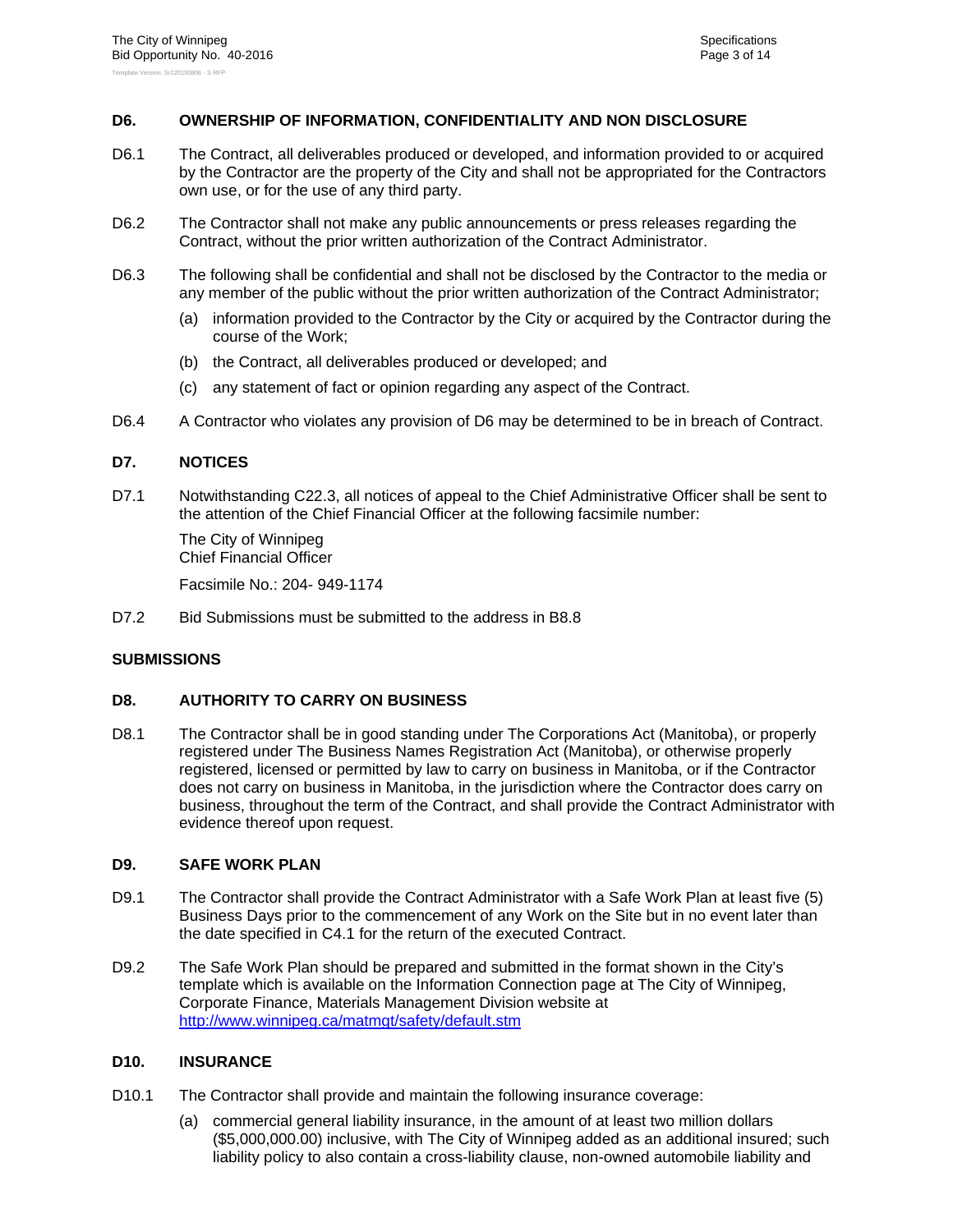products and completed operations cover, to remain in place at all times during the performance of the Work;

- (b) if applicable, Automobile Liability Insurance covering all motor vehicles, owned and operated and used or to be used by the Contractor directly or indirectly in the performance of the Service. The Limit of Liability shall not be less than \$5,000,000 inclusive for loss or damage including personal injuries and death resulting from any one accident or occurrence;
- D10.2 Deductibles shall be borne by the Contractor.
- D10.3 The Contractor shall provide the Contract Administrator with a certificate(s) of insurance, in a form satisfactory to the City Solicitor, at least two (2) Business Days prior to the commencement of any Work on the Site but in no event later than the date specified in C4.1 for the return of the executed Contract.
- D10.4 The Contractor shall not cancel, materially alter, or cause the policy to lapse without providing at least thirty (30) Calendar Days prior written notice to the Contract Administrator.
- D10.5 The City shall have the right to alter the limits and/or coverages as reasonably required from time to time during the continuance of this agreement.

#### **D11. RECORDS**

- D11.1 The Contractor shall keep detailed records of the services supplied under the Contract.
- D11.2 The Contractor shall record, as a minimum, for each item listed on Form B: Prices:
	- (a) user name(s) and addresses;
	- (b) order date(s);
	- (c) service date(s); and
	- (d) description and quantity of services provided.
	- (e) amount of fare collected

#### **D12. PERFORMANCE SECURITY**

- D12.1 The Contractor shall provide and maintain performance security until the expiration of the warranty period in the form of:
	- (a) a performance bond of a company registered to conduct the business of a surety in Manitoba, in the form attached to these Supplemental Conditions (Form H1: Performance Bond), in the amount of fifty percent (50%) of the Contract Price; or
	- (b) an irrevocable standby letter of credit issued by a bank or other financial institution registered to conduct business in Manitoba and drawn on a branch located in Winnipeg, in the form attached to these Supplemental Conditions (Form H2: Irrevocable Standby Letter of Credit), in the amount of fifty percent (50%) of the Contract Price; or
	- (c) a certified cheque or draft payable to "The City of Winnipeg", drawn on a bank or other financial institution registered to conduct business in Manitoba, in the amount of fifty percent (50%) of the Contract Price.
	- (d) Proponents will have the option of either providing the necessary Performance Security or having the required equivalent withheld by the City from their Contract payments. If Performance Security is not provided, and the Proponent has requested in writing to have amounts withheld, a fifteen percent (15%) withholding for the value of the first year of the contract will be made from all payments to the Contractor until the amount required has been accumulated. A letter of direction in this regard is required from the Proponent prior to beginning the Work
- D12.1.1 Where the performance security is in the form of a certified cheque or draft, it will be deposited by the City. The City will not pay any interest on certified cheques or drafts furnished as performance security.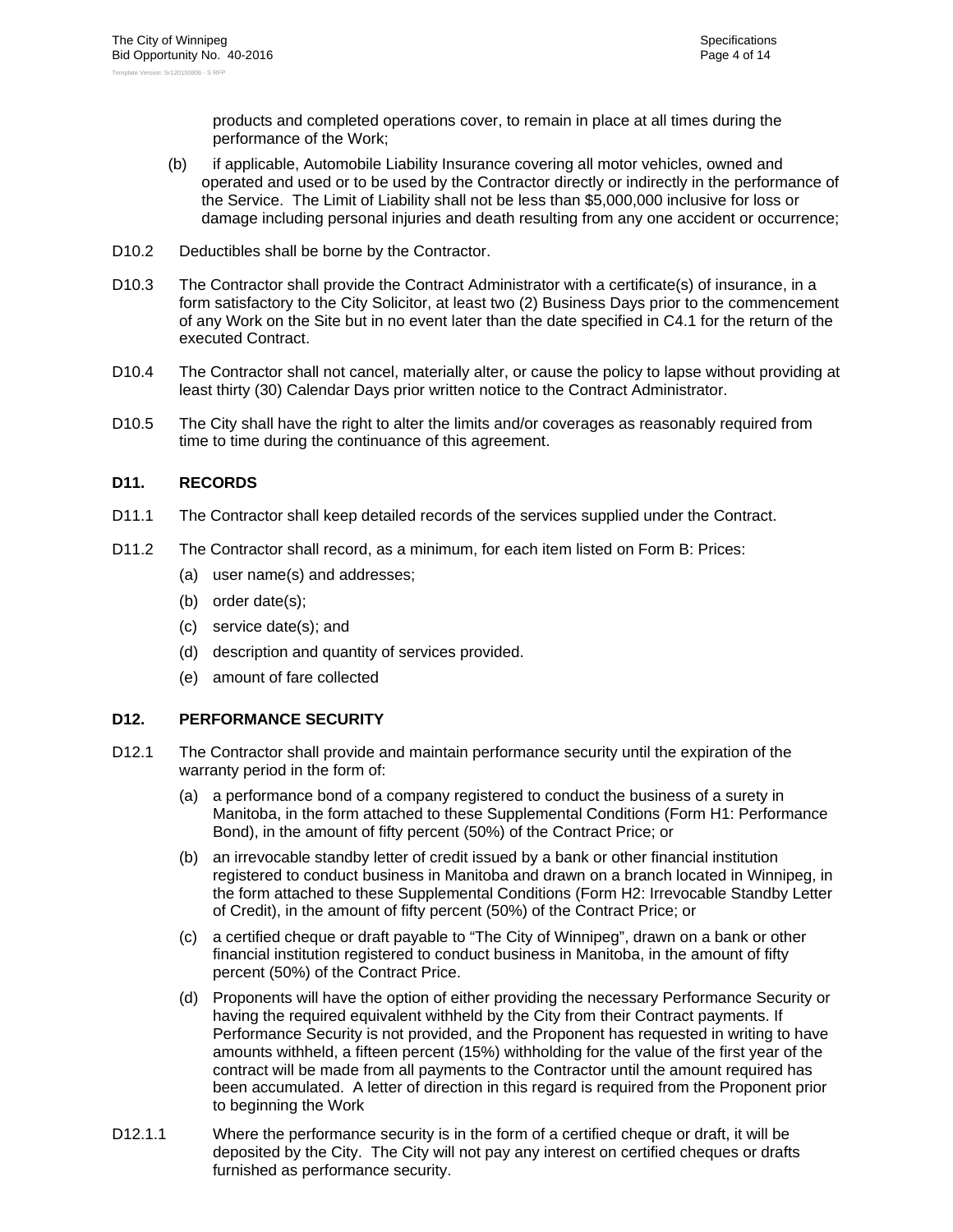D12.2 The Contractor shall provide the City Solicitor with the required performance security within seven (7) Calendar Days of notification of the award and prior to the commencement of any Work on the Site.

#### **D13. SUBCONTRACTOR LIST**

D13.1 The Contractor shall provide the Contract Administrator with a complete list of the Subcontractors whom the Contractor proposes to engage (Form J: Subcontractor List) at least two (2) Business Days prior to the commencement of any Work on the Site.

#### **D14. EQUIPMENT LIST**

D14.1 The Contractor shall provide the Contract Administrator with a complete list of the equipment which the Contractor proposes to utilize (Form K: Equipment List) at least two (2) Business Days prior to the commencement of any Work on the Site.

#### **SCHEDULE OF WORK**

#### **D15. COMMENCEMENT**

- D15.1 The Contractor shall not commence any Work until he/she is in receipt of a notice of award from the City authorizing the commencement of the Work.
- D15.2 The Contractor shall not commence any Work on the Site until:
	- (a) the Contract Administrator has confirmed receipt and approval of:
		- (i) evidence of authority to carry on business specified in D8;
		- (ii) evidence of the workers compensation coverage specified in C6.14;
		- (iii) the Safe Work Plan specified in D9;
		- (iv) evidence of the insurance specified in D10;
		- (v) the performance security specified in D11;
		- (vi) the Subcontractor list specified in D13;
		- (vii) the equipment list specified in D14;and
	- (b) the Contractor has attended a meeting with the Contract Administrator, or the Contract Administrator has waived the requirement for a meeting.
- D15.3 The Contractor shall commence the work within seven (7) Working Days of receipt of the notice of award.

#### **D16. THE WORKPLACE SAFETY AND HEALTH ACT (MANITOBA) – QUALIFICATIONS**

D16.1 Further to B12.4, the Contractor/Subcontractor must, throughout the term of the Contract, have a Workplace Safety and Health Program meeting the requirements of The Workplace Safety and Health Act (Manitoba). At any time during the term of the Contract, the City may, at its sole discretion and acting reasonably, require updated proof of compliance, as set out in B12.4.

#### **D17. SAFETY**

- D17.1 The Contractor shall be solely responsible for safety at the Site and for compliance with all laws, rules, regulations and practices required by the applicable safety legislation.
- D17.2 The Contractor shall be solely responsible for securing the Site, and any existing facility thereon, and for the proper care and protection of the Work already performed.
- D17.3 The Contractor shall do whatever is necessary to ensure that:
	- (a) no person, property, right, easement or privilege is injured, damaged or infringed by reason of the Contractor's activities in performing the Work;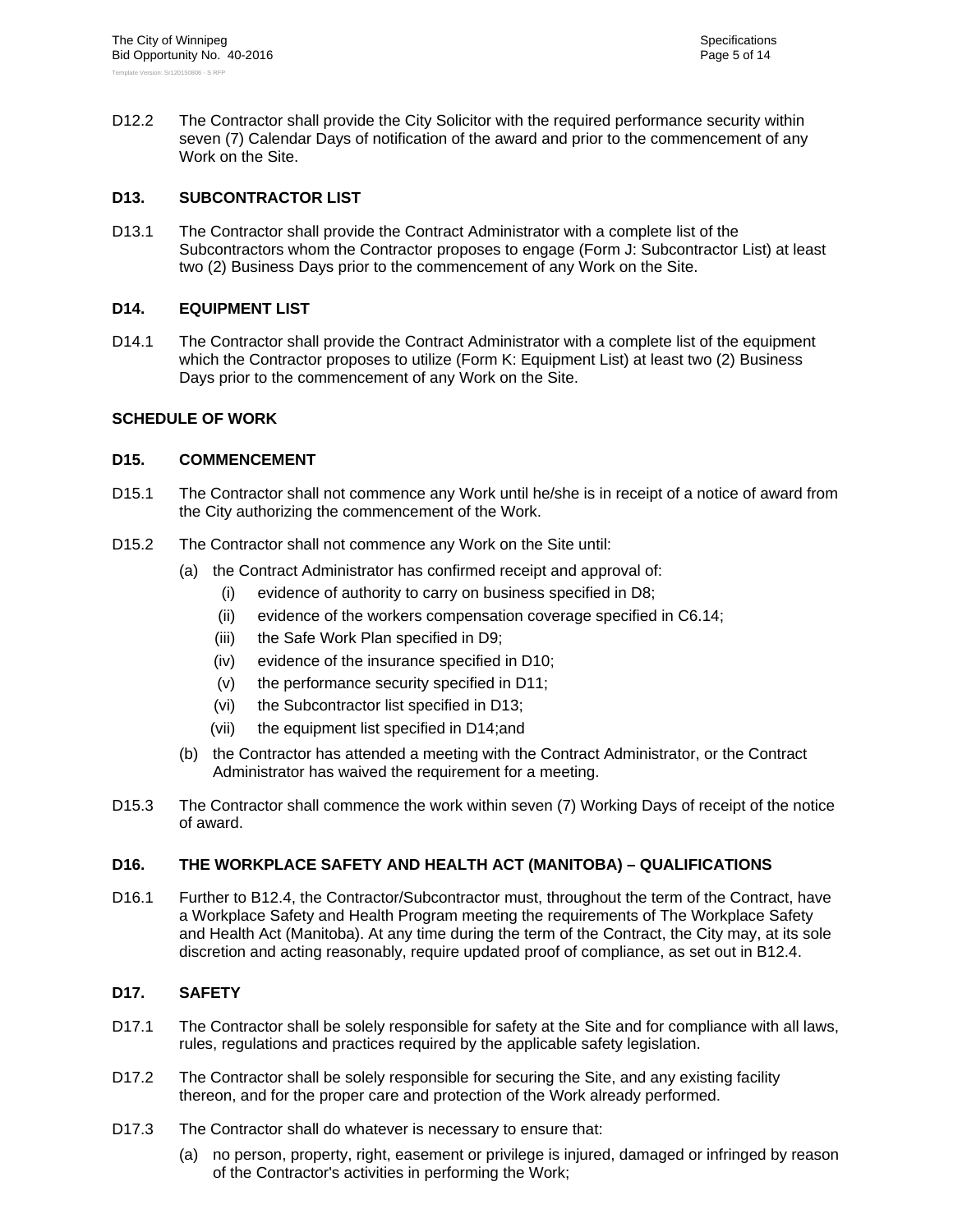- (b) the health and safety of all persons employed in the performance of the Work or otherwise is not endangered by the method or means of its performance;
- (c) adequate medical services are available to all persons employed on the Work and at all times during the performance of the Work;

#### **D18. EMPLOYEE BEHAVIOUR AND SUPERVISION**

- D18.1 The Contractor shall provide adequate supervision of its employees and shall ensure that all such employees conduct themselves in a manner appropriate to people and shall without limitation ensure that employees:
	- (a) behave in a courteous and polite manner (no profanity or excess noise) to City staff and clients;
	- (b) obey all posted safety rules;
	- (c) use their own two-way (2) radio(s) or telephones or cellular telephones necessary for on-site communication;
- D18.2 The Contractor and his employees are prohibited from entering the premises of any location other than to perform the Work of this contract unless accompanied by plant staff. No one other than the Contractor and his driver or helper shall be allowed on the City of Winnipeg owned property.

#### **MEASUREMENT AND PAYMENT**

#### **D19. INVOICES**

D19.1 Further to C11, the Contractor shall submit an invoice for each portion of work performed to:

The City of Winnipeg Client Services Branch (Handi-Transit) Administrative Clerk – Contracts and Scheduling Unit B-414 Osborne Street Winnipeg, MB R3L 2A1

- D19.2 Invoices must clearly indicate, as a minimum:
	- (a) the City's purchase order number;
	- (b) date of provision of service;
	- (c) location(s) at which service was provided;
	- (d) type and quantity of work performed;
	- (e) the amount payable with GST and MRST shown as separate amounts; and
	- (f) the Contractor's GST registration number.
- D19.3 The City will bear no responsibility for delays in approval of invoices which are improperly submitted.
- D19.4 Bids Submissions must be submitted to the address in B8.8

#### **D20. PAYMENT**

- D20.1 Further to C11, payment shall be in Canadian funds net thirty (30) Calendar Days after receipt and approval of the Contractor's invoice.
- D20.2 Further to C11, the City may at its option pay the Contractor by direct deposit to the Contractor's banking institution.
- D20.3 Work under this Contract shall be measured on an hourly, per unit basis.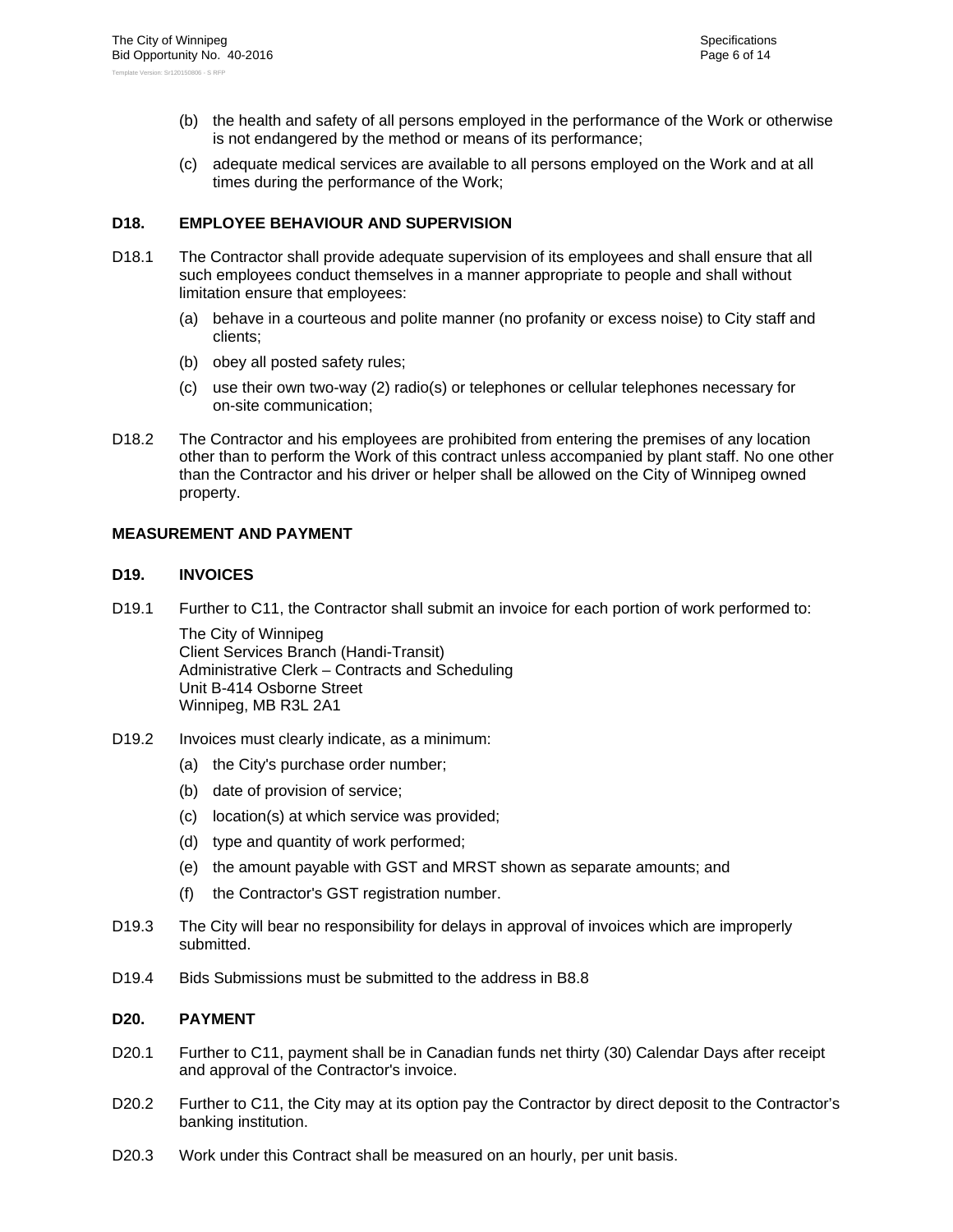- D20.4 The number of units to be paid for shall be the total number of Vehicle Hours scheduled and acceptably provided. No payment will be made for unscheduled time required to complete a trip commencing or assigned to commence during the normal operating hours that in the opinion of the Contract Administrator should have been completed during the normal service operating time defined under the Contract.
- D20.5 The Contractor shall submit a bi-monthly invoice to the Contract Administrator indicated in D19 showing the total number of Vehicle Hours provided in the month; and the total number of "No Shows" encountered in the month.
- D20.6 The payment of the final invoice of this Contract will not be made until a Certificate has been filed with the City from the Worker's Compensation Board certifying that all assessments due by the Contractor have been paid and a Statutory Declaration has been filed.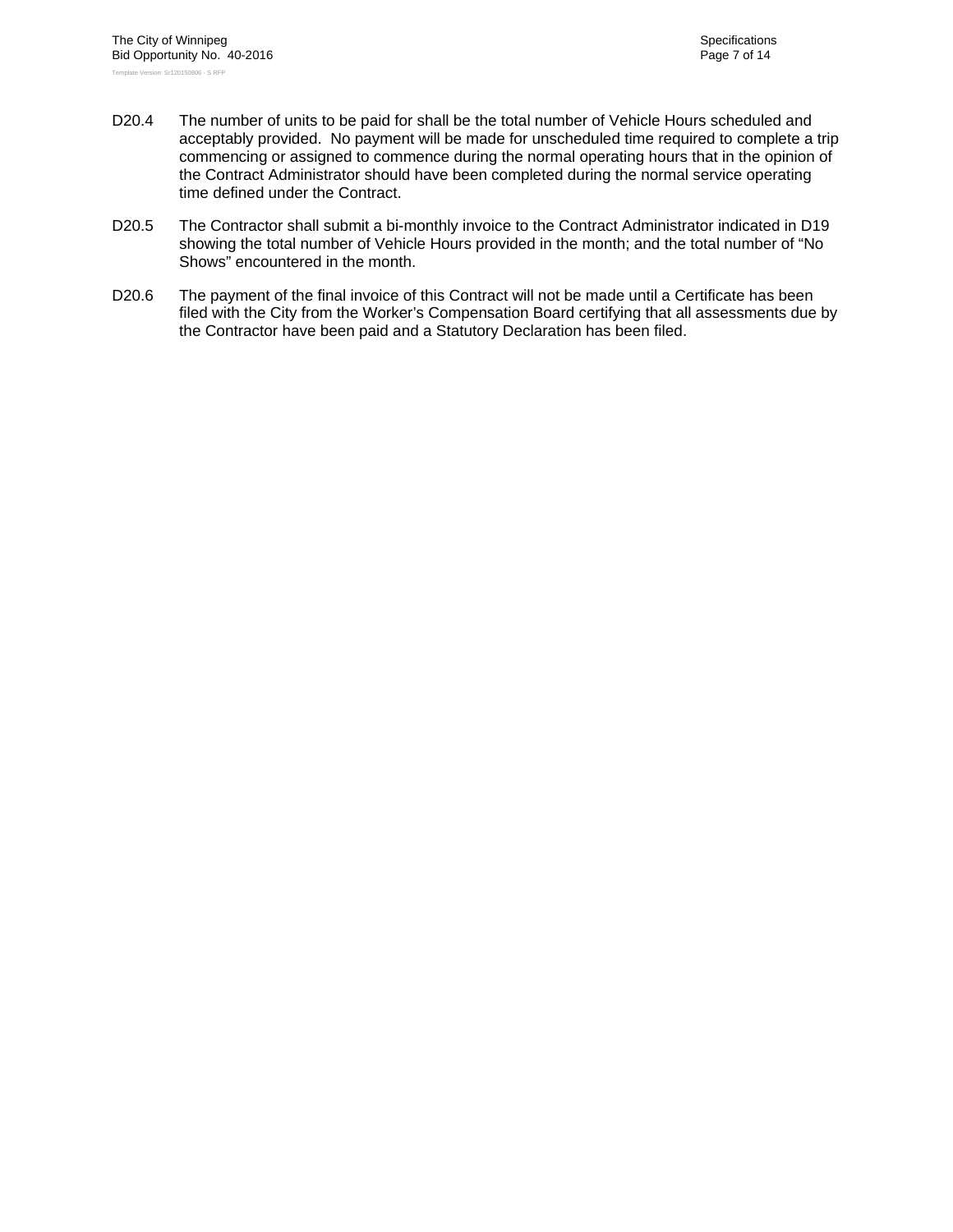## **FORM H1: PERFORMANCE BOND**

(See D11)

#### KNOW ALL MEN BY THESE PRESENTS THAT

\_\_\_\_\_\_\_\_\_\_\_\_\_\_\_\_\_\_\_\_\_\_\_\_\_\_\_\_\_\_\_\_\_\_\_\_\_\_\_\_\_\_\_\_\_\_\_\_\_\_\_\_\_\_\_\_\_\_\_\_\_\_\_\_\_\_\_\_\_\_\_\_\_\_\_\_\_\_\_\_\_\_\_\_\_ (hereinafter called the "Principal"), and

\_\_\_\_\_\_\_\_\_\_\_\_\_\_\_\_\_\_\_\_\_\_\_\_\_\_\_\_\_\_\_\_\_\_\_\_\_\_\_\_\_\_\_\_\_\_\_\_\_\_\_\_\_\_\_\_\_\_\_\_\_\_\_\_\_\_\_\_\_\_\_\_\_\_\_\_\_\_\_\_\_\_\_\_ , (hereinafter called the "Surety"), are held and firmly bound unto **THE CITY OF WINNIPEG** (hereinafter called the "Obligee"), in the sum of

\_\_\_\_\_\_\_\_\_\_\_\_\_\_\_\_\_\_\_\_\_\_\_\_\_\_\_\_\_\_\_\_\_\_\_\_\_\_\_\_\_\_\_\_\_\_\_\_\_\_\_\_\_\_\_\_\_\_\_\_\_\_\_\_\_\_\_\_\_\_\_\_\_\_\_\_\_\_\_\_\_\_\_\_\_

 $\Delta$  dollars (\$

of lawful money of Canada to be paid to the Obligee, or its successors or assigns, for the payment of which sum the Principal and the Surety bind themselves, their heirs, executors, administrators, successors and assigns, jointly and severally, firmly by these presents.

WHEREAS the Principal has entered into a written contract with the Obligee for

RFP NO. 40-2016

PROVISION OF HANDI-TRANSIT SERVICES

which is by reference made part hereof and is hereinafter referred to as the "Contract".

NOW THEREFORE the condition of the above obligation is such that if the Principal shall:

- (a) carry out and perform the Contract and every part thereof in the manner and within the times set forth in the Contract and in accordance with the terms and conditions specified in the Contract;
- (b) perform the Work in a good, proper, workmanlike manner;
- (c) make all the payments whether to the Obligee or to others as therein provided;
- (d) in every other respect comply with the conditions and perform the covenants contained in the Contract; and
- (e) indemnify and save harmless the Obligee against and from all loss, costs, damages, claims, and demands of every description as set forth in the Contract, and from all penalties, assessments, claims, actions for loss, damages or compensation whether arising under "The Workers Compensation Act", or any other Act or otherwise arising out of or in any way connected with the performance or non-performance of the Contract or any part thereof during the term of the Contract and the warranty period provided for therein;

THEN THIS OBLIGATION SHALL BE VOID, but otherwise shall remain in full force and effect. The Surety shall not, however, be liable for a greater sum than the sum specified above.

AND IT IS HEREBY DECLARED AND AGREED that the Surety shall be liable as Principal, and that nothing of any kind or matter whatsoever that will not discharge the Principal shall operate as a discharge or release of liability of the Surety, any law or usage relating to the liability of Sureties to the contrary notwithstanding.

IN WITNESS WHEREOF the Principal and Surety have signed and sealed this bond the

\_\_\_\_\_ day of \_\_\_\_\_\_\_\_\_\_\_\_\_\_\_\_\_\_\_\_\_\_ , 20\_\_\_\_ .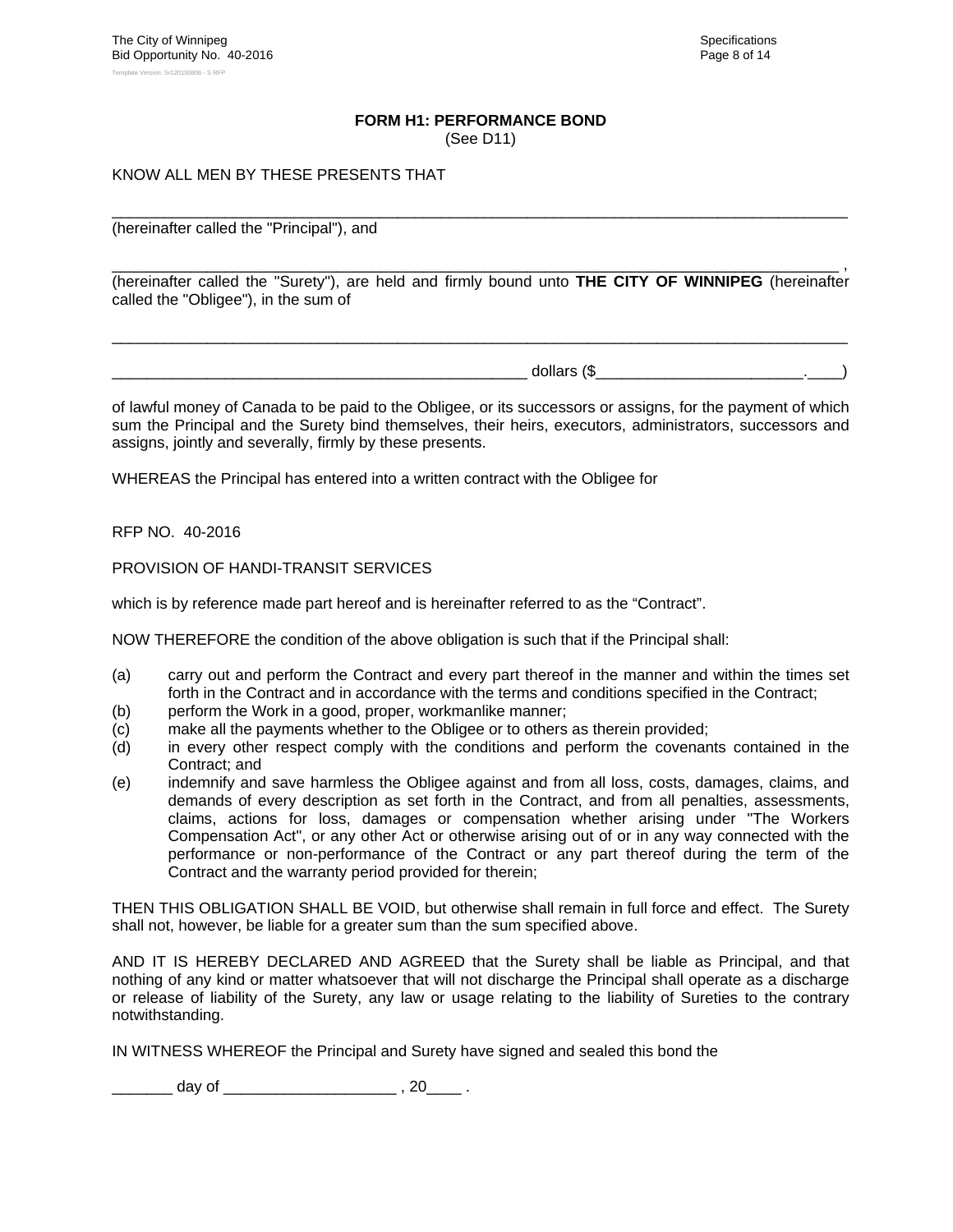The City of Winnipeg  $\sim$  Specifications of the United Specifications of the Specifications of the Specifications of the Specifications of the Specifications of the Specifications of the Specifications of the Specification Bid Opportunity No. 40-2016 Page 9 of 14 Template Version: Sr120150806 - S RFP

#### SIGNED AND SEALED in the presence of:

(Witness as to Principal if no seal)

\_\_\_\_\_\_\_\_\_\_\_\_\_\_\_\_\_\_\_\_\_\_\_\_\_\_\_\_\_\_\_

| (Name of Principal)       |        |
|---------------------------|--------|
|                           | (Seal) |
|                           |        |
| (Name of Surety)          |        |
| By:<br>(Attorney-in-Fact) | (Seal) |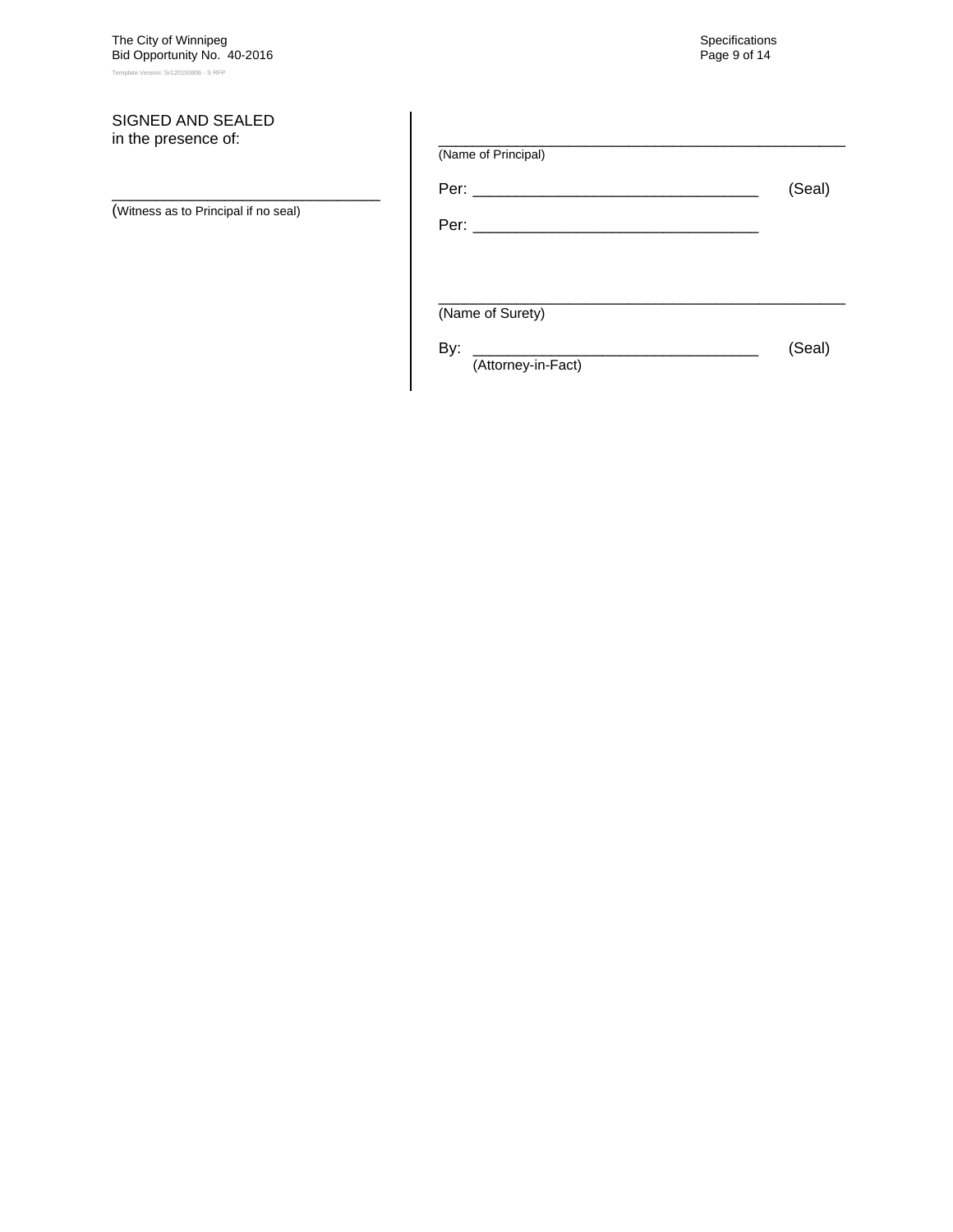#### **FORM H2: IRREVOCABLE STANDBY LETTER OF CREDIT (PERFORMANCE SECURITY)** (See D11)

\_\_\_\_\_\_\_\_\_\_\_\_\_\_\_\_\_\_\_\_\_\_ (Date)

The City of Winnipeg Legal Services Department 185 King Street, 3rd Floor Winnipeg MB R3B 1J1

#### RE: PERFORMANCE SECURITY – RFP NO. 40-2016

PROVISION OF HANDI-TRANSIT SERVICES

Pursuant to the request of and for the account of our customer,

(Name of Contractor)

 $\Box$ (Address of Contractor)

WE HEREBY ESTABLISH in your favour our irrevocable Standby Letter of Credit for a sum not exceeding in the aggregate

 $\Box$ 

\_\_\_\_\_\_\_\_\_\_\_\_\_\_\_\_\_\_\_\_\_\_\_\_\_\_\_\_\_\_\_\_\_\_\_\_\_\_\_\_\_\_\_\_\_\_\_\_\_\_\_\_\_\_\_\_\_\_\_\_\_\_\_\_\_\_\_\_\_\_\_\_\_\_\_\_\_\_\_\_\_\_\_\_ ,

Canadian dollars.

This Standby Letter of Credit may be drawn on by you at any time and from time to time upon written demand for payment made upon us by you. It is understood that we are obligated under this Standby Letter of Credit for the payment of monies only and we hereby agree that we shall honour your demand for payment without inquiring whether you have a right as between yourself and our customer to make such demand and without recognizing any claim of our customer or objection by the customer to payment by us.

The amount of this Standby Letter of Credit may be reduced from time to time only by amounts drawn upon it by you or by formal notice in writing given to us by you if you desire such reduction or are willing that it be made.

Partial drawings are permitted.

We engage with you that all demands for payment made within the terms and currency of this Standby Letter of Credit will be duly honoured if presented to us at:

\_\_\_\_\_\_\_\_\_\_\_\_\_\_\_\_\_\_\_\_\_\_\_\_\_\_\_\_\_\_\_\_\_\_\_\_\_\_\_\_\_\_\_\_\_\_\_\_\_\_\_\_\_\_\_\_\_\_\_\_\_\_\_\_\_\_\_\_\_\_\_\_\_\_\_\_\_\_\_\_\_\_\_\_\_ (Address)

and we confirm and hereby undertake to ensure that all demands for payment will be duly honoured by us.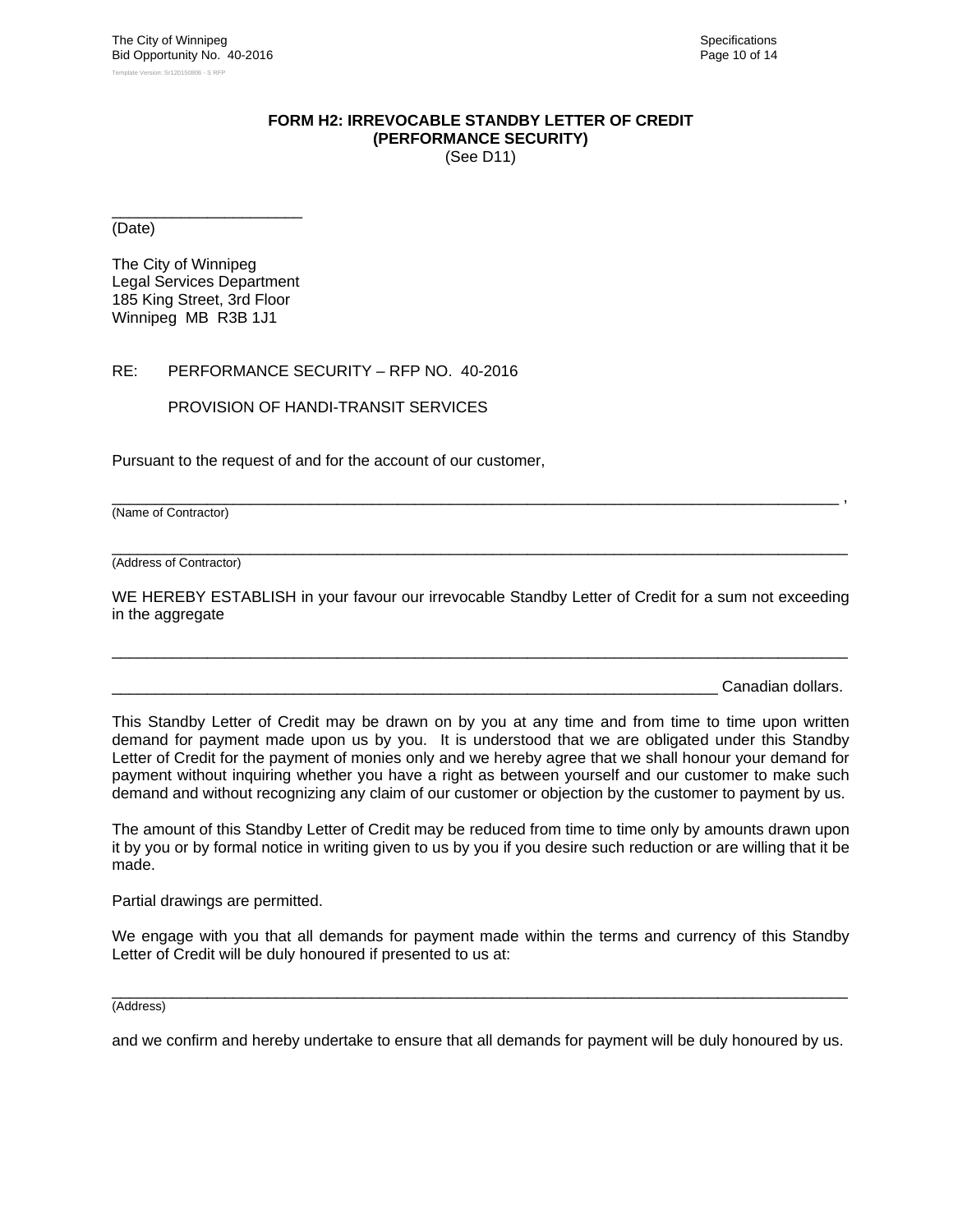All demands for payment shall specifically state that they are drawn under this Standby Letter of Credit.

Subject to the condition hereinafter set forth, this Standby Letter of Credit will expire on

\_\_\_\_\_\_\_\_\_\_\_\_\_\_\_\_\_\_\_\_\_\_\_\_\_\_\_\_\_\_\_\_\_\_\_\_\_\_\_ . (Date)

It is a condition of this Standby Letter of Credit that it shall be deemed to be automatically extended from year to year without amendment from the present or any future expiry date, unless at least 30 days prior to the present or any future expiry date, we notify you in writing that we elect not to consider this Standby Letter of Credit to be renewable for any additional period.

This Standby Letter of Credit may not be revoked or amended without your prior written approval.

This credit is subject to the Uniform Customs and Practice for Documentary Credit (2007 Revision), International Chamber of Commerce Publication Number 600.

(Name of bank or financial institution)

Per: \_\_\_\_\_\_\_\_\_\_\_\_\_\_\_\_\_\_\_\_\_\_\_\_\_\_\_\_\_\_\_\_\_\_\_\_\_\_\_\_\_

(Authorized Signing Officer)

 Per: \_\_\_\_\_\_\_\_\_\_\_\_\_\_\_\_\_\_\_\_\_\_\_\_\_\_\_\_\_\_\_\_\_\_\_\_\_\_\_\_\_ (Authorized Signing Officer)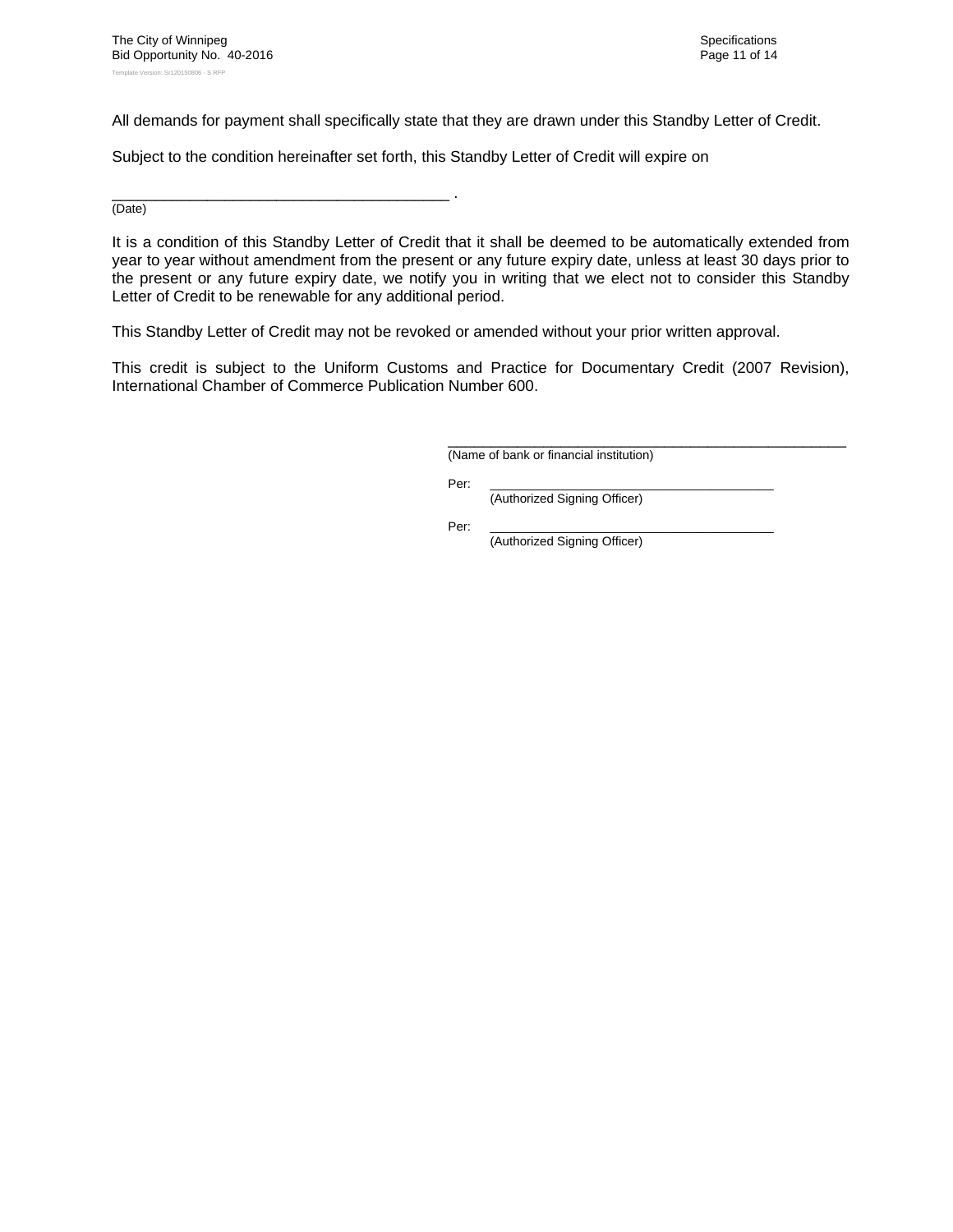# FORM J: SUBCONTRACTOR LIST

# (See D13)

### PROVISION OF HANDI-TRANSIT SERVICES

| <b>Name</b> | <b>Address</b> |
|-------------|----------------|
|             |                |
|             |                |
|             |                |
|             |                |
|             |                |
|             |                |
|             |                |
|             |                |
|             |                |
|             |                |
|             |                |
|             |                |
|             |                |
|             |                |
|             |                |
|             |                |
|             |                |
|             |                |
|             |                |
|             |                |
|             |                |
|             |                |
|             |                |
|             |                |
|             |                |
|             |                |
|             |                |
|             |                |
|             |                |
|             |                |
|             |                |
|             |                |
|             |                |
|             |                |
|             |                |
|             |                |
|             |                |
|             |                |
|             |                |
|             |                |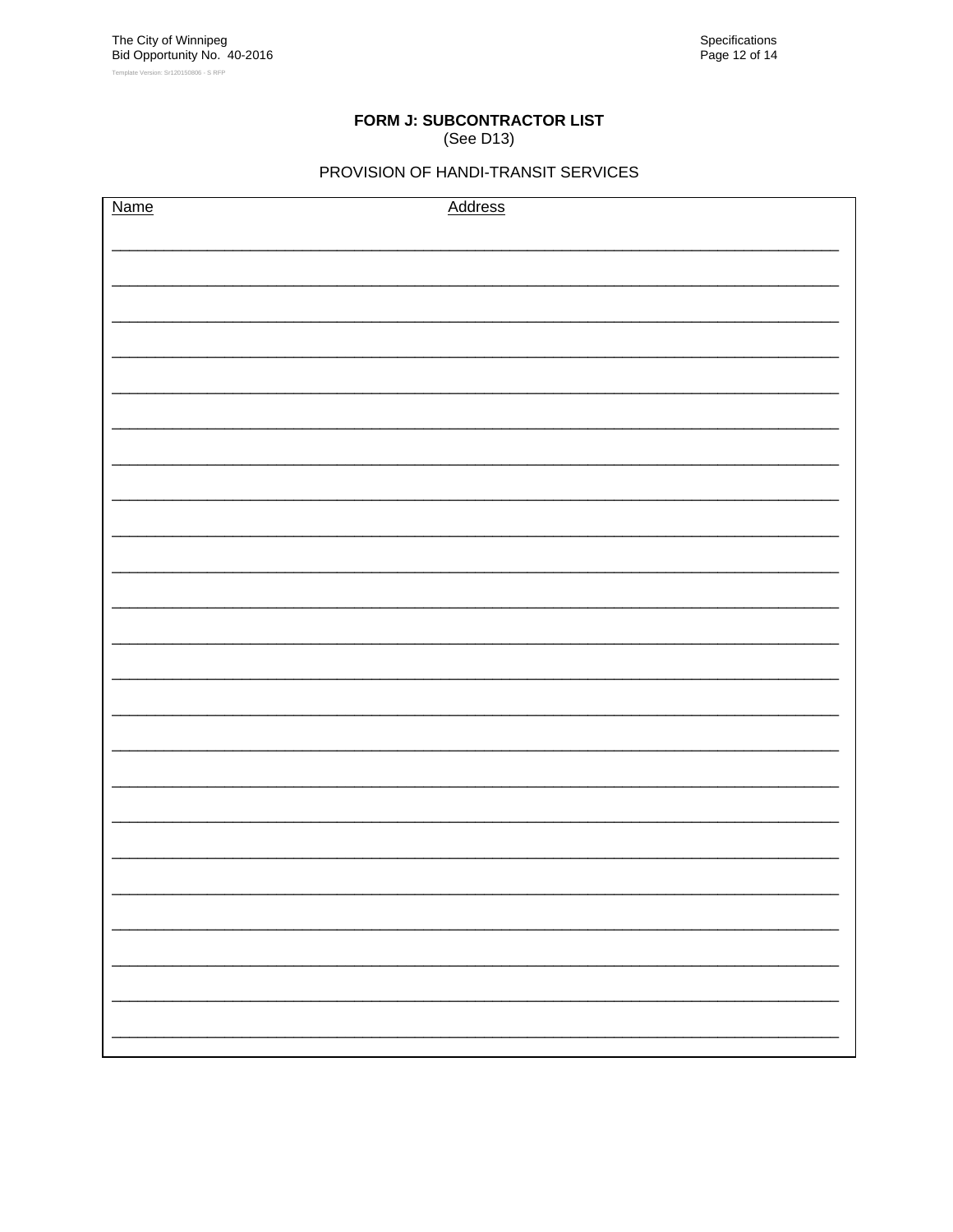| <b>FORM K: EQUIPMENT</b><br>(See D14)      |  |  |
|--------------------------------------------|--|--|
| <b>PROVISION OF HANDI-TRANSIT SERVICES</b> |  |  |
| Category/type:<br>1.                       |  |  |
|                                            |  |  |
|                                            |  |  |
|                                            |  |  |
|                                            |  |  |
|                                            |  |  |
|                                            |  |  |
| 2.<br>Category/type:                       |  |  |
|                                            |  |  |
|                                            |  |  |
|                                            |  |  |
|                                            |  |  |
|                                            |  |  |
|                                            |  |  |
| 3.<br>Category/type:                       |  |  |
|                                            |  |  |
|                                            |  |  |
|                                            |  |  |
|                                            |  |  |
|                                            |  |  |
| Registered owner: _______                  |  |  |
| Category/type:<br>4.                       |  |  |
|                                            |  |  |
|                                            |  |  |
|                                            |  |  |
|                                            |  |  |
|                                            |  |  |
|                                            |  |  |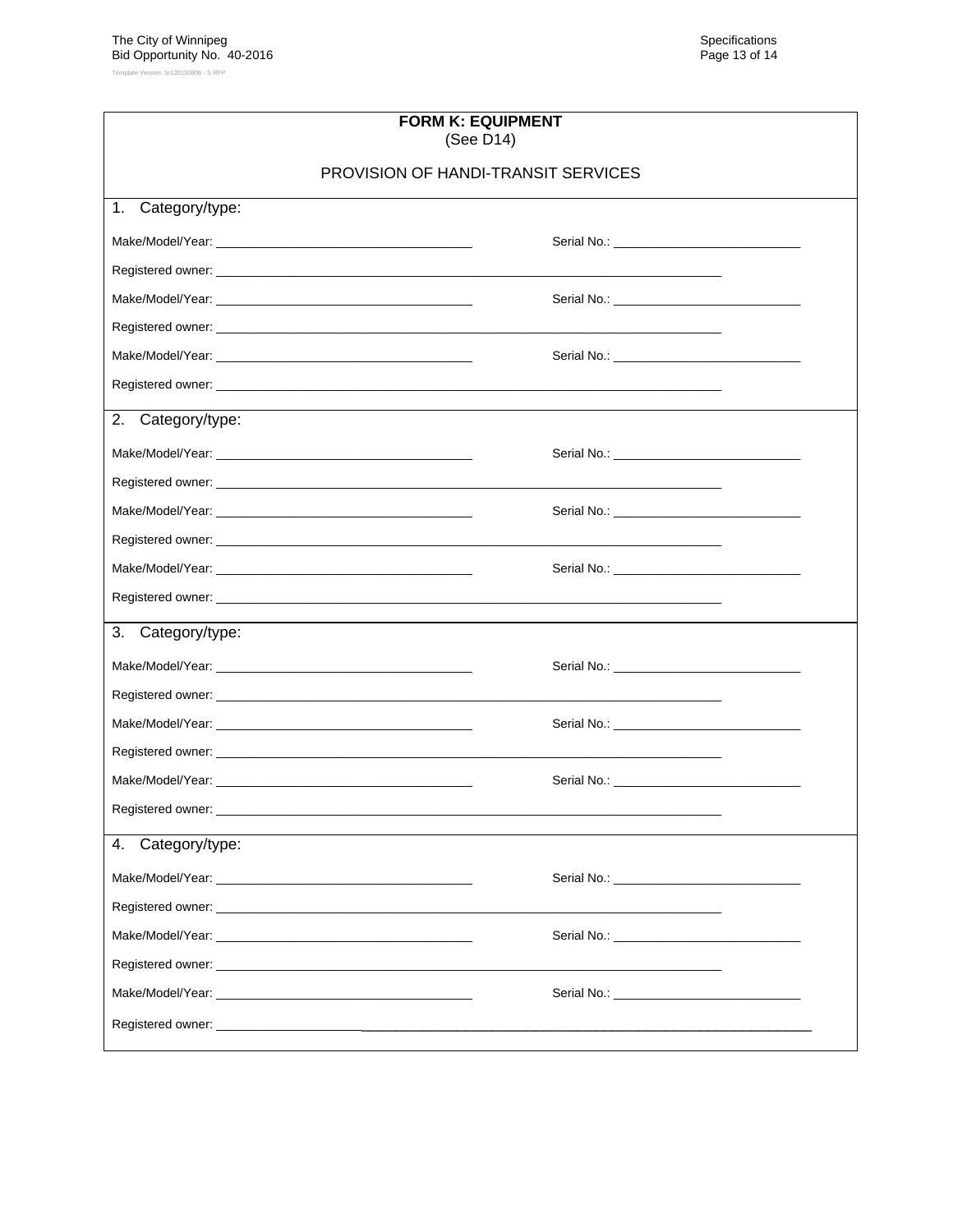Template Version: Sr120150806 - S RFP

| <b>FORM K: EQUIPMENT</b><br>(See D14) |                                     |  |  |
|---------------------------------------|-------------------------------------|--|--|
|                                       | PROVISION OF HANDI-TRANSIT SERVICES |  |  |
| 5.<br>Category/type:                  |                                     |  |  |
|                                       |                                     |  |  |
|                                       |                                     |  |  |
|                                       |                                     |  |  |
|                                       |                                     |  |  |
|                                       |                                     |  |  |
|                                       |                                     |  |  |
| 6. Category/type:                     |                                     |  |  |
|                                       |                                     |  |  |
|                                       |                                     |  |  |
|                                       |                                     |  |  |
|                                       |                                     |  |  |
|                                       |                                     |  |  |
|                                       |                                     |  |  |
|                                       |                                     |  |  |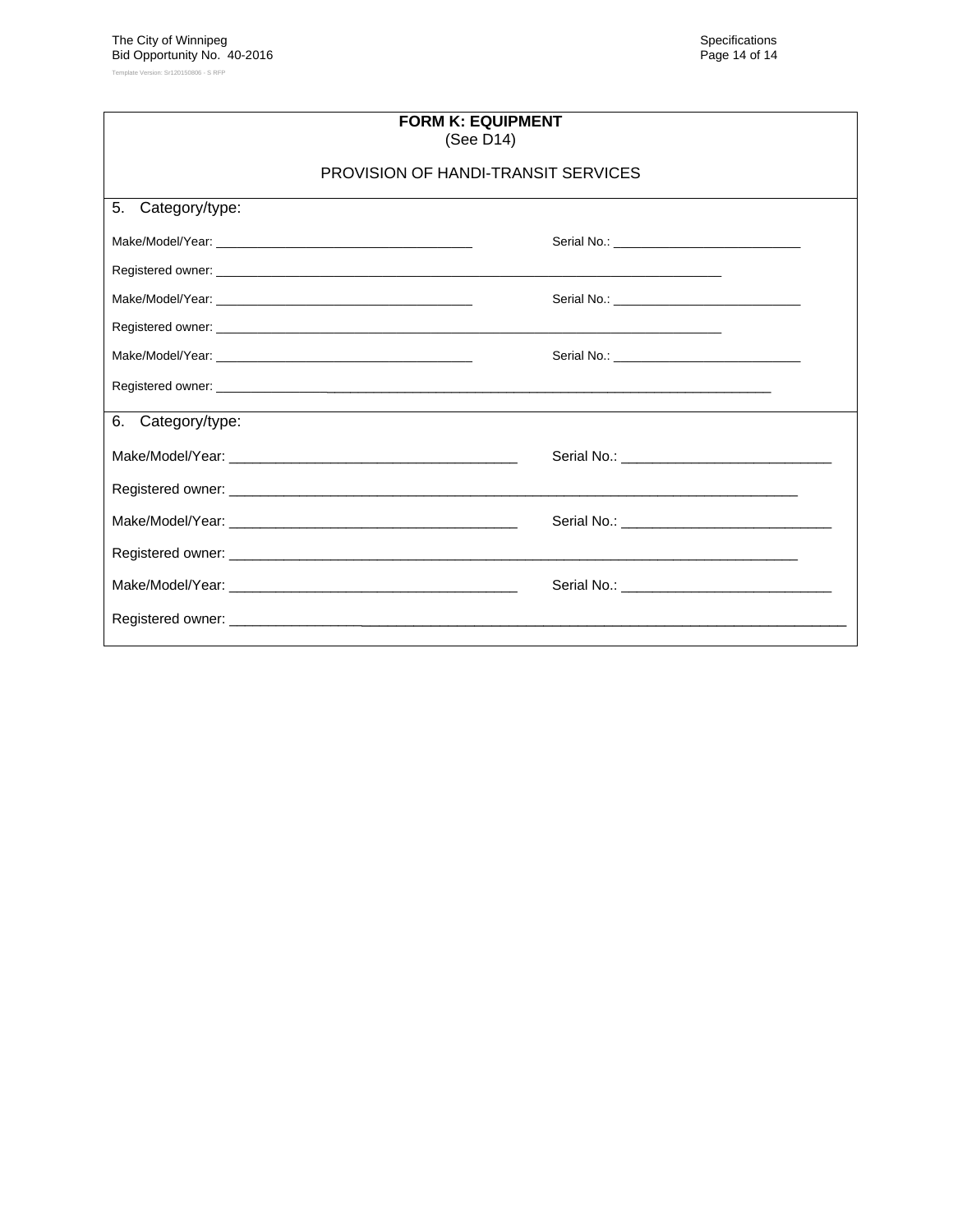# **PART E - SPECIFICATIONS**

#### **GENERAL**

#### **E1. APPLICABLE SPECIFICATIONS**

E1.1 These Specifications shall apply to the Work.

#### **E2. OPERATING HOURS**

- E2.1 The Contractor shall transport passengers scheduled for pick-up during the following operating hours:
	- (a) Weekdays (excluding Statutory Holidays) 05:30 to 24:30;
	- (b) Saturdays (excluding Statutory Holidays) 06:30 to 24:30; and
	- (c) Sundays and Statutory Holidays 07:00 to 22:30.
	- (d) At the end of the operating period, the Contractor shall complete all trips in progress or scheduled to be in progress.
	- (e) In the case of emergency conditions, such as inclement weather, the hours of service will be extended so that all passengers on board a vehicle or waiting to be picked up will be delivered to their destinations.

#### **E3. SERVICE AREA**

E3.1 All trips under this Contract shall start and end at locations within those areas of the City of Winnipeg served by the regular Transit System.

#### **E4. VEHICLES**

- E4.1 Contractor(s) will be required to have six (6) new vehicles to perform the Work five (5) to perform the work and one (1) spare vehicle in reserve.
- E4.2 Vehicles used to perform the Work shall not be used for services other than this Contract without the prior written approval of the Contract Administrator at any time during the Contract.
- E4.3 All vehicles must be low-floor, right passenger side-entry, wheelchair accessible modified van meeting or exceeding the CAN.CSA-D409-02 (Reaffirmed 2007) Standards, fully crash tested to meet Canadian Motor Vehicles Safety Standards (CMVSS) with a capacity of at least two (2) wheelchairs of any style, two (2) seated passengers and of a design and material approved by the Contract Administrator, eligible vehicle is a Dodge Caravan.
- E4.4 Each vehicle must meet Canadian Motor Vehicles Safety Standards (CMVSS) and the requirements set out in the regulations of the Manitoba Highway Traffic Act (and any updates to this Act) throughout the Contract.
	- (a) Each vehicle must have seatbelt extensions for all passengers which will include height adjustable shoulder belts;
	- (b) Each vehicle must have Q-Straint (4) QTR. Max (SNC/Slide n' click) with retractable lap/shoulder belts wheelchair securement system that is self-tightening, self-locking, and self-tensioning for each area designated for a passenger travelling in a wheelchair;
	- (c) QRT Max (SNC/Slide n' Click) securement system for the secure storage of securement devices not in use when the vehicle is moving;
	- (d) Each vehicle must have a Q-Straint secure storage area for all Q-Straint;
	- (e) Each vehicle must have a fully charged and secured fire extinguisher onboard that meets the requirements of CAN/CSA-D409-02 (Reaffirmed 2007) Standards;
	- (f) Each vehicle must have a back-up alarm;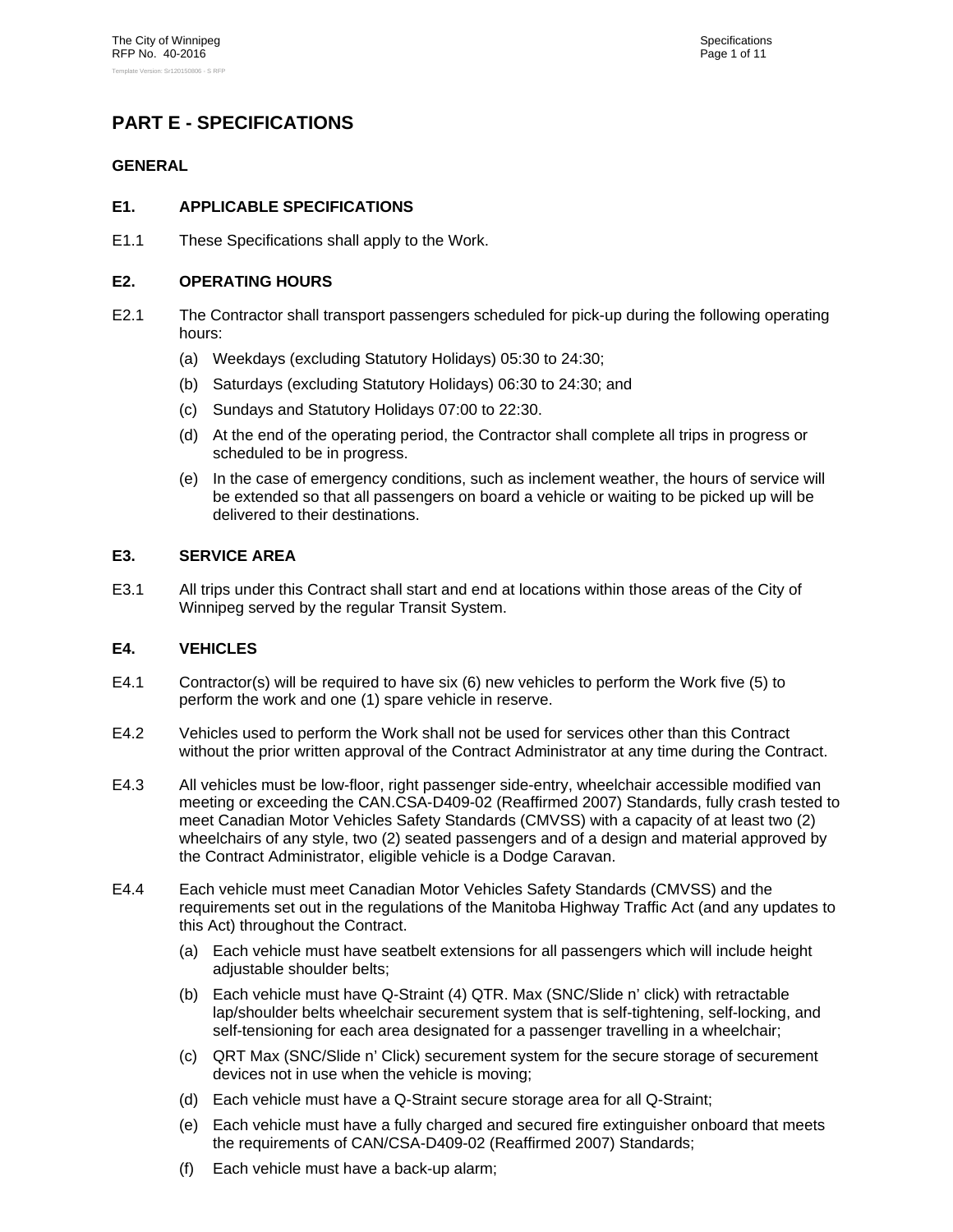- (g) Each vehicle must have a manual ramp of a minimum width of thirty inches (30");
- (h) Each vehicle must have a first aid kit onboard that complies with the requirements of CAN/CSA-D409-02 (Reaffirmed 2007) Standards and contains a minimum of two (2) pairs of new, individually wrapped surgical gloves;
- (i) Each vehicle must have a functioning heating/air conditioning system which will include rear heating/air conditioning ventilation capable of maintaining an interior temperature meeting CAN/CSA-D409-02 Standards (Reaffirmed 2007) under Winnipeg winter weather conditions;
- (j) All passenger seats are to have molded energy absorbing grab handles at the top of each forward facing seat. The handles must be securely attached to the frame structure;
- (k) Each vehicle must have the capacity to accommodate a mobile data terminal or other reliable technology approved by the Contract Administrator able to receive messages electronically from any location in the service area at an estimated cost of one thousand (\$2,000) dollars per vehicle not including applicable taxes;
- (l) Each vehicle must have a basic Global Positioning /Automated Vehicle Location (AVL) unit approved by the Contract Administrator for Handi-Transit Dispatch to know the location of each vehicle when Work is being performed under this Contract at an estimate cost of eight hundred and twenty (\$ 820.00) dollars per vehicle not including applicable taxes;
- (m) The Contractor will have the monthly fee for GPS/AVL for data storage and access itemized and deducted from their first bi-monthly payment each month at the estimated cost of forty (\$ 40.00) dollars per vehicle not including applicable taxes;
- (n) Each vehicle must have one (1) camera and audio recording system approved by the Contract Administrator installed in a location that allows for maximum capture of passenger activity at an estimated cost of five thousand two hundred dollars (\$ 5,200.00) dollars per vehicle and a two hundred and sixty (\$260.00) dollars yearly service agreement fee per vehicle not including applicable taxes. The data box must remain locked and is only accessible to the Contract Administrator or his/her designate for the purpose of investigating complaints – the removable hard drive is the sole property of Handi-Transit and will be retrieved by the Contract Administrator or his/her designate at the end of the contract term. Failure to provide access to retrieve the hard drive will result in a hold back of the Contractor's performance bond;
- (o) Further to E4.4(l) and E4.4(n), replacement costs of damaged equipment shall be borne by the Contractor. The Contractor must ensure the units are operating at all times and report/repair those units which become defective or malfunction;
- (p) Each vehicle must display posters inside and outside each vehicle (supplied by Handi-Transit) notifying clients of the audio visual equipment onboard,
- (q) Each vehicle must have a manufacturer installed remote starter;
- (r) Each vehicle provided by the Contractor in the performance of this Contract shall be supplied, licensed, maintained, operated and equipped in accordance with all applicable statutes, regulations and legislation of Federal, Provincial and Municipal authorities;
- (s) Each vehicle provided by the Contractor in the performance of this Contract must have a mechanical / safety inspection by a certified mechanic every six (6) months to ensure the vehicle is safe and in good running condition. A copy of the inspection report must be submitted to the Handi-Transit office five (5) Business Days after the inspection is completed. Failure to do so may result in the assessment of a service recovery fee or suspension of work;
- (t) Certification of all inspections must be signed by a certified mechanic and provided to the Contract Administrator;
- (u) Each vehicle shall be identified with the Contractor's Company name and a vehicle run number assigned by Handi-Transit. The vehicle number shall be displayed outside on the rear, right of centre and on the inside at a location to be determined by the Contract Administrator (specifications will be provided upon award of contract);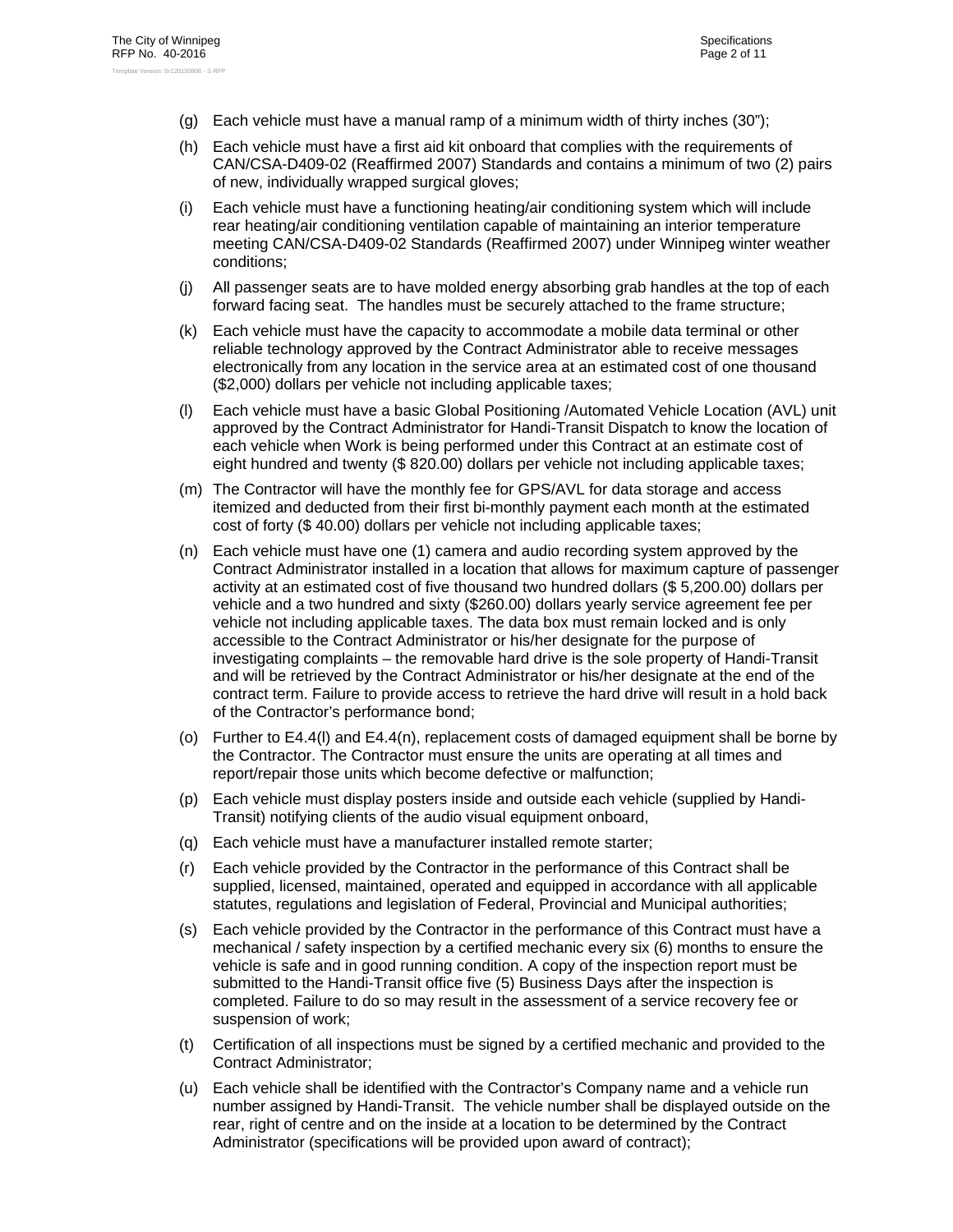- (v) Each vehicle shall in the sole opinion of the Contract Administrator, be kept in a clean condition;
- (w) Each vehicle shall be identified with a Handi-Transit logo to be displayed outside on the rear on each side and on the rear in the centre. Handi-Transit logos must be removed and when a vehicle is no longer used to perform the Work and/or the Contract expires;
- (x) All vehicles for use in this contract shall be "No Smoking" vehicles when in or out of service.
- (y) From October 15 to April 14, all Handi-Transit vehicles engaged in performing the Work as outlined in the Contract will be equipped with tires specifically designed for winter driving and described as a "winter tire" in compliance with the Motor Vehicle Tire Safety Regulations – SOR/2013-198 (Section 5). This requirement applies to all "back-up" or "spare" vehicles which have to be placed into service. No substitutions will be accepted without Contract Administrator approval
- E4.5 The Contractor shall notify the Contract Administrator and obtain his approval before using a substitute vehicle or a vehicle substantially modified subsequent to the initial approval. Vehicles placed into service without prior approval from the Contract Administrator shall be in breach of contract and may result in the assessment of a service recovery fee.
- E4.6 When the Contractor replaces any vehicle utilized under this Contract the replacement vehicle must meet or exceed Canadian Motor Vehicles Safety Standards (CMVSS) or the applicable standards in place at the time the vehicle is purchased.
- E4.7 Replacement vehicles more than three (3) years of age from the first registration date shall not be used for services under this Contract without the prior written approval of the Contract Administrator at any time during the Contract.
- E4.8 Replacement vehicles must meet vehicle specifications outlined in E4.3, E4.4 and E4.5 (a to z).
- E4.9 Each vehicle must be approved by the Contract Administrator before use in this Contract.
- E4.10 The Contract Administrator may, at any time before or after award of Contract, inspect any vehicle proposed for use in this Contract.
- E4.11 Any vehicles deemed, by the Contract Administrator, to not be fit for use shall be replaced with an acceptable vehicle.
- E4.12 The Contractor shall supply a list of vehicles being used for Handi-Transit Work within three (3) Business Days of a request from the Contract Administrator. This list must include the identified spare (backup) vehicle. The vehicle list will include make, model, year, license plate and registration number of each vehicle. The Contractor shall supply the same information for replacement vehicles when acquired prior to being used for Handi-Transit service.

#### **E5. DRIVERS**

- E5.1 The Contractor will be required to establish an identified and dedicated pool of trained drivers who are willing and qualified to provide transportation service to persons with disabilities.
- E5.2 Drivers employed for Work under this Contract shall:
	- (a) possess a valid Manitoba driver licence for the class of vehicle to be operated, as required by Provincial Legislation and Regulations;
	- (b) provide a copy of his valid Manitoba driver licence before commencement of Work under this Contract to the Contract Administrator;
	- (c) provide his valid Manitoba driver licence to Handi-Transit Inspectors upon request;
	- (d) provide vehicle registration/insurance documents to Handi-Transit Inspectors upon request;
	- (e) possess a functional ability to read and communicate orally in the English language;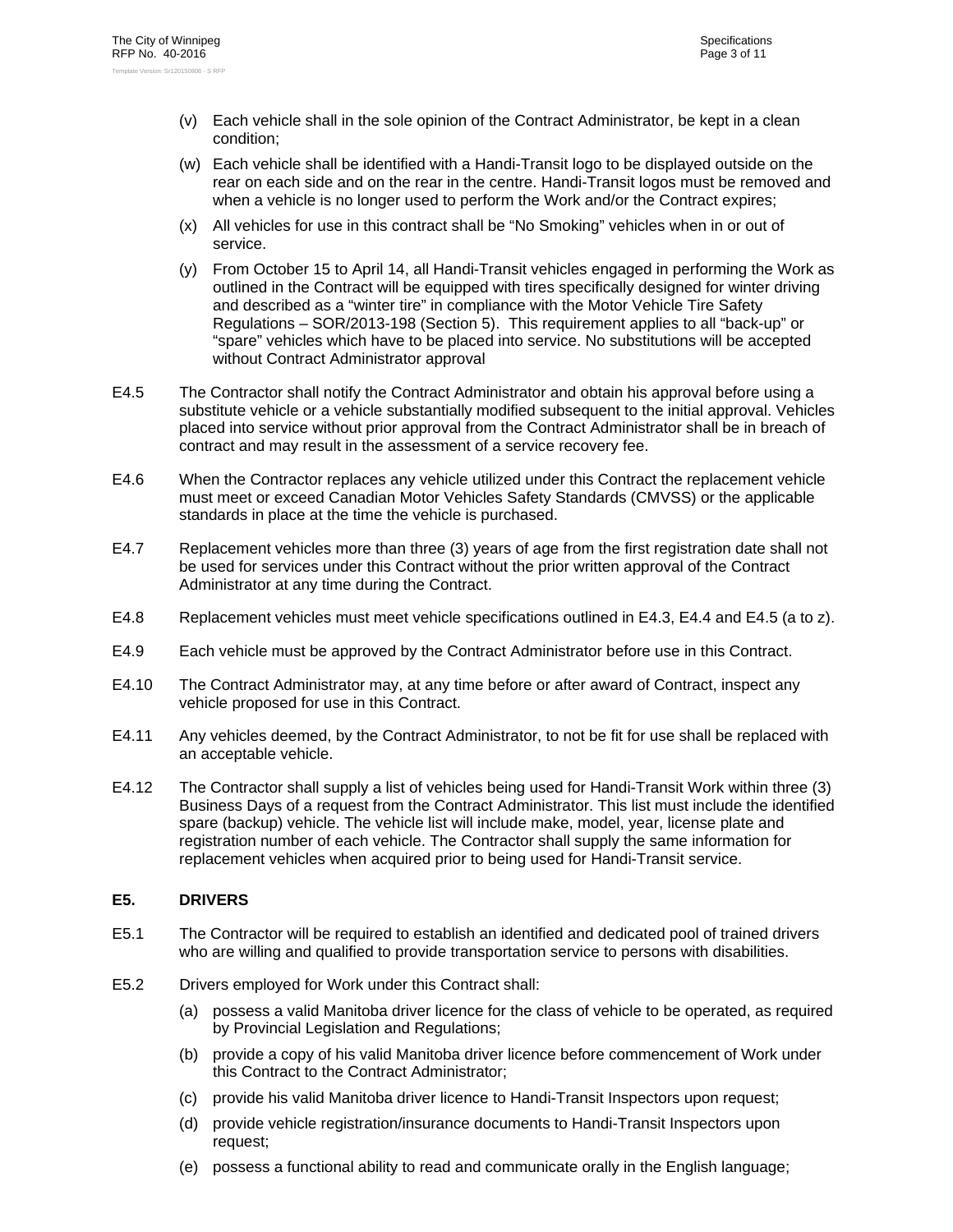- (f) be physically and mentally fit for the Work;
- (g) be alert and well rested at all times while operating the vehicle;
- (h) be polite and considerate of the public at all times;
- (i) be well groomed and properly attired and have the employee identification in a laminated card visible at all times on City property and while in the performance of the Work;
- (j) have a good knowledge of the location of streets and major activity areas in the City of Winnipeg;
- (k) Comply with security clearance requirements as described in Part F.
- E5.3 Drivers employed for Work under this Contract must successfully complete an orientation and training program conducted by the City before commencement of Work. The orientation and training program is generally as follows:
	- (a) the number of drivers attending such a training program and the times for attending the program will be determined by mutual agreement between the City and the Contractor;
	- (b) the normal class size will be determined by the City;
	- (c) a fee per driver will be charged in advance to cover the City's costs in providing this driver training;
	- (d) tests in public relations, ability to speak and read English, and physical abilities for this type of Work will be conducted. Drivers who do not pass these tests will not be allowed to do Handi-Transit Work and will not be refunded the training fee.
	- (e) the length and method of the training program may change as training and development needs are identified which may increase the fee of the training program to cover the City's costs;
	- (f) the City may require drivers employed for Work under this Contract to attend refresher training at various times during the period of the Contract. If such refresher training is required, it will be provided by the City and an applicable fee may be applied to the Contractor;
	- (g) the City may require re-training of a driver employed for Work under this Contract to improve performance. The re-training will be provided by the City and the established fee will be charged to the Contractor.
- E5.4 The Contract shall ensure that the Drivers shall perform the following tasks to assist passengers:
	- (a) at all times be courteous to their passengers;
	- (b) not smoke or permit a passenger(s) to smoke in the vehicle.
	- (c) wear a shirt, work pants, jacket and winter parka approved by the Contract Administrator;
	- (d) not wear sandals or open toe shoes at any time when doing Work under this Contract.
	- (e) wear a safety vest of a colour and style for the designated work as identified under the *Workplace Safety and Health Act* and approved by the Contract Administrator at all times to ensure visibility to passengers and drivers of other vehicles;
	- (f) wear their Handi-Transit Identification card at all times (which will be issued following successful completion of the driver training session) in a visible location when doing Work under this Contract.
- E5.5 The City has the right to remove drivers from service when, in the opinion of the Contract Administrator, it is in the best interests of passenger safety or quality of service, or failure to comply with specified regulations/procedures.
	- (a) Further to E5.4 above, drivers who have been removed from Handi-Transit service may undertake the following steps for appeal of the decision;
		- (i) Interview with the Contractor's company Manager;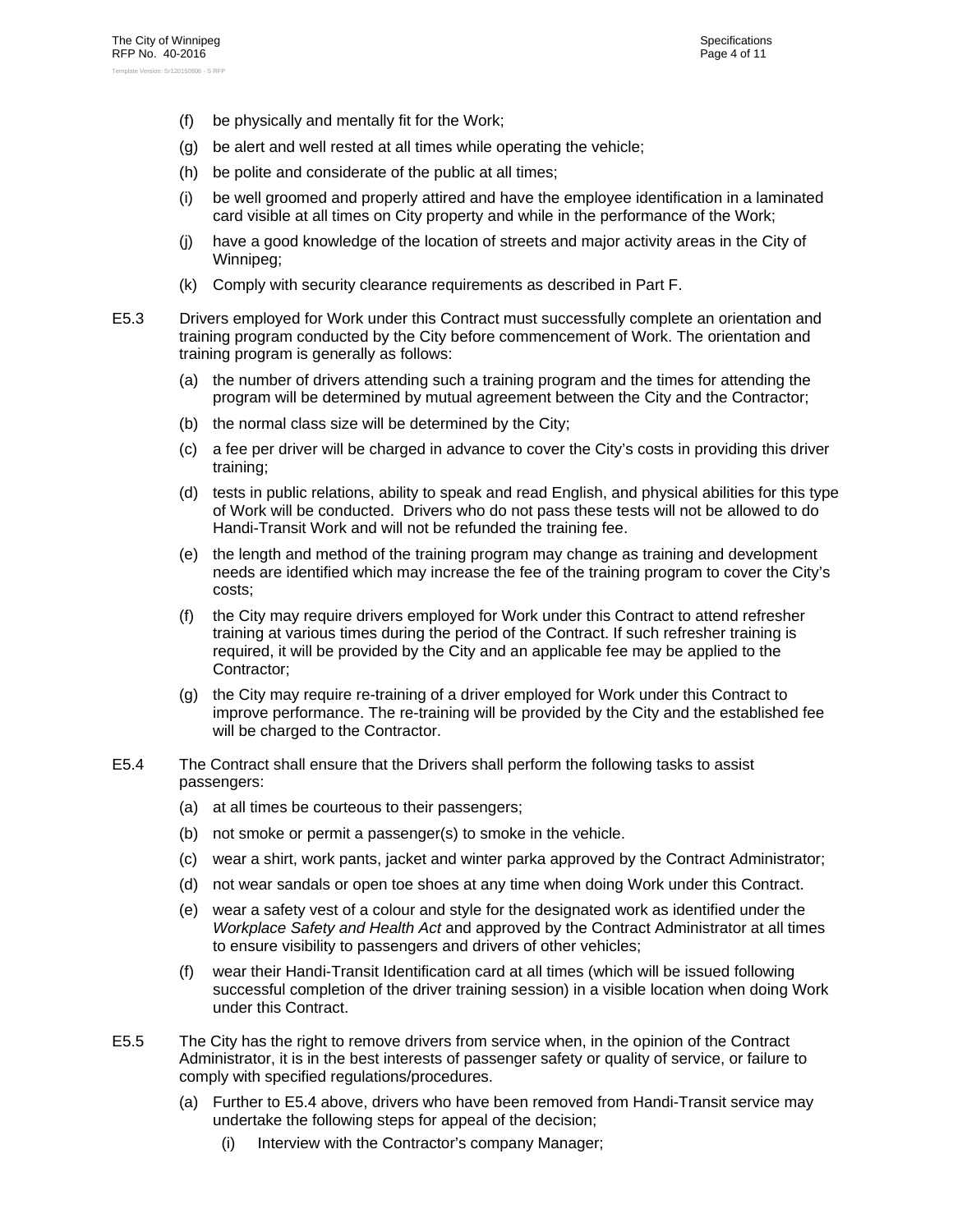(ii) Interview with the Contractor's company Manager and the Senior Inspector of Handi-Transit.

#### **E6. SCHEDULING**

- E6.1 All trip requests will be received and scheduled by the City.
- E6.2 The City will provide the Contractor with the daily schedule for each run electronically (e-mail) by (19:00 hours) or (7:00 p.m.) the day before.
- E6.3 The Contractor shall schedule vehicles to meet the Handi-Transit service demands and must provide the Handi-Transit Office with a list of the vehicle run numbers and the names of the drivers and their ID numbers that will be used for the next day's Handi-Transit Work by (20:00 hours or 8:00 p.m.) the day before. Failure to do so may result in the assessment of a service recovery fee. The service recovery fee will be the cost of providing the service thru any means deemed appropriate by the Contract Administrator.
- E6.4 The City will notify the Contractor of any scheduled trips cancelled during the day. Contractors must provide Handi-Transit with a central phone number for notification of changes to the schedule including cancellations, add-ons and trip notifications. These cancelled trips will be communicated by the City to the Contractor and the Contractor will be responsible to provide appropriate notification to the driver. All drivers should be equipped with a mobile data device capable of receiving and sending messages.
- E6.5 The City may add short-notice trips subsequent to the posting of a day's schedule if the Contractor is not, in the sole opinion of the Contract Administrator, scheduled to full capacity for the time period in which the trip will occur. These trip requests will be communicated by the City to the Contractor's.
- E6.6 The Contractor shall inform Handi-Transit Dispatch within ten (10) minutes if a delay in the schedule is anticipated or encountered for any reason.
- E6.7 The driver must not arrive at the scheduled pick-up location any earlier than ten (10) minutes before the scheduled pick-up time.
- E6.8 The driver shall not depart from any scheduled pick-up location with the scheduled passenger(s) earlier than the scheduled pick-up time unless instructed by Handi-Transit Dispatch or the passenger(s) being picked up.
- E6.9 The driver must obtain approval from Handi-Transit Dispatch by radio to leave after five (5) minutes has elapsed after the scheduled pick-up time and the passenger(s) has not appeared at the pick-up area.
- E6.10 The Contractor shall provide a backup vehicle in the event of a vehicle breakdown within two (2) hours. If the Contractor does not or cannot respond, a service recovery fee may be applied. The service recovery fee will be the cost of providing the service thru any means deemed appropriate by the Contract Administrator.
- E6.11 The Contractor shall cooperate with City staff in the implementation of any procedural changes that may result in increased productivity and efficiency associated with the service.

#### **E7. ESTIMATED QUANTITIES**

E7.1 Table 1 provides the estimated annual quantities of Work effective June 01, 2016 under this Contract for lowered-floor, right passenger side-entry, wheelchair accessible modified vans.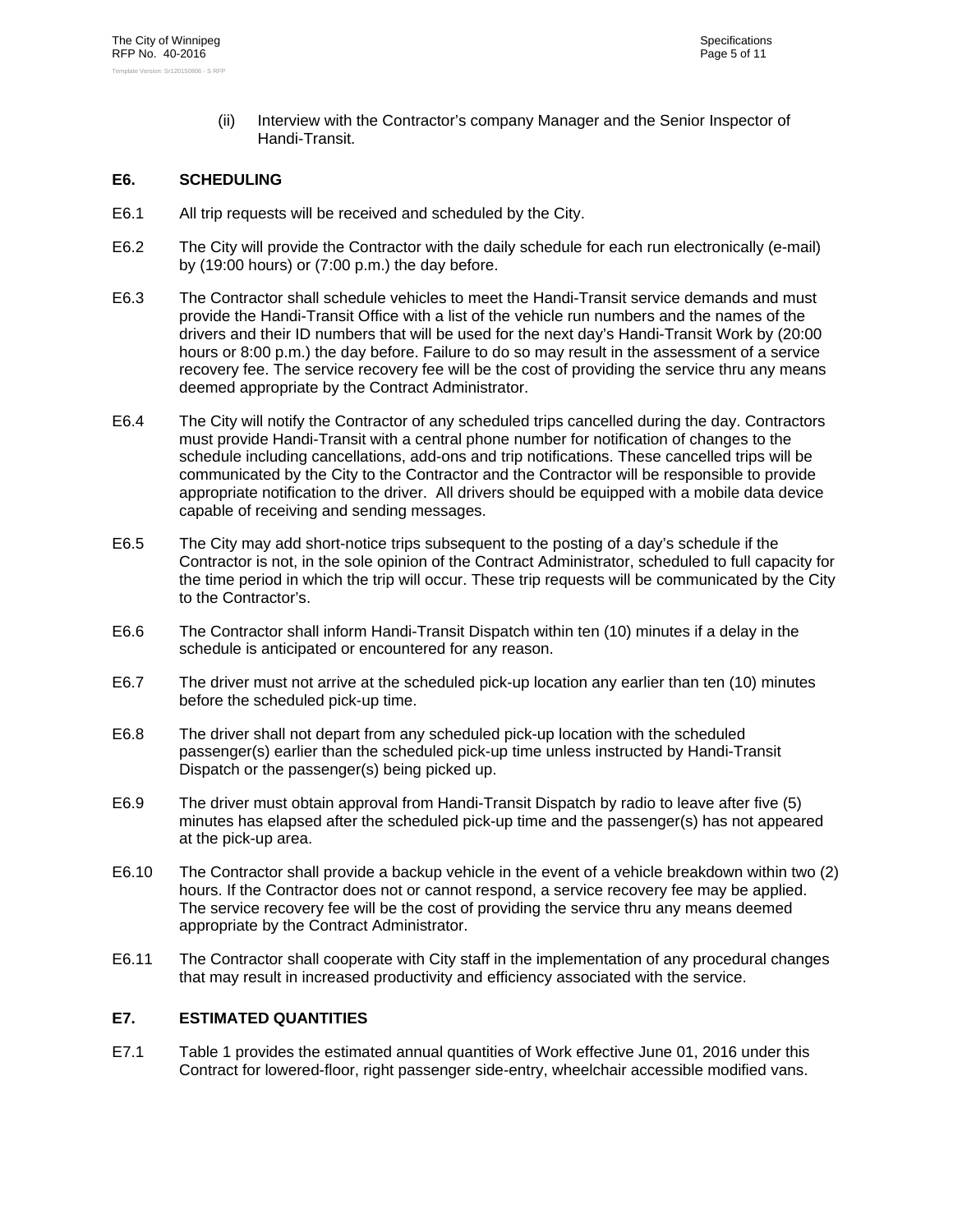#### **Table 1**

#### **WHEELCHAIR ACCESSIBLE VEHICLES HOURLY RATE SERVICE**

| Day Type                                                                                   | <b>Max Daily Vehicle</b><br><b>Hours</b> | <b>Max Weekly</b><br><b>Vehicle Hours</b> | <b>Approximate Annual</b><br><b>Vehicle Hours</b> |
|--------------------------------------------------------------------------------------------|------------------------------------------|-------------------------------------------|---------------------------------------------------|
| Weekday Winter (excluding all<br>statutory holidays except Easter<br>Monday)               | 60                                       | 300                                       | 7,800                                             |
| <b>Weekday Summer (excluding</b><br>all statutory holidays except<br><b>Easter Monday)</b> | 50                                       | 250                                       | 6,500                                             |
| Saturday/Sunday/Statutory<br>holidays Winter<br>(October 16 – April 15)                    | 12                                       | 12                                        | 312                                               |
| Saturday/Sunday/Statutory<br>holidays Summer<br>(April 16 - October 15                     | 10                                       | 10                                        | 260                                               |

- E7.2 The following two annual break periods will be recognized as seasonal reduced service. These periods will be adjusted yearly based on calendar dates. Both break periods will not exceed five (5) weekdays, two (2) Saturdays and two (2) Sundays.
	- (a) Spring School Break (Annually last week in March) five (5) Weekdays, two (2) Saturdays, two (2) Sundays. All runs will be reduced to a maximum of ten (10) hours with the total hours of the run not reduced more than two (2) hours
	- (b) Christmas Break (Annually end of December) five (5) Weekdays, two (2) Saturdays, two (2) Sundays. All runs will be reduced to a maximum of ten (10) hours with the total hours of the run not reduced more than two hours.
- E7.3 Table 2 has the distribution and assignment of runs related to seasonal/holiday requirements. These days/dates may change with the calendar years and as a result of seasonal demands increasing or decreasing not more that specified in the original contract.
- E7.4 Table 3 has the distribution of runs for the Work. All run start and end times are flexible and are determined daily based on service demand. Time Out and Time in May change on a daily basis, split with two (2) weeks' notice, but the total hours of the run will not be reduced more than two (2) hours.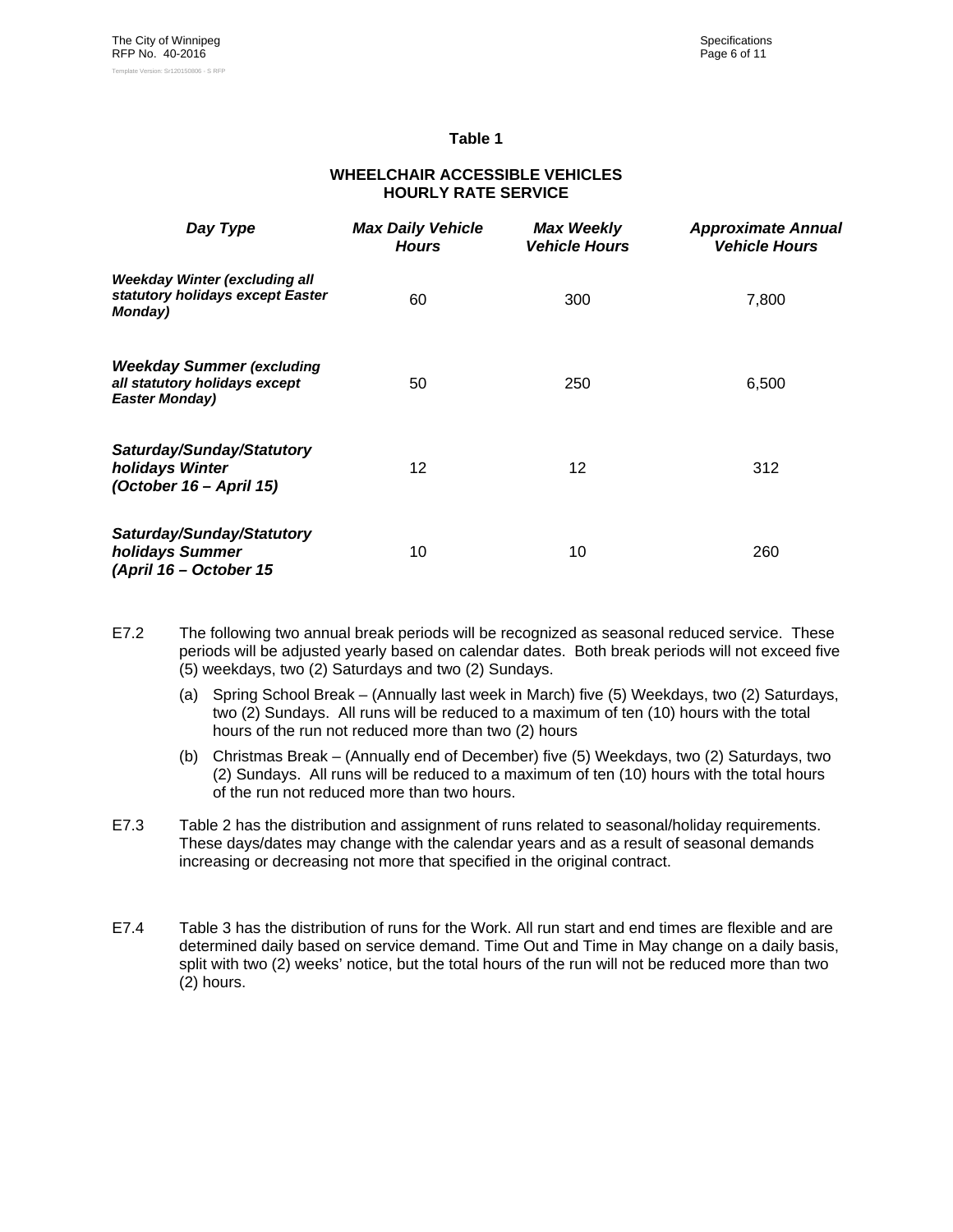#### **Table 3**

| Day Type                                                                             | Run                     | <b>Time Out</b> | <b>Time In</b> | <b>Maximum</b>     |
|--------------------------------------------------------------------------------------|-------------------------|-----------------|----------------|--------------------|
|                                                                                      | (one vehicle)           |                 |                | <b>Total Hours</b> |
| <b>Weekday Winter</b>                                                                | 1                       | (flexible)      | (flexible)     | 12                 |
| October 16 to April 15<br>(excluding all statutory holidays                          | $\overline{2}$          | (flexible)      | (flexible)     | 12                 |
| except Easter Monday)                                                                | 3                       | (flexible)      | (flexible)     | 12                 |
|                                                                                      | $\overline{\mathbf{4}}$ | (flexible)      | (flexible)     | 12                 |
|                                                                                      | 5                       | (flexible)      | (flexible)     | 12                 |
|                                                                                      |                         |                 |                |                    |
| <b>Weekday Summer</b>                                                                | 1                       | (flexible)      | (flexible)     | 10                 |
| April 16 to October 15<br>(excluding all statutory holidays<br>except Easter Monday) | $\overline{2}$          | (flexible)      | (flexible)     | 10                 |
|                                                                                      | 3                       | (flexible)      | (flexible)     | 10                 |
|                                                                                      | 4                       | (flexible)      | (flexible)     | 10                 |
|                                                                                      | 5                       | (flexible)      | (flexible)     | 10                 |
| Saturday/Sunday/Statutory<br><b>Holidays Winter(October</b><br>16 to April 15)       | 1                       | (flexible)      | (flexible)     | 12                 |
| Saturday/Sunday/Statutory<br><b>Holidays Summer (April 16</b><br>to October 15)      | 1                       | (flexible)      | (flexible)     | 10                 |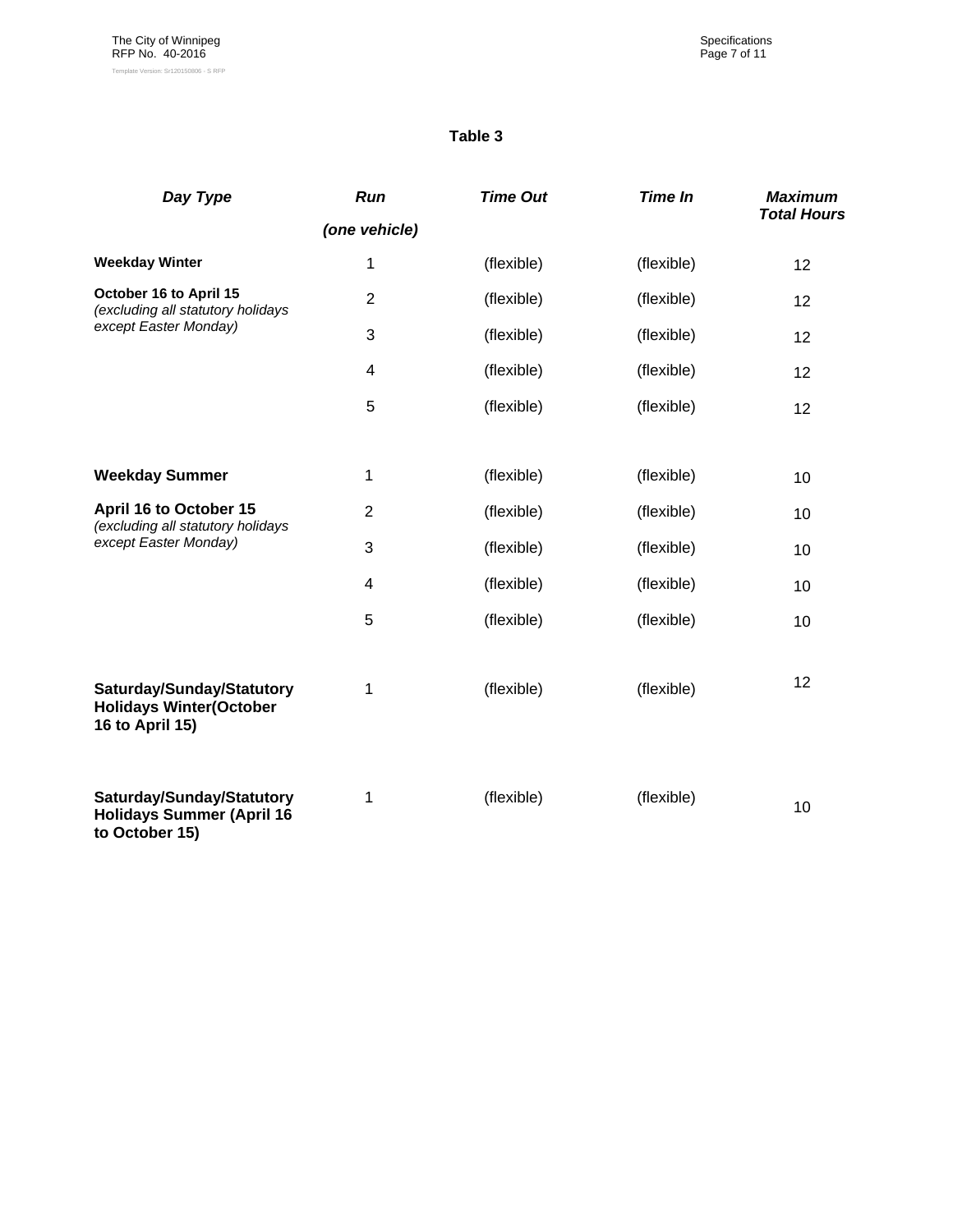#### **E8. BACKGROUND**

- E8.1 Handi-Transit is a service within the Transit Department and is responsible for the operation of a parallel to regular transit service for persons unable to regularly use the regular transit system because of a cognitive or physical disability that significantly restricts their mobility or are legally blind.
- E8.2 Handi-Transit provides approximately six hundred thousand (600,000) trips annually.
- E8.3 Handi-Transit's customer ridership is approximately seventy-two percent (72%) ambulatory and twenty-eight percent (28%) wheelchair users.
- E8.4 The quantity of Work offered herein constitutes approximately fifteen percent (15%) of all Handi-Transit brokerage contracts.

#### **E9. PASSENGER ASSIGNMENT**

- E9.1 Handi-Transit schedules all passenger pickups. The number of passengers assigned to a vehicle will not exceed the seating capacity of the vehicle.
- E9.2 The Contractor shall not use vehicles for any purpose other than performance of the Work under this Contract.
- E9.3 Passengers shall not be transferred from one (1) vehicle to another except in the event of a vehicle being disabled or with proper notification and approval form Handi-Transit dispatch.

#### **E10. FARES**

- E10.1 The Contractor shall collect fares from passengers in the form of:
	- (a) exact cash payment in the amount specified by the Contract Administrator; or
	- (b) a Transit ticket in the amount and form specified by the Contract Administrator and sold to passengers by the City.
	- (c) a small number of passengers will pay their fare with a "transit ride token" which will be collected by the driver
	- (d) a small number of passengers use a monthly Handi-Transit pass, which will be recorded on the run sheet.
	- (e) a group of passengers will be enrolled on the fare payment from account system and will not be required to provide a fare to the Driver
- E10.2 The Contractor shall under no circumstances collect or attempt to collect any payment in excess of the prescribed fare. Drivers will not be allowed to accept tips from passengers for Work performed under this Contract.
- E10.3 The Contractor shall deliver all fares in the form that they were collected to the City, at the location and time specified by the Contract Administrator, on a weekly basis.
- E10.4 The Contractor shall be responsible for all fares until delivered to and accepted by the City.
- E10.5 The fares are the property of the City and are not payment to the Contractor in addition to the unit prices.

#### **E11. PASSENGER SERVICE**

- E11.1 Contractors must have a spare key for each vehicle labelled and kept at the company office/with the Contractor so it can be delivered to a driver if required.
- E11.2 The Contractor's drivers must: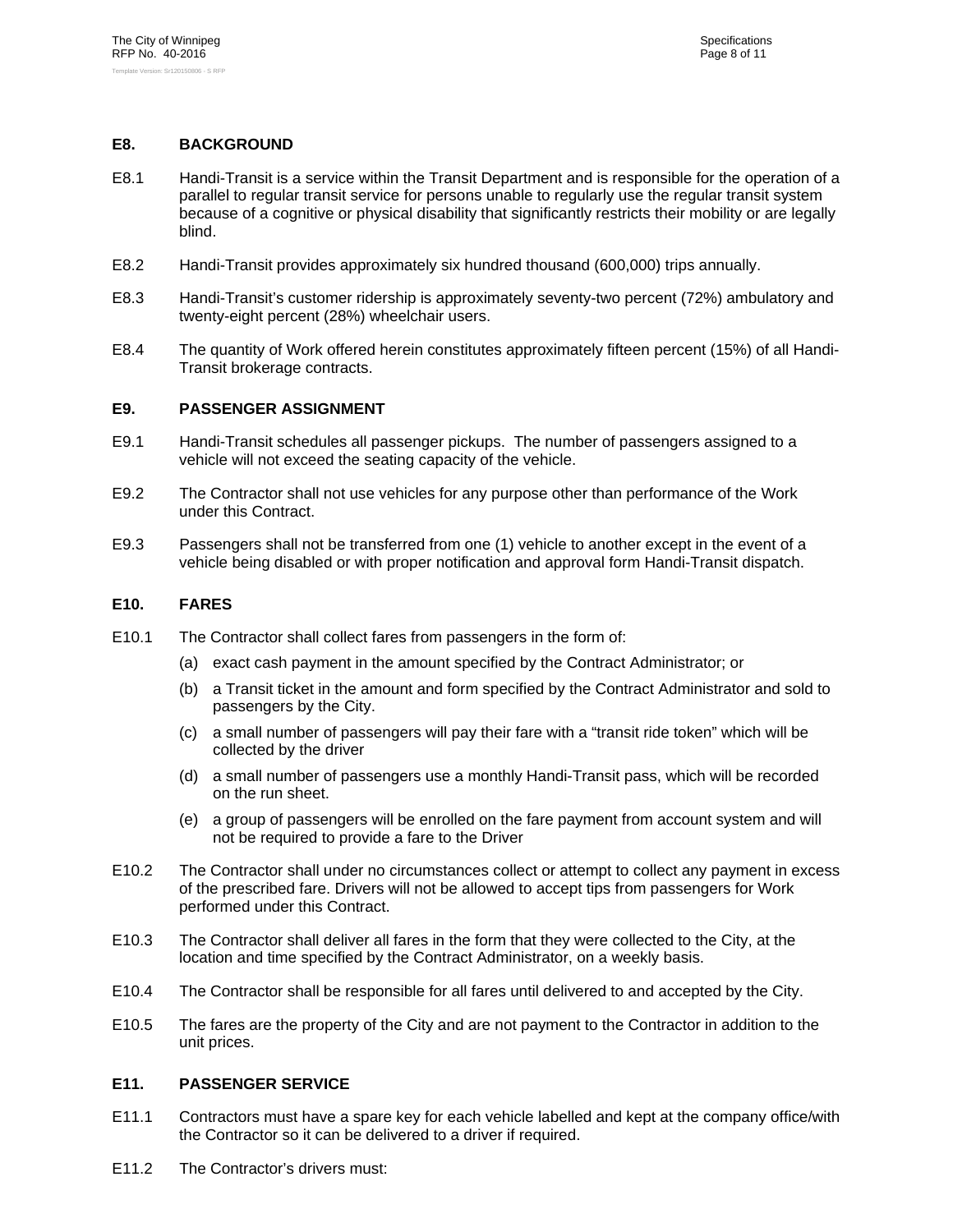- (a) assist the passenger from inside an accessible building entrance door into the vehicle;
- (b) four (4)-point secure all wheelchair(s) with Q-Straint securement system described in E4.5 (b);
- (c) store all "not in use" wheelchair(s) securement equipment in the storage pouch specified in E4.5 (d).
- (d) ensure that the passenger are to use the vehicle seatbelt and offer to assist with securing it.
- (e) ensure all passengers wear the vehicle seatbelt.
- (f) wear the vehicle seatbelt while driving.
- (g) transport the passenger to the scheduled destination;
- (h) turn on the air conditioning at the request of a passenger(s).
- (i) assist the passenger from the vehicle to just inside an accessible building entrance door;
- (j) assist passengers in manual wheelchairs in negotiating a maximum of three (3) steps at the building entrance;
- (k) have a spare key for the vehicle or keyless entry remote on their person at all times, apart from the key ring the vehicle keys are kept, to ensure entry into the vehicle is possible if the key is lost or accidentally locked in the vehicle;
- (l) remove the key from the ignition when leaving the vehicle. If weather conditions require the vehicle to remain running, drivers must turn off the vehicle, remove the key from the ignition and restart the vehicle with the remote starter;
- (m) close the door of the vehicle when getting a passenger(s);
- (n) offer to deploy the ramp for ambulant passenger(s);
- (o) not stop to put fuel in the vehicle when a passenger is onboard;
- (p) not make a personal stop when a passenger(s) is onboard;
- (q) not alter the scheduled destination of a trip without clearance from Handi-Transit Dispatch
- (r) not transport a passenger if the trip sheet indicates "mandatory attendant" and the attendant is not present to accompany the passenger on the trip.
- E11.3 Further to E11.2 of the specifications contained herein, the Contractor's drivers shall provide service as specified in the Handi-Transit Service Manual, which will be made available at the training session. Additional copies will be made available on a direct cost basis.
- E11.4 Drivers may have a cell phone, blackberry or similar electronic device for the purpose of contacting the Contractor for assistance or instruction, and
	- (a) will have the cell phone on vibrate when transporting a passenger(s);
	- (b) will not talk on a cell phone or make any personal calls (hand held or hands free) while the vehicle is moving,
	- (c) will not make personal calls on a cell phone even when the vehicle is stopped when a passenger is onboard. Drivers will pull over to receive and make calls on cell phones.
	- (d) will check voice-mail, e-mail, Handi-Transit Dispatch only when the vehicle is not moving.
- E11.5 Drivers failing to comply with E11.2, E11.3 and E11.4 contained herein, may result in the Contractor being charged a service recovery fee. The amount of this fee will be based on the direct costs incurred by the City to monitor the service and respond to passenger complaints resulting from a driver not fulfilling their responsibilities in accordance with the service specifications of this Contract.
- E11.6 The amount of the service recovery fee will be deducted from the Contractor's bi-monthly payment.
- E11.7 The City has the right to have a driver removed from the Work of the Handi-Transit Contract.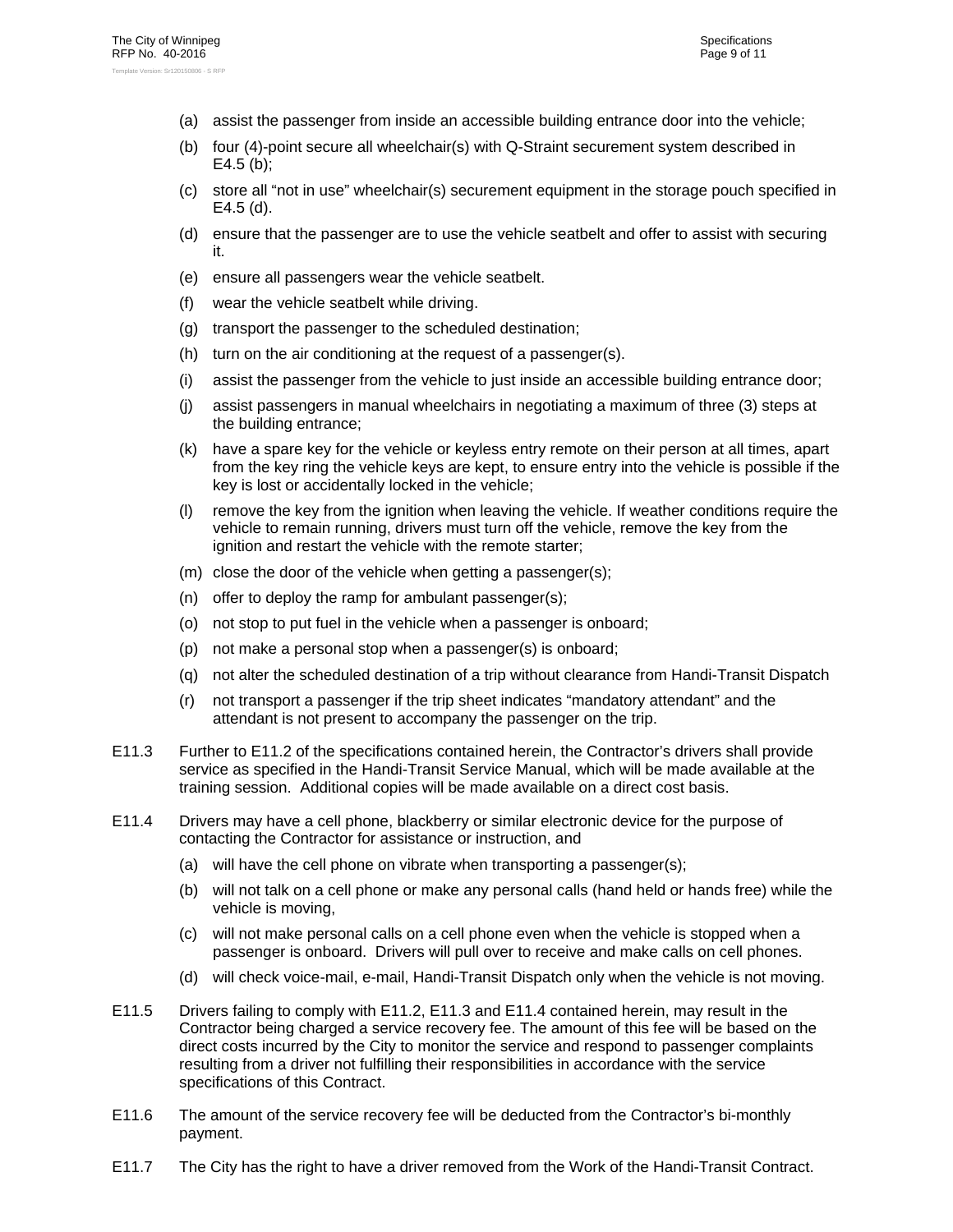#### **E12. DOCUMENTATION**

- E12.1 The Contractor shall submit, with the delivery of fares collected, the following:
	- (a) a trip summary sheet showing the number of trips, and the pick-up time, drop-off time and type of fare collected for each trip according to the schedule provided by the Handi-Transit office;
	- (b) a list of cancellations and no shows; and
	- (c) when applicable, complaint reports and accident/incident reports.
- E12.2 The Contractor shall submit the information on forms supplied by the City, in the manner specified by the Contract Administrator.

#### **E13. SERVICE MONITORING**

- E13.1 The Contractor must monitor service being provided by the drivers during evenings and weekends (if applicable) as well as during the day.
- E13.2 Contractors are responsible for providing ongoing training and support to their drivers and to address any demonstrated, reported, or known areas of deficiency. Drivers who fail to demonstrate improvement, may be removed from performing the Work by the Contract Administrator.
- E13.3 The Contractor shall ensure that all of its employees are capable of carrying out the work listed in this contract. Employees must be able to perform the physical requirements as well as the ability to comprehend interpret and read trip data and communicate fluently in the English language.

#### **E14. CUSTOMER COMPLAINTS**

- E14.1 The City will provide the Contractor with written notice of any customer complaint regarding the Contractor. Complaints will be categorized by the Contract Administrator as:
	- (a) **Class A** alleged vehicle condition or driver behaviour which, in the sole opinion of the Contract Administrator, constitutes a potential risk to passengers or the public;
	- (b) **Class B** alleged unacceptable vehicle condition or driver behaviour which, in the sole opinion of the Contract Administrator, is of a less severe nature than Class A; and
	- (c) **Class C** alleged failure to meet schedule or service specifications.
- E14.2 The Contractor shall, immediately upon receipt of notice of a Class A complaint, remove the subject vehicle and/or the subject driver from the Work. The subject vehicle or driver shall not be employed on the Work until authorized in writing by the Contract Administrator.
- E14.3 The Contractor shall, within two (2) regular business days of receipt of notice of any complaint, respond in writing to the Contract Administrator or his/her designate identifying:
	- (a) If the complaint was accurate or inaccurate; and
	- (b) If accurate, the cause and the remedy for the specific problem, and the measures proposed to be instituted to prevent future occurrences; or
	- (c) If inaccurate, a statement of the facts as known by the Contractor.
- E14.4 If the Contractor does not or cannot respond to a Class B complaint in accordance with E14.3 above, the Contractor shall, within two.(2) regular business days of receipt of the notice of complaint, remove the subject vehicle and/or the subject driver from the Work.
- E14.5 If the Contractor does not or cannot respond to a Class B or Class C complaint in accordance with E14.3 above, a service recovery fee may be assessed.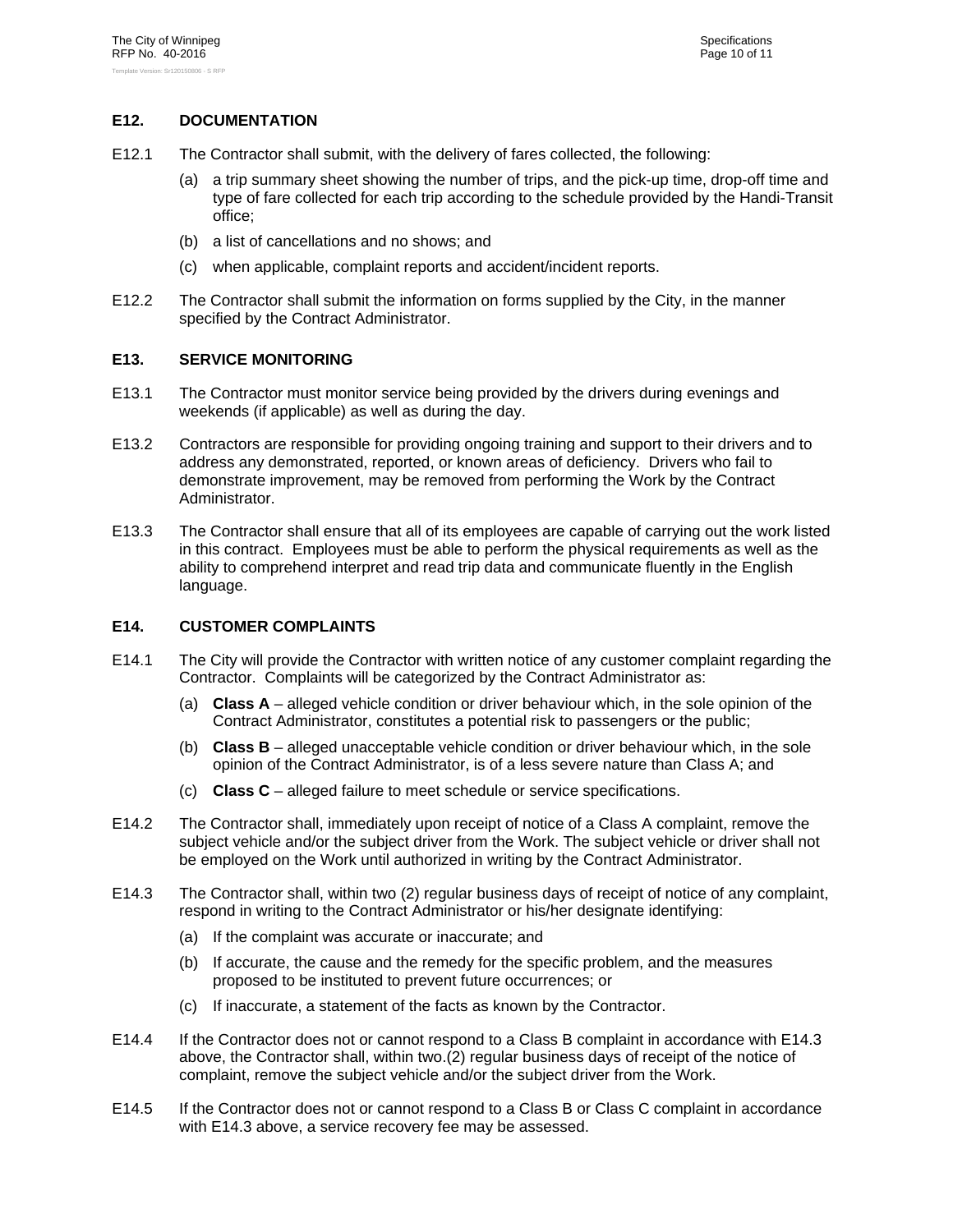- E14.6 The foregoing shall not in any way limit the authority of the Contract Administrator or limit the other remedies available to the City under the Contract or at law.
- E14.7 Complaints from passenger(s), or any other persons, regarding the service shall be referred to the Contract Administrator.
- E14.8 The Contractor will rectify passenger complaints effectively and efficiently providing the Contract Administrator with responses regarding any complaints within two (2) regular business days of receipt of same. A service recovery fee may be assessed for the additional Work required by City staff to resolve this issue.

#### **E15. SUSPENSION OF WORK**

- E15.1 The Contract Administrator may suspend Work:
	- (a) If, in his sole opinion, weather or other emergency conditions so require; or
	- (b) In the event of a strike or walk-out that causes the City to suspend Handi-Transit service.
- E15.2 All trips in progress when a suspension of Work is invoked shall be completed unless otherwise authorized by the Contract Administrator. The Contractor will not receive payment for any period of time the Work is suspended.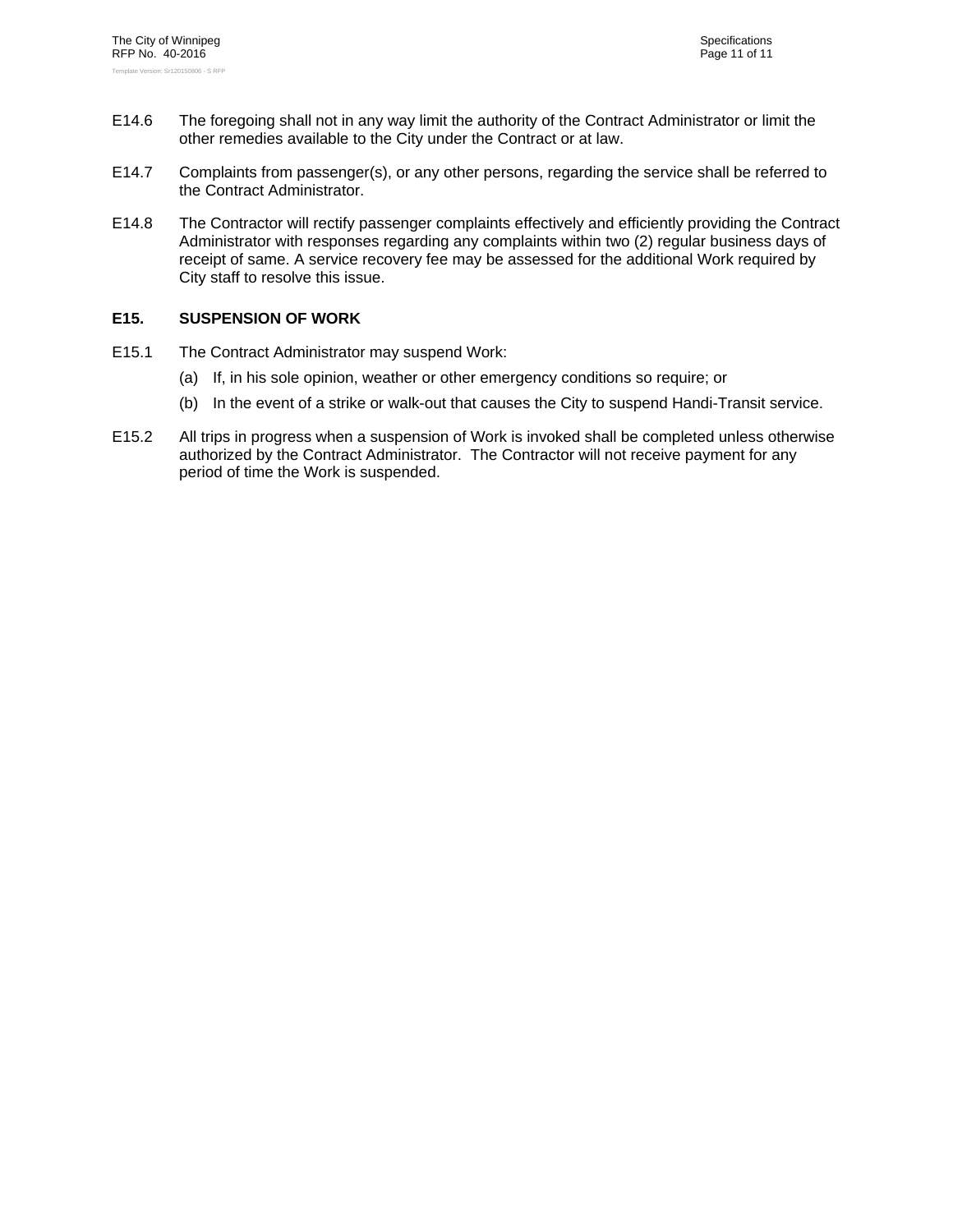# **PART F - SECURITY CLEARANCE**

#### **F1. SECURITY CLEARANCE**

- F1.1 Each individual proposed to perform Work under the Contract shall be required to obtain a Criminal Record Search Certificate from the police service having jurisdiction at his place of residence. This can be obtained from one of the following;
	- (a) police service having jurisdiction at his/her place of residence; or
	- (b) BackCheck, forms to be completed can be found on the website at: http://www.backcheck.net/ ; or
	- (c) Commissionaires (Manitoba Division), forms to be completed can be found on the website at: https://www.commissionaires.ca/en/manitoba/home .
- F1.2 The following is a link to information for obtaining the Criminal Record Search certificate including the Vulnerable Sector screening from the City of Winnipeg Police Service. http://winnipeg.ca/police/pr/info\_request.stm
- F1.2.1 The Criminal Record Search shall include a Vulnerable Sector Screening. This can be obtained by following the link below http://winnipeg.ca/police/pr/info\_request.stm .
	- (a) Individuals will need to state in the form, that they may be working in City of Winnipeg pools, libraries and community centres;
- F1.3 The original Criminal Record Search Certificate (Form P–253) will be provided by the Winnipeg Police Service to the individual applicant. The original has a validation sticker from the Winnipeg Police Service in the top right hand corner. The applicant shall:
	- (a) Provide the original Criminal Record Search Certificate (Form P–253) to the Contract Administrator.
- F1.4 Prior to the award of Contract, and during the term of the Contract if additional or replacement individuals are proposed to perform Work, the Contractor shall supply the Contract Administrator with a Criminal Record Search Certificate obtained not earlier than one (1) year prior to the Submission Deadline, or a certified true copy thereof, for each individual proposed to perform the Work.
- F1.5 Any individual for whom a Criminal Record Search Certificate is not provided, or for whom a Criminal Record Search Certificate indicates any convictions or pending charges related to property offences or crimes against another person will not be permitted to perform any Work.
- F1.6 Any Criminal Record Search Certificate obtained thereby will be deemed valid for the duration of the Contract subject to a repeated records search as hereinafter specified.
- F1.7 Notwithstanding the foregoing, at any time during the term of the Contract, the City may, at its sole discretion and acting reasonably, require an updated criminal records search. Any individual who fails to provide a satisfactory Criminal Record Search Certificate as a result of a repeated criminal records search will not be permitted to continue to perform any Work.